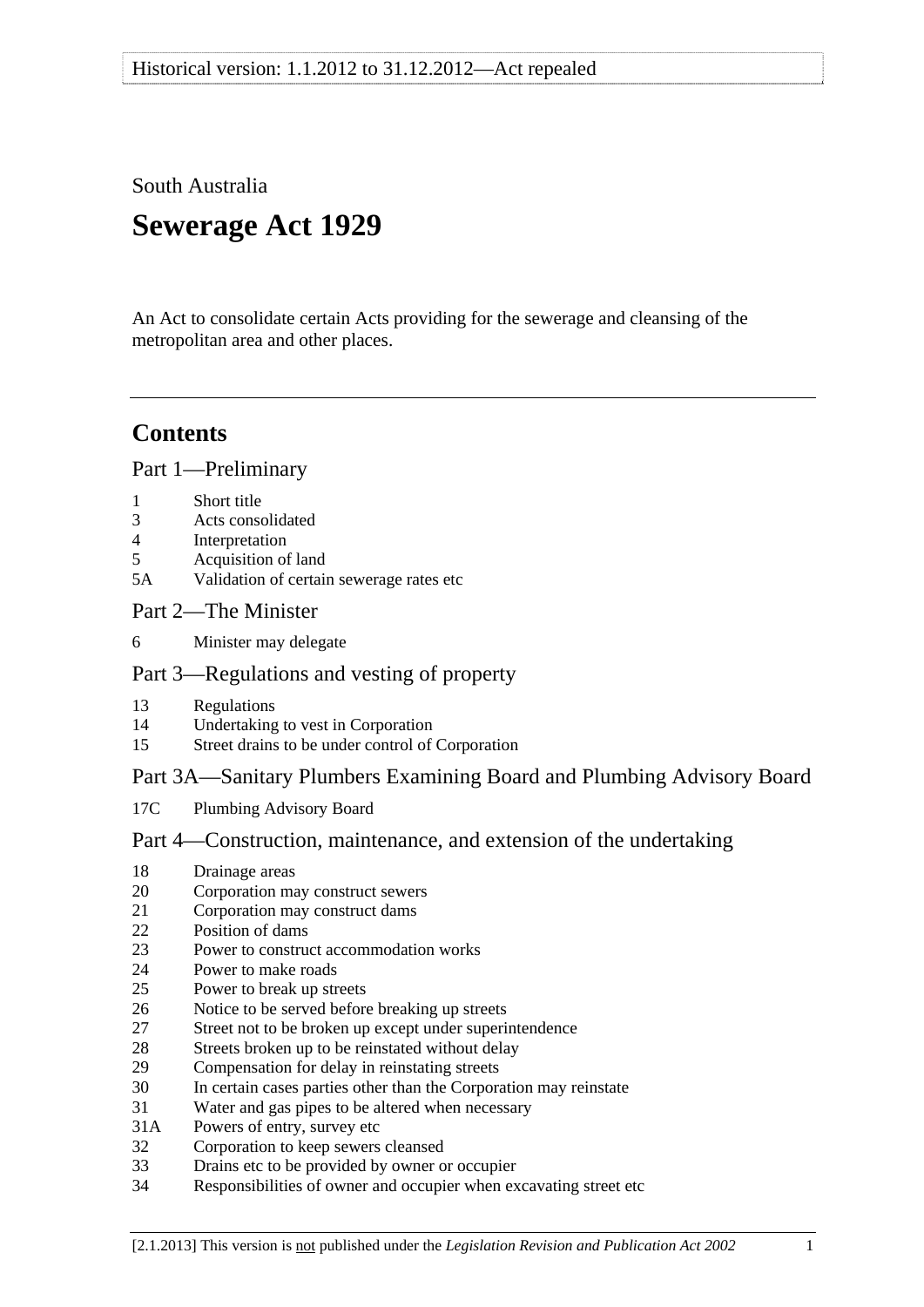- [35 Construction etc of new drains etc not to be undertaken without authority](#page-13-0)
- [36 Waste material not to be discharged onto land or into pit etc](#page-13-0)
- [42 Owners beyond drainage area](#page-14-0)
- [43 Corporation may make agreements](#page-14-0)
- [45 Ventilators may be attached to buildings](#page-14-0)
- [46 Certain work may be carried out by owner](#page-14-0)
- [47 Capital contribution where capacity of undertaking increased](#page-15-0)

# [Part 5—Provisions for the protection of the drainage works](#page-16-0)

- [49 Notice of building etc to be given to Corporation](#page-16-0)
- [51 Power of inspection](#page-16-0)
- [52 Penalties for encroachment](#page-16-0)
- [53 Duty to give notice before paving street etc](#page-17-0)
- [54 Prohibition of discharge of certain material into sewer](#page-18-0)
- [55 Rain water not to be admitted to sewer without Corporation's consent](#page-19-0)
- [56 Work to be carried out by owner or occupier on Corporation's order](#page-19-0)
- [57 Penalty for destroying sewers or fittings](#page-20-0)
- [58 Penalty for interference with works](#page-20-0)
- [59 Penalty for obstruction of officers etc](#page-20-0)
- [60 Obstruction of works by occupiers](#page-20-0)
- [61 Power to disconnect drains](#page-21-0)

#### [Part 6—Rates](#page-21-0)

- [65 Exemption from sewerage rates](#page-21-0)
- [66 Government lands to be assessed](#page-22-0)
- [73 Determination of rates](#page-22-0)
- [74 Recovery not to be delayed](#page-23-0)
- [75 Power of Minister to fix minimum sewerage rates](#page-23-0)
- [76 Time for publication of notices](#page-23-0)
- [77 Power to reduce scale of sewerage rates](#page-24-0)
- [78 Liability for rates](#page-24-0)
- [78AAA Liability for rates where land divided by community or strata plan](#page-24-0)
- [78A Sewerage charges before rates are payable](#page-25-0)
- [79 Power to make rates payable quarterly](#page-26-0)
- [80 Notice of amount payable](#page-26-0)
- [81 When several premises drained by one drain each owner or occupier to pay](#page-27-0)
- [82 Corporation may collect rents when sewerage rates in arrear](#page-27-0)
- [83 Reimbursement of rates payable by owner paid by tenant, and rates payable by tenant paid](#page-28-0)  [by owner](#page-28-0)
- [84 Rates paid by tenant](#page-28-0)
- [85 Recovery of water rates and sewerage rates together where both included in one notice](#page-28-0)

# [Part 6A—Power to lease drainage works](#page-28-0)

- [85A Power to lease](#page-28-0)
- [85B Power to accept surrenders](#page-29-0)
- [85C Powers of lessees](#page-29-0)
- [85D Rating powers of lessees](#page-29-0)

#### [Part 7—Legal procedure](#page-29-0)

- [92 Power to distrain for sewerage rates in arrear](#page-29-0)
- [93 Amounts due to Corporation a charge on land](#page-30-0)
- [94 Lands may be sold when rates etc in arrear](#page-30-0)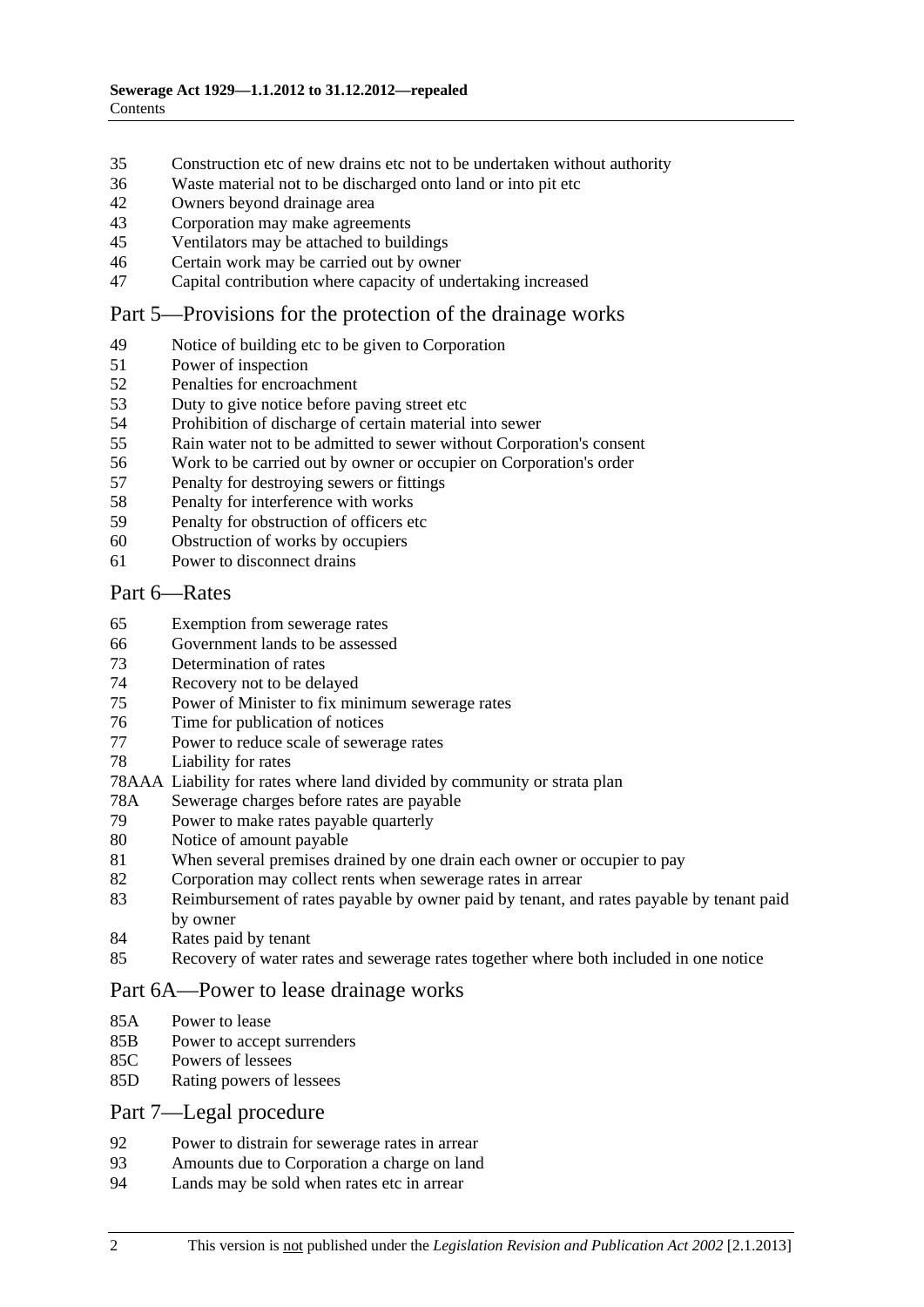- <span id="page-2-0"></span>[95 Persons causing offences liable](#page-31-0)
- [96 Power to Corporation to apportion payments](#page-32-0)
- [97 Recovery of moneys due to Corporation](#page-32-0)
- [100 Gazette to be evidence in certain cases](#page-32-0)
- [100AA Certified plan to be evidence of drain](#page-32-0)
- [100A Certificate of Corporation](#page-32-0)
- [101 Service of notices](#page-32-0)
- [103 Corporation may remit fines](#page-33-0)
- [104 Proceedings against persons acting under this Act](#page-33-0)
- [105 Tender of amends](#page-33-0)
- [106 Summary proceedings](#page-34-0)

#### [Schedule—Transitional provisions](#page-34-0)

- [1 Delegations not affected](#page-34-0)
- [2 Agreements not affected](#page-34-0)

[Legislative history](#page-35-0) 

# **The Parliament of South Australia enacts as follows:**

# **Part 1—Preliminary**

# **1—Short title**

This Act may be cited as the *Sewerage Act 1929*.

# **3—Acts consolidated**

This Act is a consolidation of the Acts mentioned in the [Schedule](#page-34-0) hereto, and the said Acts are hereby repealed.

#### **4—Interpretation**

(1) In this Act, except when inconsistent with the context—

*Corporation* means *South Australian Water Corporation* established under the *[South](http://www.legislation.sa.gov.au/index.aspx?action=legref&type=act&legtitle=South%20Australian%20Water%20Corporation%20Act%201994)  [Australian Water Corporation Act 1994](http://www.legislation.sa.gov.au/index.aspx?action=legref&type=act&legtitle=South%20Australian%20Water%20Corporation%20Act%201994)*;

*country drainage area* means any drainage area other than the Adelaide drainage area;

*drain* means any drain of, and used for the drainage of one building only, or of premises within the same curtilage, and made merely for the purpose of communicating with a cesspit or like receptacle for drainage, or with a sewer into which the drainage of two or more buildings or premises occupied by different persons is conveyed;

*drainage area* means all land to which, immediately before the passing of this Act, the Acts hereby repealed applied, and includes all other land declared by proclamation made under this Act to form the whole or part of a drainage area;

*equipment* includes appliances and apparatus;

*fittings* includes cocks, valves, cisterns, water pipes, traps, syphons, manholes, lampholes, ventilators, entrances, and other apparatus;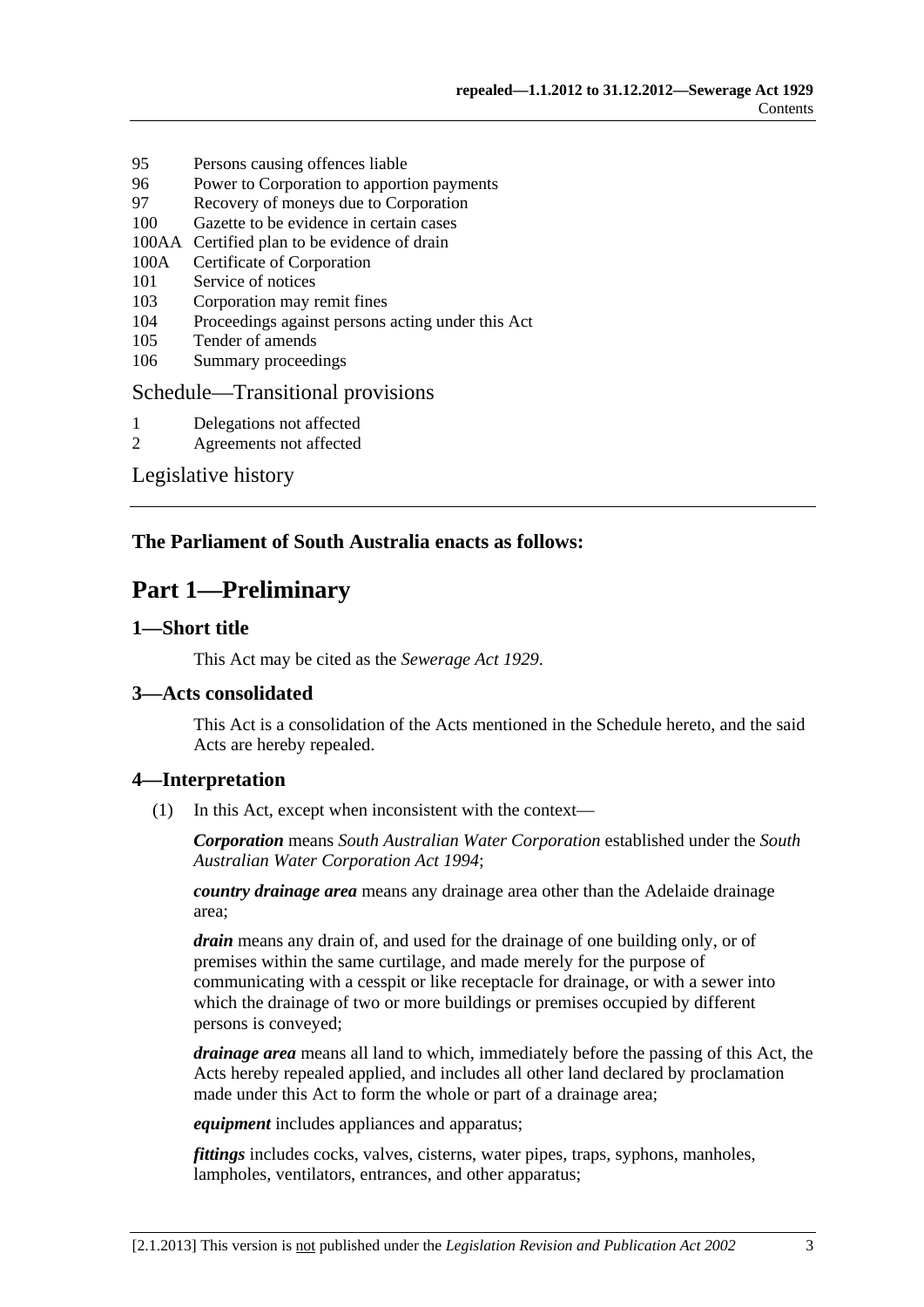<span id="page-3-0"></span>*land* includes premises;

*owner* includes the person for the time being receiving the rent of the lands in connection with which the word is used, whether on his own account or as agent or trustee for any other person, or who would so receive the same if the land were let at a rent;

*payment day* means the day on which sewerage rates are payable upon land within a drainage area pursuant to the provisions of [section 79](#page-26-0) of this Act;

*premises* means any house and any public or private building whatsoever, and any part of any house or building, and any garden, stable, yard, or other offices used together or in connection with any house or building, and every part thereof;

*sewer* means sewer or drain of every description, except a drain as hereinbefore defined;

*street* includes any square, court, alley, highway, bridge, lane, road, thoroughfare, passage, or place;

*sewerage rates* means rates made and levied under the provisions of this Act or any Act hereby repealed;

*undertaking* means the sewers, drains, and other works connected to the sewers and drains, authorised by this or another Act to be constructed and maintained, and includes all fittings laid down or fixed by the Minister or the Corporation and all land held or used by the Minister or the Corporation for the purposes of this Act;

*vacant land* means unoccupied land which is not built upon and which is not appurtenant to, or used in connection with, any building, whether the said land is used for the purpose of depasturing cattle thereon or otherwise.

 (2) For the purposes of this Act, a reference to connection to or disconnection from the undertaking includes a reference to connection to or disconnection from a drain or pipe through which waste material may be discharged into the undertaking.

# **5—Acquisition of land**

The Corporation may, with the approval of the Minister, acquire land for the purposes of this Act under the *[Land Acquisition Act 1969](http://www.legislation.sa.gov.au/index.aspx?action=legref&type=act&legtitle=Land%20Acquisition%20Act%201969)*.

# **5A—Validation of certain sewerage rates etc**

- (1) All sewerage rates levied and payable on land or premises or purporting to have been so levied and payable pursuant to this Act as in force before the commencement of the *[Sewerage Act Amendment Act 1970](http://www.legislation.sa.gov.au/index.aspx?action=legref&type=act&legtitle=Sewerage%20Act%20Amendment%20Act%201970)*, shall be deemed to be and always to have been as validly and effectually levied and payable as they would have been had the amendments effected to this Act by the *[Sewerage Act Amendment Act 1970](http://www.legislation.sa.gov.au/index.aspx?action=legref&type=act&legtitle=Sewerage%20Act%20Amendment%20Act%201970)*, come into operation on the first day of July, 1970.
- (2) Any regulation made or purporting to have been made pursuant to powers conferred by this Act shall be deemed to be and always to have been as validly and effectually made as it would have been had the amendment effected to this Act by section 4 of the *[Sewerage Act Amendment Act 1970](http://www.legislation.sa.gov.au/index.aspx?action=legref&type=act&legtitle=Sewerage%20Act%20Amendment%20Act%201970)*, come into operation on the day upon which this Act came into operation.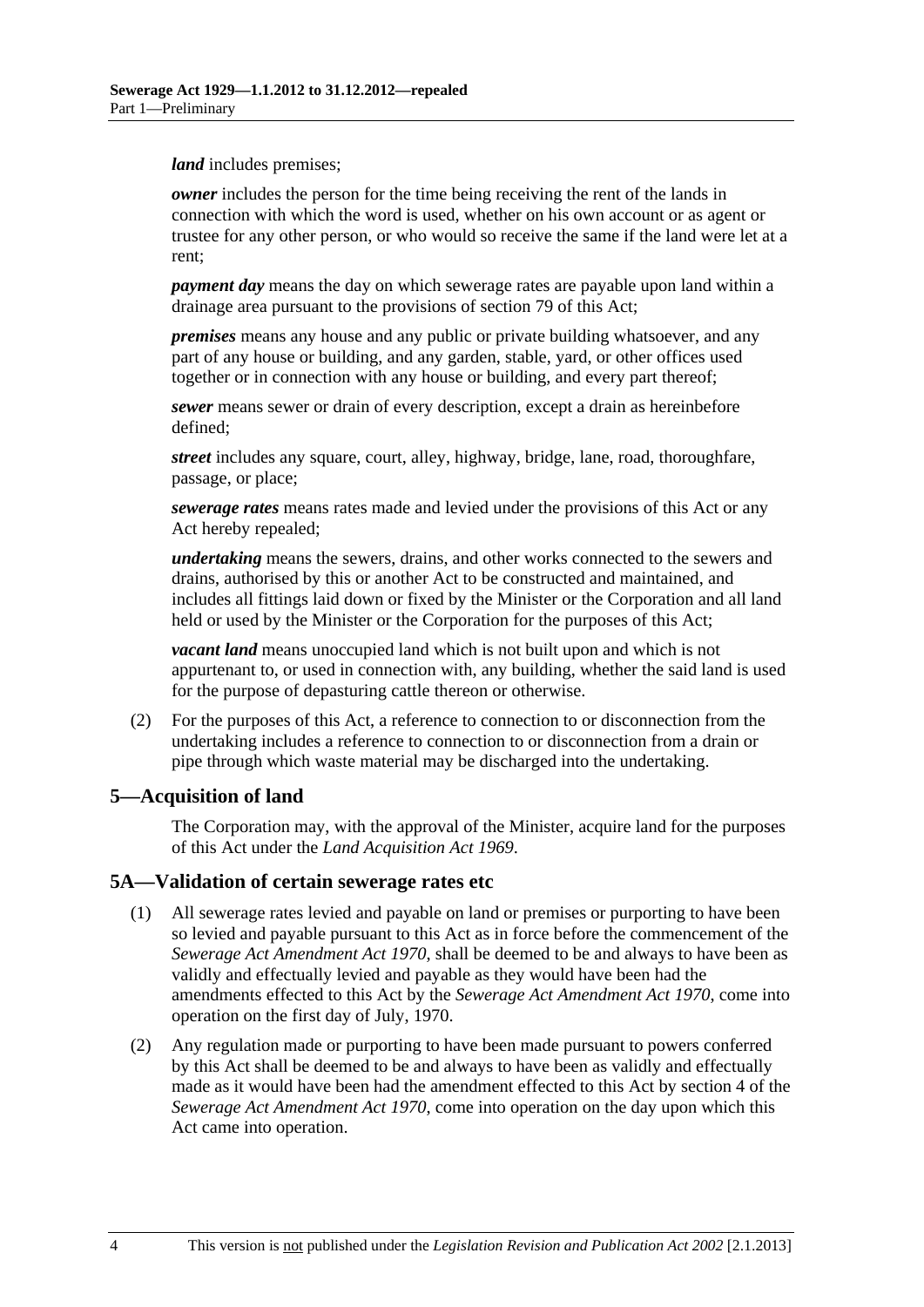<span id="page-4-0"></span> (3) No rate declared in respect of any land within a drainage area, either before or after the enactment of this subsection, shall be held to be invalid on the ground that it differs from a rate declared in respect of any other land either in that same drainage area, or in some other drainage area.

# **Part 2—The Minister**

# **6—Minister may delegate**

- (1) Subject to [subsection \(4\),](#page-4-0) the Minister may delegate any of his or her functions, powers or duties under this Act (except this power of delegation)—
	- (a) to the Corporation; or
	- (b) to any other person or body.
- (2) A function, power or duty delegated under [subsection \(1\)](#page-4-0) to the Corporation may, if the instrument of delegation so provides, be further delegated by the Corporation.
- (3) A delegation under this section—
	- (a) must be by instrument in writing; and
	- (b) may be absolute or conditional; and
	- (c) does not derogate from the power of the delegator to act in any matter; and
	- (d) is revocable at will by the delegator.
- (4) The Minister cannot delegate his or her functions, powers or duties under [Part 6](#page-21-0).

# **Part 3—Regulations and vesting of property**

# **13—Regulations**

- (1) The Governor may make such regulations as are contemplated by this Act, or as are necessary or expedient for the purposes of this Act, and, without limiting the generality of that power, the Governor may make regulations:
	- I. For protecting the undertaking, and every part thereof, from trespass or injury;
	- II. For regulating, in regard to drainage, the plans, inclination, and the materials of the pavement and roadway of public and private streets, and the plans and levels of sites for buildings, and the levels of the bottoms of cellars and the lowest parts of buildings, and the drainage of streets into sewers;
	- III. For regulating the dimensions, form, and mode of construction, and the materials, and the keeping, cleaning, and repairing of the pipes, drains, and other means of communicating with sewers, and the fittings and apparatus connected therewith for the emptying, cleansing, closing, and filling up of sinks, cesspools, and privies, and for such other works of cleansing and of removing and disposing of refuse as the Minister is authorised to perform;
	- IIIA. For regulating the—
		- (a) specifications, construction, number and position of pipes, fittings and equipment connected, or to be connected, to the undertaking;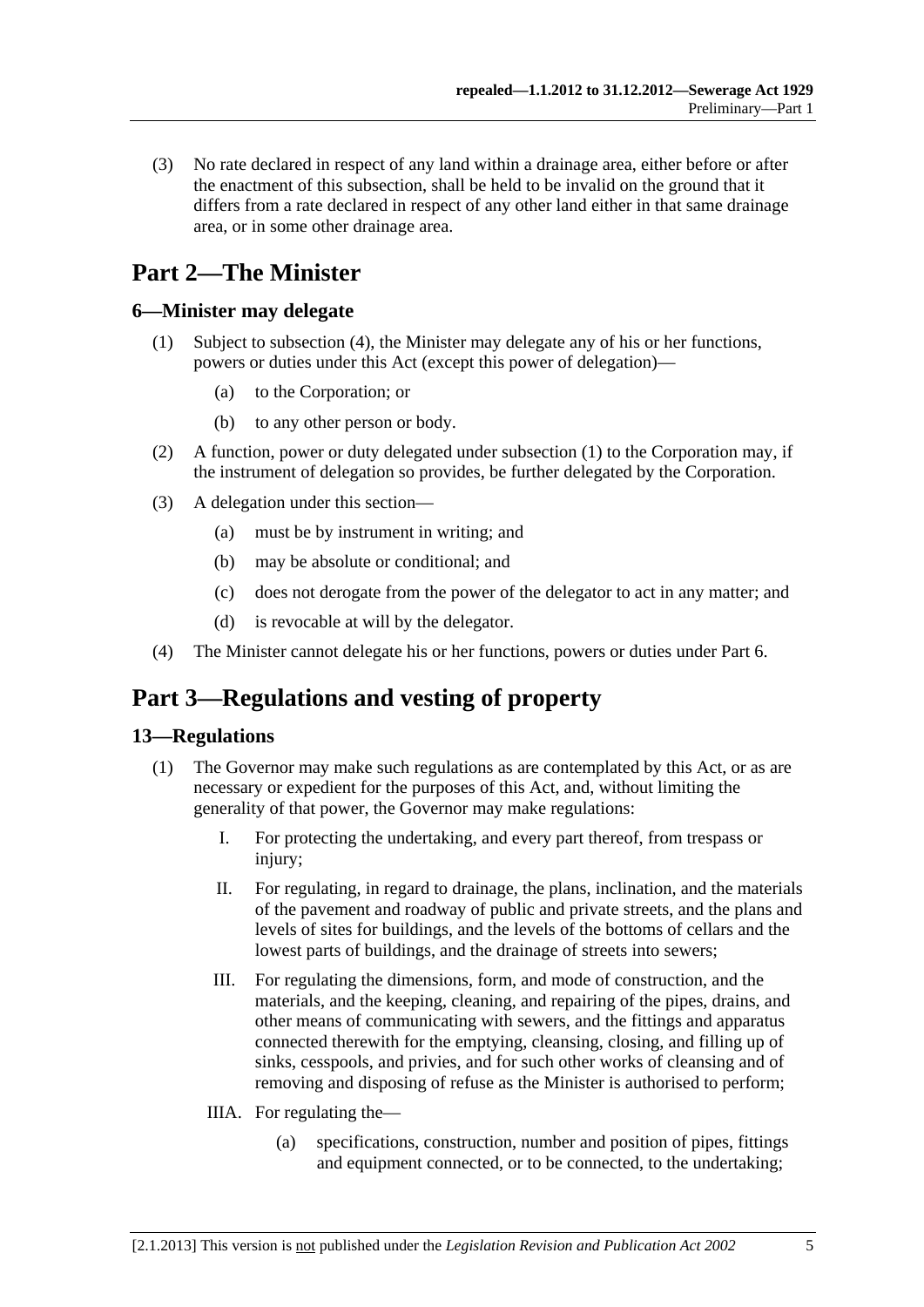- (b) installation and inspection of pipes, fittings and equipment connected, or to be connected, to the undertaking;
- IV. For regulating or preventing the sale or use of pipes, fittings or equipment that are capable of being connected to the undertaking;
- V. For regulating the conduct of the officers, workmen, and servants appointed, employed, or hired under and for the purposes of this Act, and for the making, levying, and collecting of sewerage rates, and for providing for the due management and use in all respects of the property of the Corporation and of the undertaking, and for its construction, completion, maintenance, and extension, and for carrying into effect the purposes of this Act generally;
- VII. For fixing or empowering the Minister or the Corporation to fix charges or fees (including minimum charges or fees)—
	- (a) for the provision of works or services by the Corporation; and
	- (b) for inspections made by the Corporation pursuant to this Act or at the request of an owner or occupier of land; and
	- (c) otherwise in relation to the administration of this or any other Act;
- VIIA. Empowering the Minister or the Corporation to release a person from, or defer, the obligation to pay part or all of an amount due under this Act or under an agreement made under this Act;
- VIIB. Prohibiting or regulating the connection of pipes, fittings or equipment to the undertaking or the installation of pipes, fittings or equipment to be connected to the undertaking;
- VIII. For fixing scales of costs and charges for the alteration of levels of topstones and castings of lampholes, inspection openings, airshafts and manholes, or other similar work, to conform to the surface levels of the roadworks;
- IX. Requiring the owner or occupier of land to clean, maintain and repair pipes, fittings and equipment on the land that is connected to the undertaking;
- X. Prohibiting or regulating the alteration of or interference with pipes, fittings or equipment connected to the undertaking;
- XI. For the purpose of protecting the undertaking and, without limiting that power, prohibiting or regulating the planting of trees, shrubs or other plants on any land and requiring the removal or killing of trees, shrubs or other plants on any land;
- XII. Providing for liability for the cost of repairing damage caused to the undertaking by trees, shrubs or other plants;
- XIII. Empowering the Corporation or any other person or body to enter and inspect land or premises for any purpose related to the administration of this Act;
- XIV. Requiring any person to provide information to the Minister, the Corporation or any other person in relation to the administration of this Act.
- (2) A regulation under this Act may confer on the Minister or the Corporation such powers, authorities or discretions as the Governor thinks fit.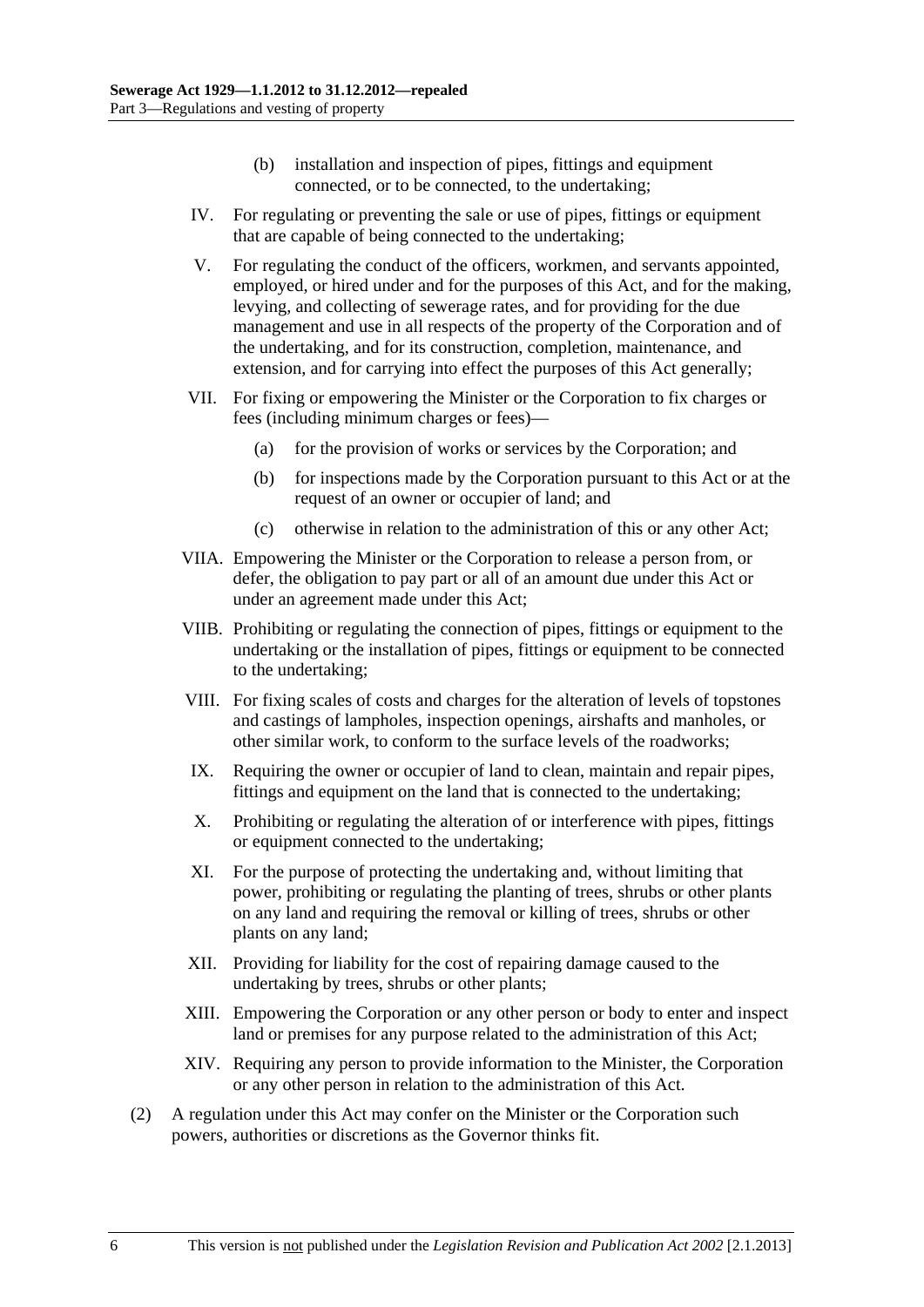- <span id="page-6-0"></span> (2a) Charges or fees for the provision of works or services by the Minister or the Corporation fixed under this section shall not be invalid by reason of the fact that, in a particular case or class of case, the charges or fees so fixed (or the aggregate of those charges or fees where more than one is payable in respect of the same works or service) exceed the cost to the Minister or the Corporation of providing the works or service.
- (3) A regulation under this Act may prescribe specifications, standards or procedures by reference to specifications, standards or procedures published from time to time by a body or person named in the regulation.
- (3a) If a regulation empowers the Minister or the Corporation to prescribe specifications, standards or procedures, the Minister or the Corporation may prescribe those specifications, standards or procedures by reference to specifications, standards or procedures published from time to time by a body or person named by the Minister or the Corporation.
- (4) The regulations may impose a penalty not exceeding two thousand dollars for contravention of, or failure to comply with, a regulation.
- (5) Where a person contravenes or fails to comply with a regulation, the Minister may, by notice in writing, require him to desist from the contravention or remedy the default and if he fails to comply with the notice he shall be guilty of an offence and liable to a penalty not exceeding two hundred dollars for every day for which that failure continues.

# **14—Undertaking to vest in Corporation**

The whole of the undertaking, and all the materials and things which at any time are part thereof, are vested in the Corporation, and shall be deemed to be the property of the Corporation, and shall be held and used for the purposes of this Act.

# **15—Street drains to be under control of Corporation**

The exclusive control of all gutters, shoots, grates, and openings in the streets, within a drainage area, communicating directly or indirectly with the sewers vested in the Corporation, by whomsoever the said gutters, shoots, grates, and openings have been made or are maintained or managed, shall belong to and the same is hereby vested in the Corporation.

# **Part 3A—Sanitary Plumbers Examining Board and Plumbing Advisory Board**

# **17C—Plumbing Advisory Board**

- (1) The Plumbing Advisory Board continues in existence.
- (2) The Governor may, by regulation, prescribe—
	- (a) powers and functions of the Board;
	- (b) provisions for the appointment of members and deputy members of the Board and any other matters relating to membership of the Board;
	- (c) procedures to be followed at meetings of the Board;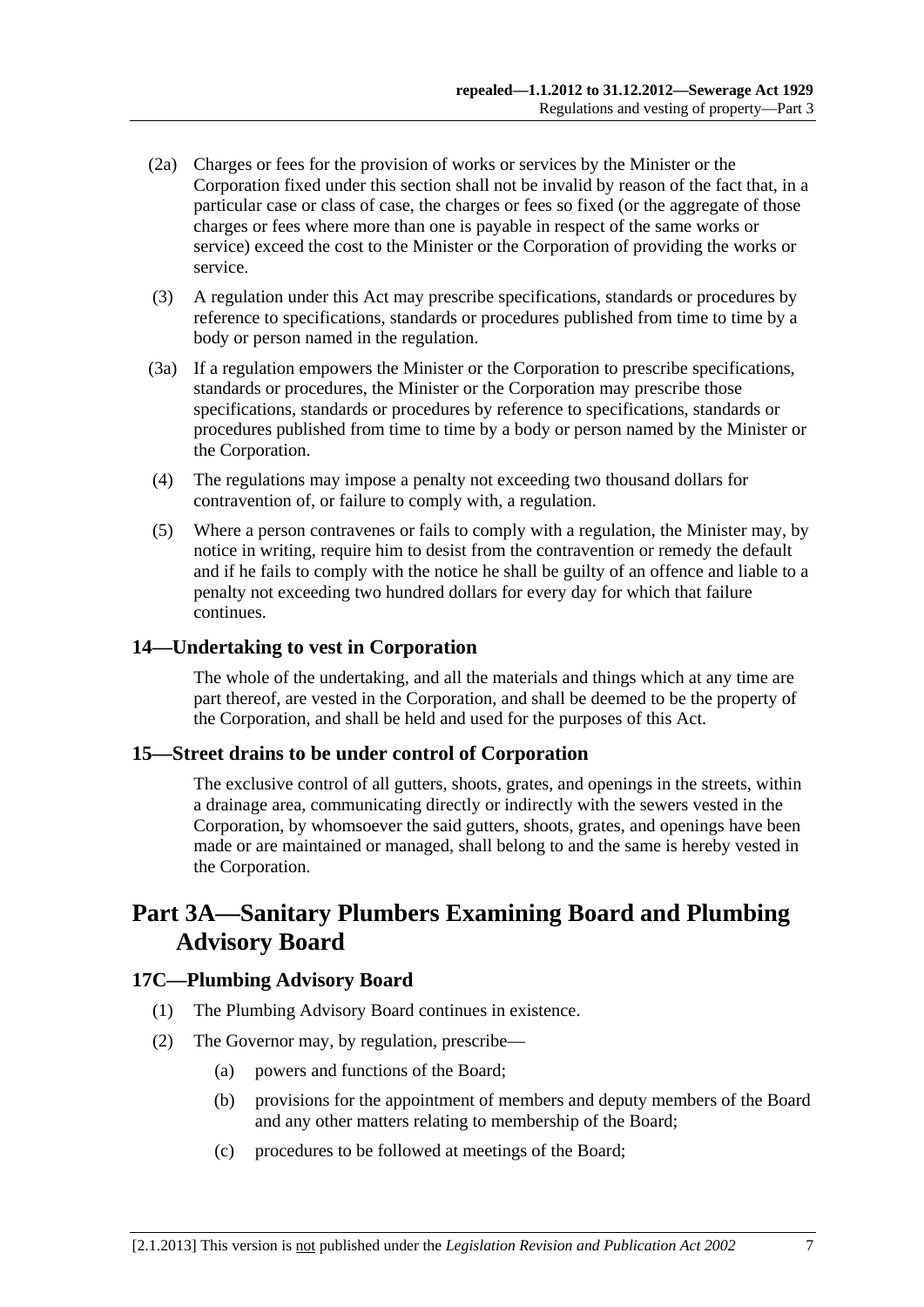(d) any other matters that are necessary or expedient for the continued operation of the Board.

# <span id="page-7-0"></span>**Part 4—Construction, maintenance, and extension of the undertaking**

#### **18—Drainage areas**

- (1) The Corporation may, by notice published in the Gazette—
	- (a) declare any part of the State to be a drainage area;
	- (b) alter the boundaries of a drainage area by adding land to or removing land from the area;
	- (c) abolish a drainage area;
	- (d) declare that the notice has effect from the commencement of the financial year in which it is published in the Gazette or from any later date.
- (2) The Corporation may, by notice published in the Gazette, vary or revoke a notice published under this section.
- (3) A drainage area constituted under this Act or a corresponding previous enactment and in existence immediately before the commencement of this section will be taken to have been constituted by the Corporation by notice in the Gazette under this section.

### **20—Corporation may construct sewers**

- (1) The Corporation may at any time, subject to the provisions herein contained—
	- (a) make and construct sewers, drains, and works with all necessary fittings, of such construction and in such manner as the Corporation thinks expedient, for the purpose of effectually draining the drainage area; and
	- (b) carry any such sewers and drains through, across, or under any public or private street, and any cellar or vault which may be under the pavement of any public or private street, and into, through, or under any land whatsoever, making compensation for any damage done thereby, as herein provided; and
	- (c) break up any street, and the soil, pitchings, and pavements thereof; and
	- (d) excavate and sink trenches for the purpose of laying down, making, and constructing any such sewers and drains therein; and
	- (e) cause any such sewers to discharge upon such land as may be acquired by the Corporation for that purpose, or cause any such sewers to communicate with the sea as the Corporation may think expedient; and
	- (f) from time to time open, cleanse, and repair any such sewers, drains, and fittings, and alter the position or construction thereof; and
	- (g) make any drains to any main sewer from any land within the drainage area for the purpose of cleansing and draining any such land by means of such drains and sewers; and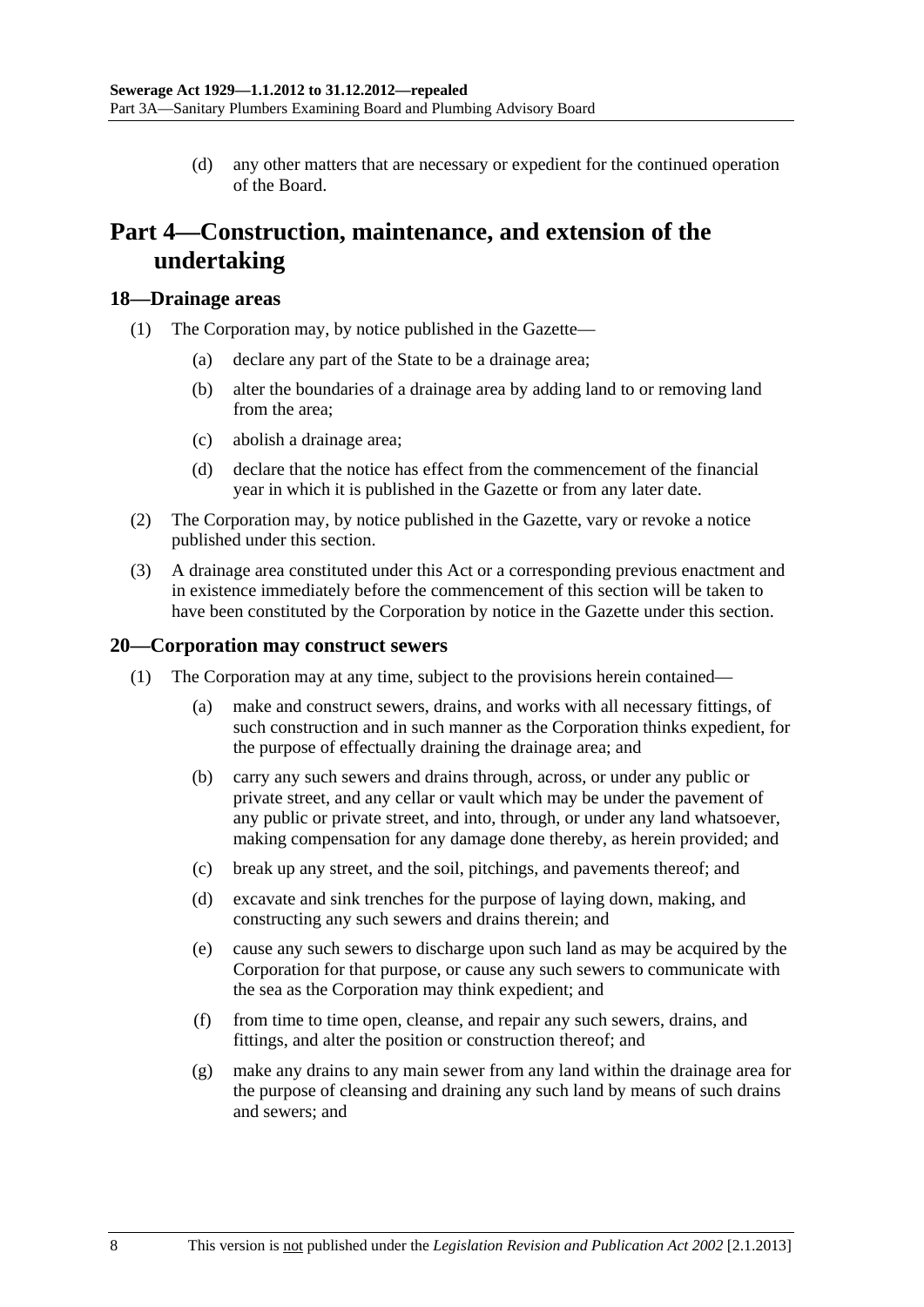<span id="page-8-0"></span> (h) do all such other acts, matters, and things as the Corporation from time to time deems necessary and proper for making, amending, attaching, altering, repairing, completing, or improving any such sewers, drains, fittings, or other works for the purposes of this Act.

# **21—Corporation may construct dams**

The Corporation may make and erect such dams and reservoirs as the Corporation thinks expedient across and in the bed of the River Torrens, or elsewhere, for the purpose of retaining water to flush and cleanse the sewers and drains for the time being vested in the Corporation, and may lay pipes therefrom for the purpose of conducting water to all or any of the said sewers and drains.

# **22—Position of dams**

Such dams and reservoirs may be erected at such points in the bed of the said river or at such other places as the Corporation thinks proper, and may be constructed of such materials and in such manner as the Corporation thinks expedient.

#### **23—Power to construct accommodation works**

- (1) The Corporation shall construct and erect all works necessary for making good the interruption caused by the exercise of any of the said powers to the possession or enjoyment of any land adjoining or near any part of the undertaking, or otherwise necessary for the accommodation of any such land.
- (2) If any dispute arises with respect to the construction of any such accommodation works, the Corporation or any party to the dispute may apply to the Land and Valuation Court for the determination of the matters in dispute.
- (3) Upon the hearing of an application under [subsection \(2\)](#page-8-0) of this section the Land and Valuation Court may make such orders as it considers just.

# **24—Power to make roads**

The Corporation may—

- (a) make and maintain, upon or over any land which has been taken or used for the purposes of this Act and the undertaking, such roads or other like means of communication as the Corporation deems necessary or proper for effectually executing the said purposes and making all proper approaches to the undertaking, whether the approaches are permanent or needed only for a temporary purpose:
- (b) repair, amend, and fence in the said roads or other means of communication:
- (c) cause all or any of them to be used exclusively for those purposes, or, at the Corporation's discretion, permit the public or any particular person to use all or any of them, upon such terms and subject to such conditions as the Corporation thinks proper to make or impose:
- (d) dedicate all or any such roads or other means of communication permanently to the use of the public; but the public or any particular person shall not acquire any right to use, or any privilege or easement in respect to all, or any of them, save as are expressly granted or dedicated by the Corporation in conformity with this section.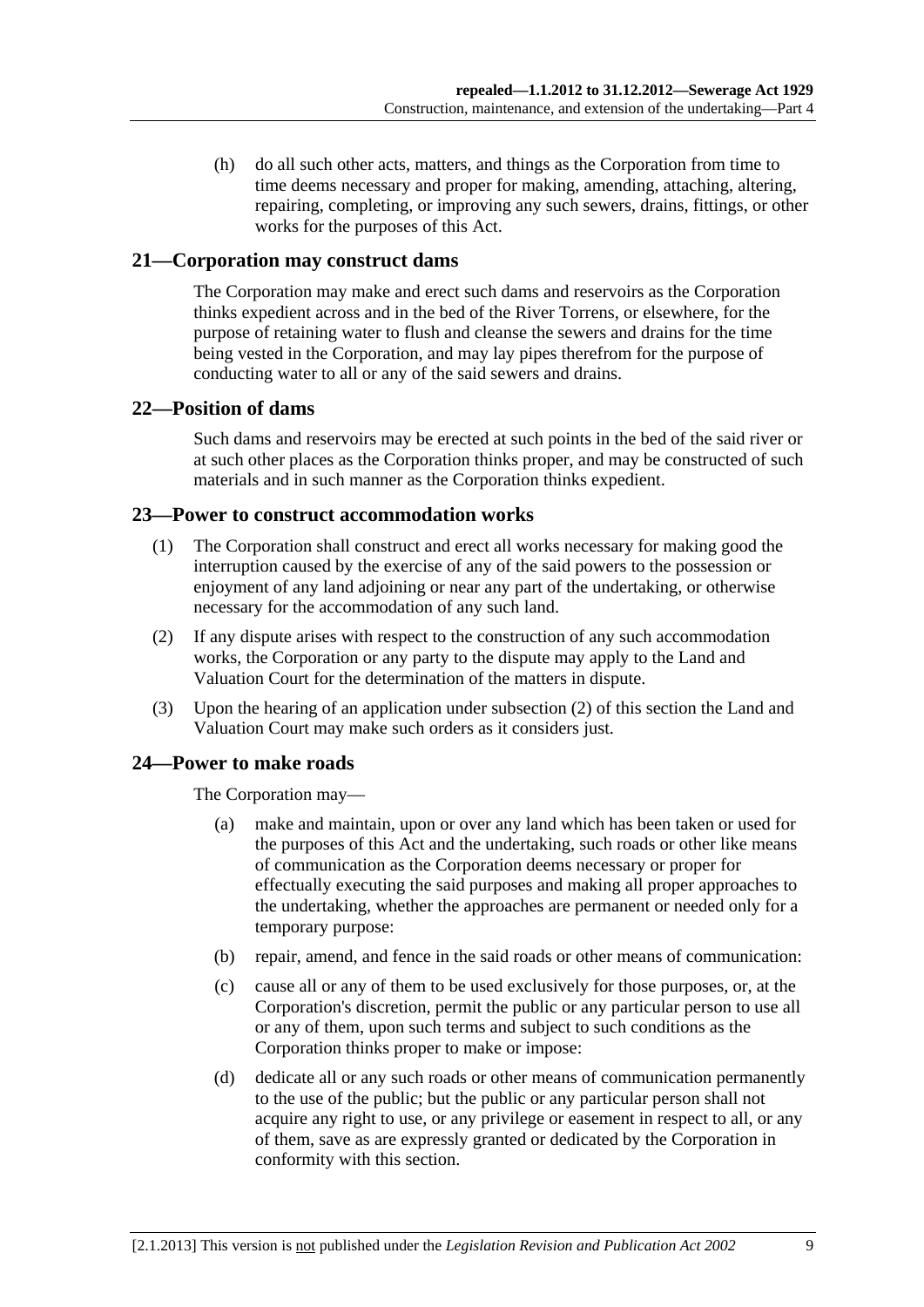# <span id="page-9-0"></span>**25—Power to break up streets**

- (1) For the purpose of constructing, extending, and maintaining the undertaking, the Corporation, under such superintendence as is hereinafter specified, may open and break up any street and the soil and pavement thereof, and any sewers, drains, or tunnels within or under the street, and may lay down and place such sewers, drains, fittings, and other works and engines as the Corporation deems necessary, and repair, alter, or remove any of them, and for the aforesaid purposes may remove and use all earth and materials in and under such street, and do all other acts which the Corporation deems necessary or expedient for constructing and maintaining the undertaking, and the Corporation shall do as little damage as can be in the execution of the powers hereby granted.
- (2) The Corporation shall pay compensation for any damage that may be done in the execution of powers under [subsection \(1\)](#page-9-0) of this section and, in the event of a dispute arising between the Corporation and a claimant for compensation under this section, the Corporation or the claimant may apply to the Land and Valuation Court for the determination of the matters in dispute.
- (3) The Land and Valuation Court, upon the hearing of an application under [subsection \(2\)](#page-9-0) of this section, may make such orders as it considers just.

# **26—Notice to be served before breaking up streets**

- (1) Before the Corporation opens or breaks up any street, sewer, drain, or tunnel the Corporation shall give to the persons under whose control or management the same is, or to their clerk, surveyor, or other officer, notice in writing of the intention to open or break up the same.
- (2) The notice must be given at least three clear days before beginning the work, except in the case of an emergency, in which case the notice must be given as soon as practicable after beginning the work or after the need for the work has arisen.

# **27—Street not to be broken up except under superintendence**

No such street, sewer, drain, or tunnel shall, except in the case of such emergency as aforesaid, be opened or broken up except under the superintendence of the persons having the control or management thereof, or their officer, and according to such plan as within the three days next after the receipt of the notice is proposed by the said persons or their officer and approved by the Corporation, or, in case of any difference respecting such plan, according to such plan as is determined by the Surveyor-General or other competent officer to be appointed by the Governor. In case such a difference has arisen, the Corporation shall not commence any such work until some plan has been determined upon in that behalf by the Surveyor-General or other competent officer appointed by the Governor as aforesaid: Provided always, that if the persons having such control or management as aforesaid, or their officer, after having received such notice as is mentioned in the next preceding section—

- (a) fails to attend at the time fixed for the opening of any such street, sewer, drain, or tunnel; or
- (b) does not, within the three days next after receipt by them of the said notice, propose any plan for breaking up or opening the same; or
- (c) refuses or neglects to superintend the operation,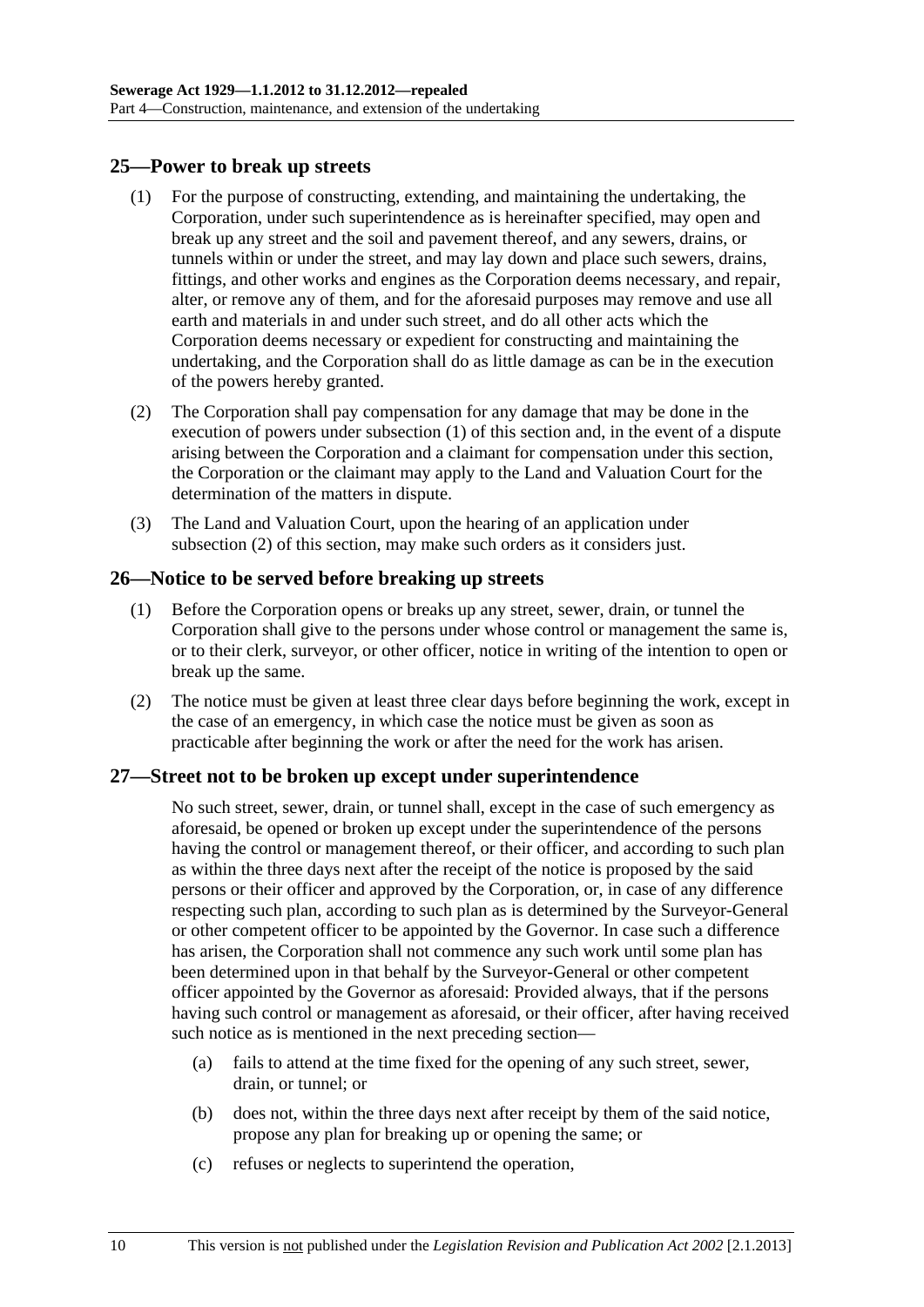the Corporation may perform the work specified in the said notice without the superintendence of the said persons or their officer.

# <span id="page-10-0"></span>**28—Streets broken up to be reinstated without delay**

When the Corporation opens or breaks up any street or any sewer, drain, or tunnel, the Corporation shall—

- (a) with all convenient speed complete the works for which the same has been broken up, and fill in the ground and reinstate and make good the road or pavement or the tunnel so opened or broken up, and carry away the rubbish occasioned thereby; and
- (b) keep the road or pavement which has been so opened or broken up in good repair for three months after replacing and making good the same, and for such further time (if any) not being more than twelve months in the whole, as the soil so opened or broken up continues to subside; and
- (c) at all times, whilst any such road or pavement is so opened or broken up, cause the same to be fenced and guarded, and cause a light sufficient for the warning of passengers to be set up and kept thereagainst every night during which the road or pavement continues open or broken up.

# **29—Compensation for delay in reinstating streets**

- (1) If the Corporation—
	- (a) opens or breaks up any street, or any sewer, drain, or tunnel, without giving such notice as required by this Act; or
	- (b) makes any unnecessary delay in completing any such work or filling in the ground or reinstating and making good the road or pavement so opened or broken up, or in carrying away the rubbish occasioned thereby; or
	- (c) neglects to cause the place where the road or pavement has been broken up to be fenced, guarded, and lighted,

the Corporation shall make to every interested person reasonable compensation for any damage actually sustained by that person through or in consequence of any such act, delay, or neglect.

- (2) Where the amount of compensation payable under [subsection \(1\)](#page-10-0) of this section is in dispute, the Corporation or any party to the dispute may apply to the Land and Valuation Court for a determination of the matters in dispute.
- (3) The Land and Valuation Court, upon the hearing of an application under [subsection \(2\)](#page-10-0) of this section may make such orders as it considers just.

# **30—In certain cases parties other than the Corporation may reinstate**

- (1) If the Corporation, having, for the purposes of the undertaking, opened or broken up any street—
	- (a) keeps the same open or broken up longer than is reasonably necessary, or makes any unnecessary delay in filling in the ground or in reinstating and making good the road or pavement of any such street, or in carrying away the rubbish occasioned thereby; or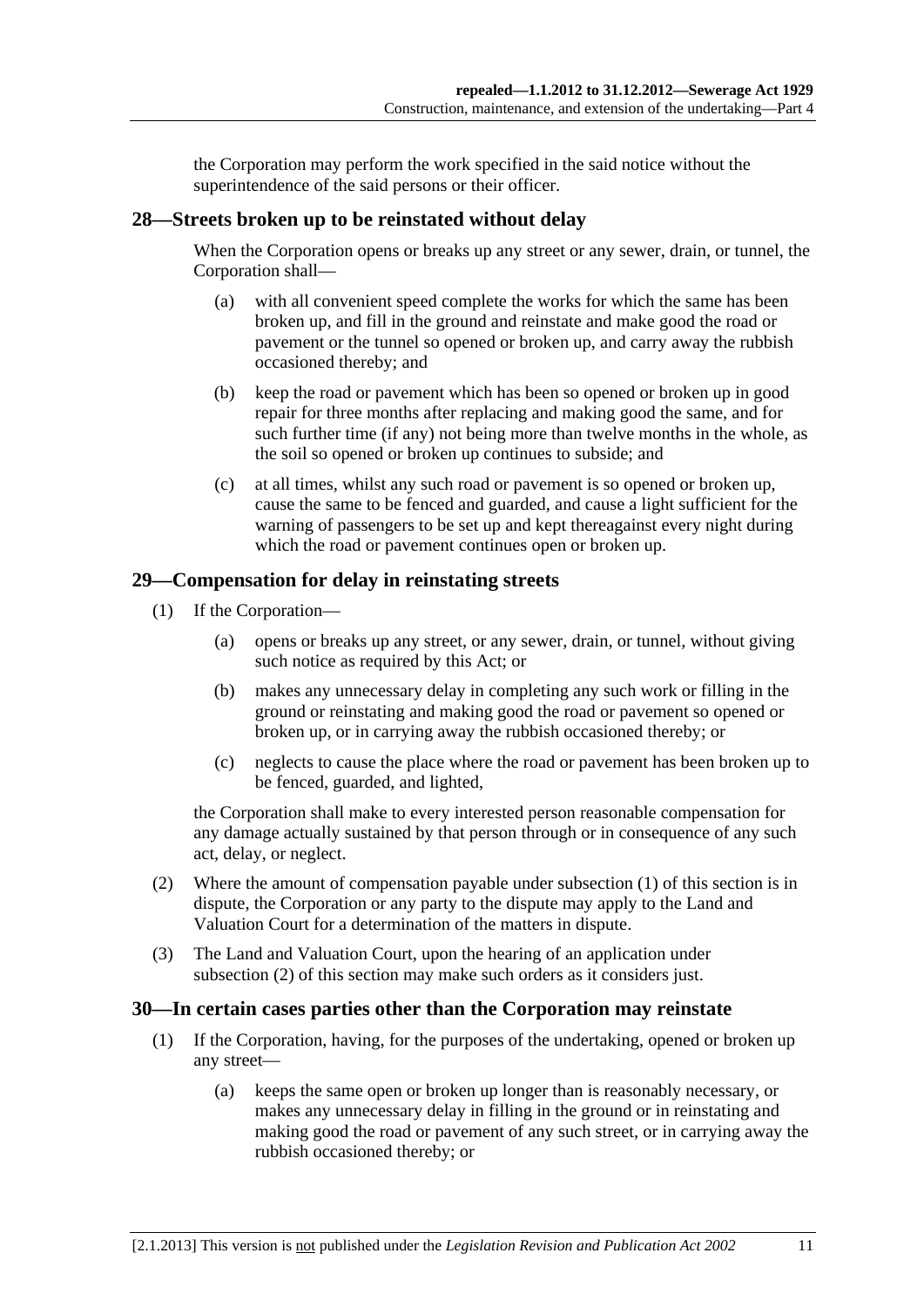<span id="page-11-0"></span> (b) neglects to cause the place where the road or pavement has been opened or broken up to be fenced, guarded, and lighted while it is so opened or broken up,

the persons having the control or management of the street in respect of which the delay, omission, or neglect has taken place may cause to be executed or done the work or act so delayed, omitted, or neglected to be executed or done; and all the reasonable expense of executing or doing the same shall be reimbursed to them by the Corporation.

- (2) Where a claim is made for the reimbursement of expenses under [subsection \(1\)](#page-10-0) of this section and a dispute arises in relation to that claim, the Corporation or any party to the dispute may apply to the Land and Valuation Court for determination of the matters in dispute.
- (3) The Land and Valuation Court, upon the hearing of an application under [subsection \(2\)](#page-11-0) of this section, may make such orders as it considers just.

# **31—Water and gas pipes to be altered when necessary**

- (1) If the Minister at any time deems it necessary for the purposes of the undertaking to raise, sink, or otherwise alter the situation of any water or gas pipes, mains, plugs, or other waterworks or gasworks laid in or under any street, he may, by notice in writing, require the person to whom the pipes, mains, plugs or works belong to raise, sink, or otherwise alter the situation of the same in such manner and within such reasonable time as is specified in the notice.
- (2) The expenses attendant upon or connected with any such alterations shall be paid by the Corporation.
- (3) If any such notice is not complied with the Corporation may make the alterations required.
- (4) No such alteration shall be required or made which will permanently injure any such pipes, mains, plugs, or works, or prevent the water or gas from flowing as freely and conveniently as usual.

# **31A—Powers of entry, survey etc**

- (1) For the purpose of ascertaining whether it is expedient to construct any sewerage system the Minister or any person authorised by him may—
	- (a) enter upon any land after giving not less than two days' notice to the owner or occupier of that land;
	- (b) survey and take levels of any land;
	- (c) probe, bore, or sink pits, on or in any land or otherwise examine the soil thereof;
	- (d) do anything necessary for ascertaining the suitability of the land for a sewerage system.
- (2) This section shall apply to land within or outside a drainage area.
- (3) The Minister shall compensate any person who suffers damage by reason of the exercise of the powers conferred by this section.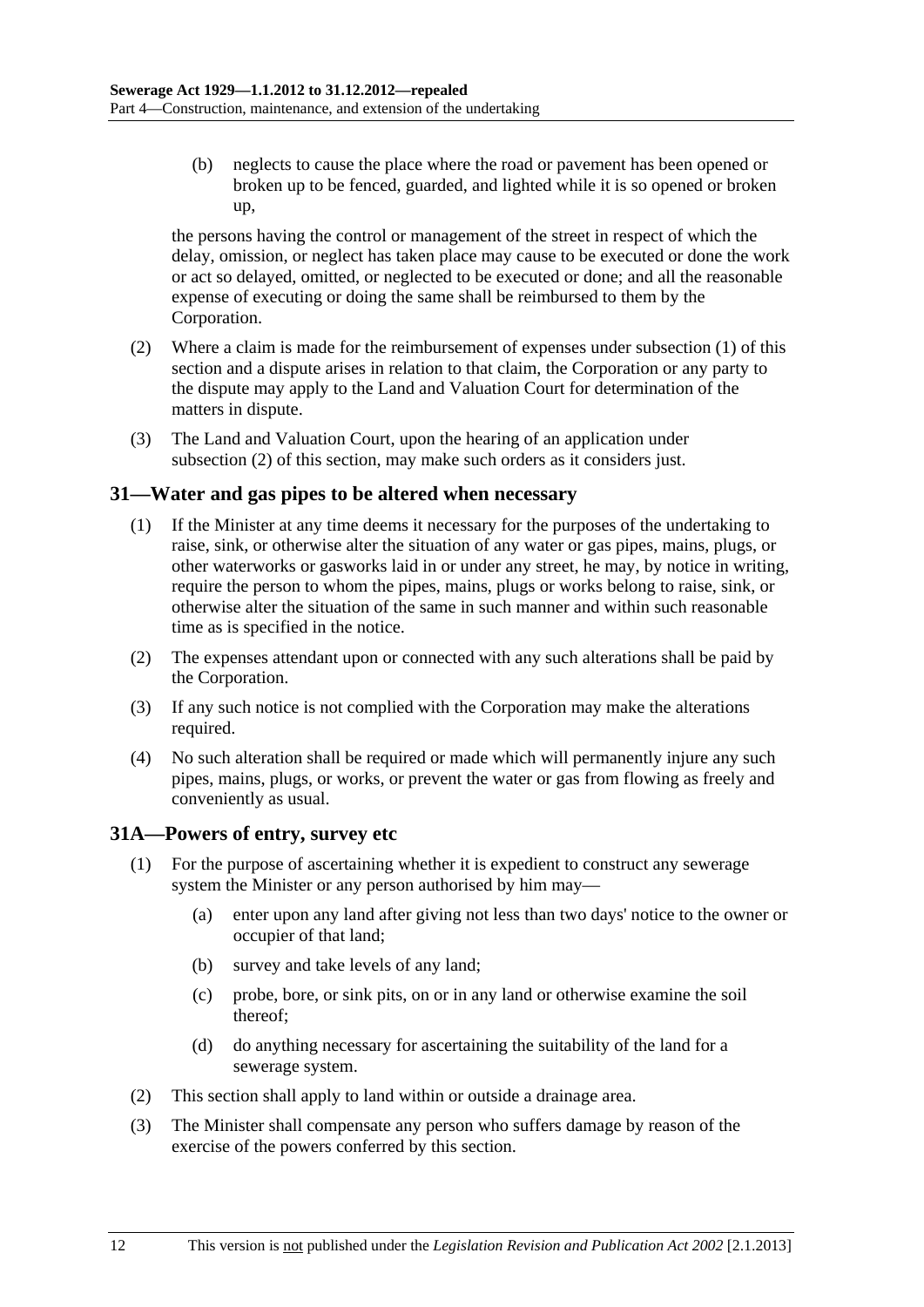<span id="page-12-0"></span> (4) The Land and Valuation Court may, upon the application of any person who claims to be entitled to compensation under this section, order the Minister to pay to that person such compensation as it considers just.

# **32—Corporation to keep sewers cleansed**

- (1) The Corporation shall cause the sewers which are at any time vested in the Corporation, and all private drains and sewers, to be constructed, covered, and kept so as not to be a nuisance or injurious to health, and to be properly cleared, cleansed, flushed, and emptied.
- (2) For the purpose of such clearing, cleansing, flushing, and emptying, the Corporation may construct or place, either above or underground, such reservoirs, sluices, engines, manholes, lampholes, ventilators, entrances, and other works as the Corporation thinks necessary, and may arrange for the supply of such quantity of water, at such times and such places, and in such manner, as the Corporation thinks fit, and may cause all or any of such sewers to communicate with and be emptied into such places as the Corporation thinks proper, and may cause the sewage and refuse therefrom to be collected for sale, or for any purpose whatsoever, but not so as to create a nuisance.

# **33—Drains etc to be provided by owner or occupier**

- (1) In order—
	- (a) to provide for the removal of waste material from land in accordance with this Act; or
	- (b) to improve the drains, fittings, equipment or works by means of which waste material is removed from land,

the Corporation may, by notice in writing served on the owner or occupier of the land, require him, within the time stated in the notice, to carry out the work specified in the notice.

- (2) A notice referred to in [subsection \(1\)](#page-12-0) may require the person on whom it is served to—
	- (a) install or construct in such locations as are specified in the notice;
	- (b) connect to the undertaking;
	- (c) alter or replace;
	- (d) maintain, repair or cleanse,

such drains, fittings, equipment or works as are specified in the notice in the manner specified in the notice.

- (3) The Corporation may revoke or vary a notice referred to in [subsection \(1\)](#page-12-0) by a subsequent notice in writing served on the owner or occupier of the land.
- (4) A person who fails to comply with a notice served on him under this section is guilty of an offence and is liable to a penalty of one thousand dollars and to a further penalty of one hundred dollars for every day on which the failure continues.
- (5) Where a person fails to comply with a notice served on him under this section, the Corporation may take such action as is, in the opinion of the Corporation, necessary to fulfil the requirements of the notice but, in taking that action, the Corporation must not damage the land or the premises concerned to a greater extent than necessary.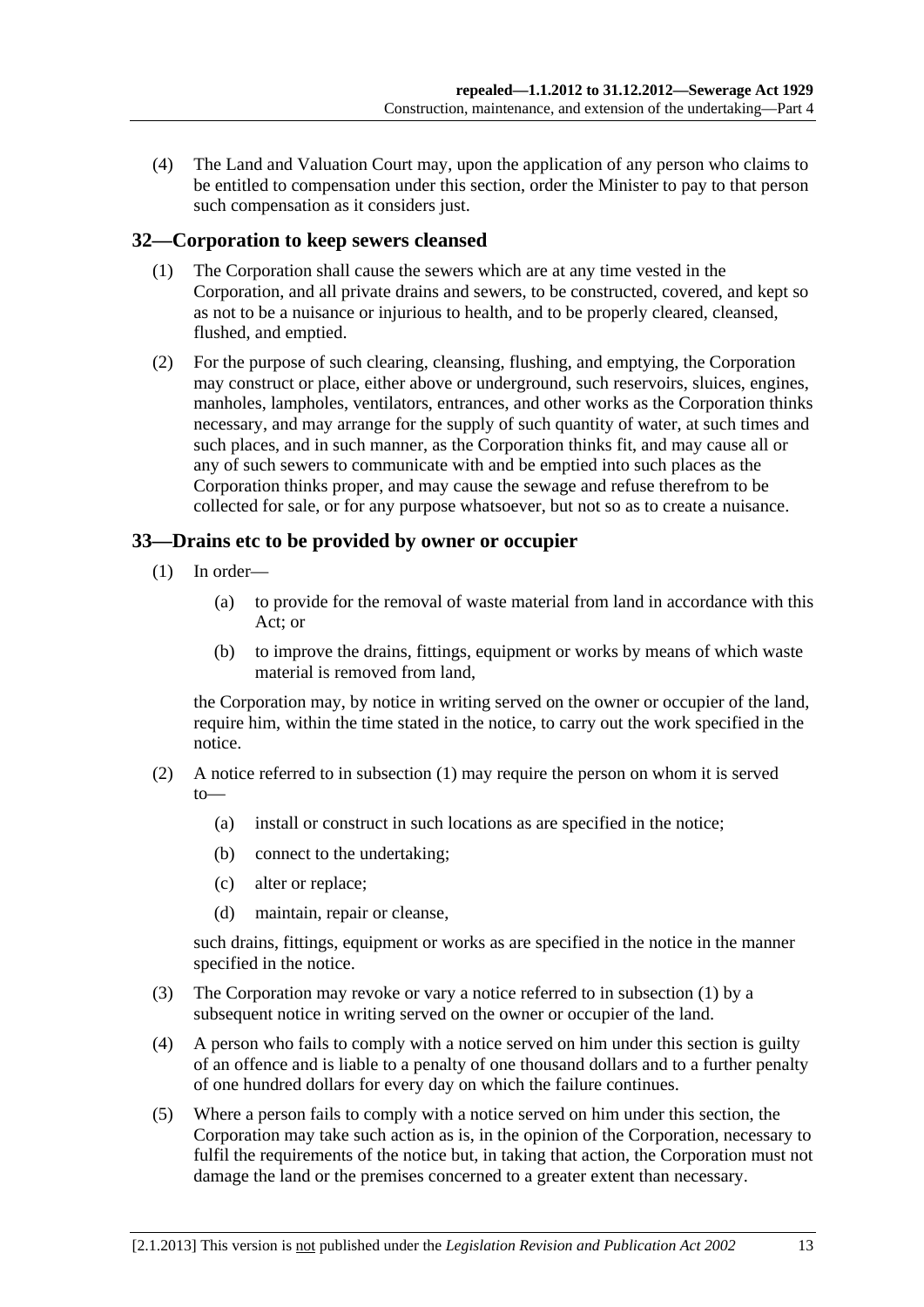<span id="page-13-0"></span> (6) A person on whom a notice has been served under this section shall be liable for the costs incurred by the Corporation in taking action under [subsection \(5\)](#page-12-0) but where the Corporation has served a notice under this section on two or more persons the Corporation shall not recover a sum that exceeds the amount of those costs.

### **34—Responsibilities of owner and occupier when excavating street etc**

- (1) Where the owner or occupier of land does any work in a street adjoining that land in relation to a fitting or drain connected or that is intended to be connected to the undertaking he shall in relation to that work be subject to those provisions of this Act to which the Corporation would be subject if it were carrying out that work and, on failure to comply with any of those provisions, the owner or occupier concerned shall be liable to a penalty of five hundred dollars.
- (2) Where a person is in default under [subsection \(1\),](#page-13-0) the Corporation may take such action as is, in the Corporation's opinion, necessary to remedy the default and the person in default shall be liable to the Corporation for the Corporation's costs in taking that action.

#### **35—Construction etc of new drains etc not to be undertaken without authority**

- (1) No person shall—
	- (a) install or construct any drain, fitting, equipment or works for connection to the undertaking; or
	- (b) connect any drain, fitting, equipment or works to the undertaking or disconnect it from the undertaking; or
	- (c) alter, remove or block any drain, fitting, equipment or works connected to the undertaking,

unless he has been required or authorised to do so by or under this Act or unless he has been authorised by the Corporation to do so under this section.

- (2) The Corporation may attach such conditions as the Corporation thinks fit to an authorisation granted under this section and may vary or revoke an authorisation at any time.
- (3) A person who contravenes [subsection \(1\)](#page-13-0) or contravenes or fails to comply with a condition attached to an authorisation under [subsection \(2\)](#page-13-0) shall be guilty of an offence.

Maximum penalty: Five hundred dollars.

# **36—Waste material not to be discharged onto land or into pit etc**

- (1) After a drain connecting land to the undertaking has been installed or constructed, no person shall discharge, or permit the discharge of, any waste material that could be lawfully discharged into the undertaking by means of that drain—
	- (a) on to that land or into a pit, well or tank dug or erected on that land; or
	- (b) from that land on to neighbouring land or into a pit, well or tank dug or erected on neighbouring land,

unless he has been authorised to do so by the Corporation.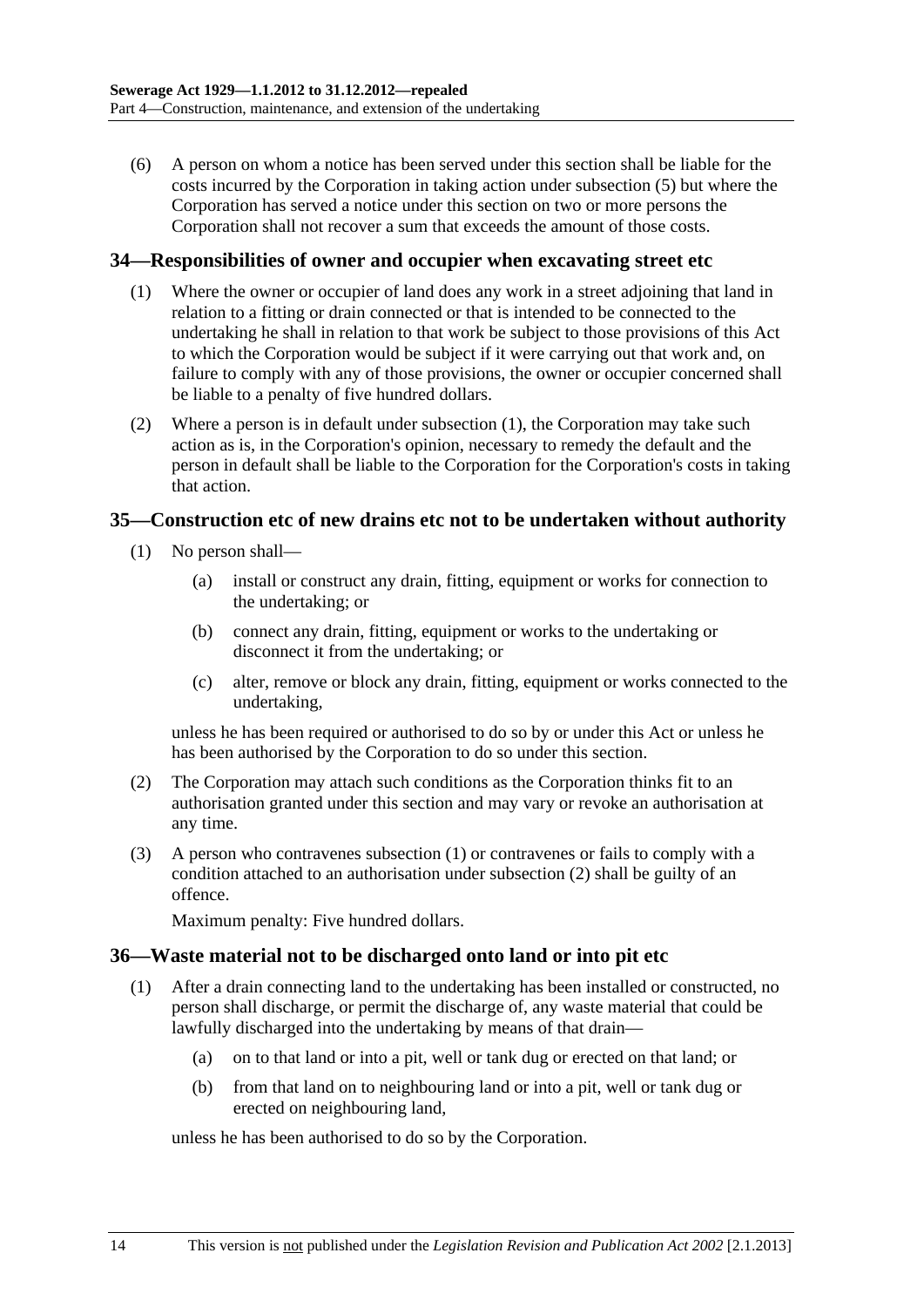- <span id="page-14-0"></span> (2) The Corporation may attach such conditions as the Corporation thinks fit to an authorisation granted under this section and may vary or revoke an authorisation at any time.
- (3) A person who contravenes [subsection \(1\)](#page-13-0) or contravenes or fails to comply with a condition attached to an authorisation under [subsection \(2\)](#page-14-0) shall be guilty of an offence.

Maximum penalty: Five hundred dollars.

 (4) Where a drain connecting land to the undertaking has been closed off or disconnected by the Corporation pursuant to this Act, [subsection \(1\)](#page-13-0) shall apply to the waste material that could have been lawfully discharged by means of that drain if it had not been closed off or disconnected.

# **42—Owners beyond drainage area**

Any owner or occupier of any land adjoining or near to but beyond the limits of a drainage area may cause any drain or sewer from that land to communicate with any sewer made by or vested in the Corporation, upon such terms and conditions as are agreed upon between the owner or occupier and the Corporation.

#### **43—Corporation may make agreements**

The Corporation may, by agreement with the owner of land in a drainage area—

- (a) execute drainage works on the land connecting the land to a sewer; or
- (b) lend money to the owner for the execution of such works.

# **45—Ventilators may be attached to buildings**

The Corporation may cause any ventilating shaft, pipe, or tube for any sewer or drain to be attached to the exterior wall of any building within a drainage area: Provided that the mouth of every such shaft, pipe, or tube shall be at least 1.8 metres higher than any window or door situated within a distance of 9 metres therefrom.

# **46—Certain work may be carried out by owner**

- (1) Where a person who has applied to the Corporation for the extension of a sewer or the connection of land to a sewer (being work for which the amount prescribed by this Act is the cost of the work estimated by the Corporation) is dissatisfied with the Corporation's estimate, the applicant may, subject to this section, arrange for the work to be carried out by a competent person of his or her choice.
- (2) Where—
	- (a) a person has applied to the Minister for the extension of a sewer to land that the applicant has divided, or proposes to divide, or for the connection of such land to a sewer; and
	- (b) the regulations do not prescribe the amount, or the basis for determining the amount, payable for that work; and
	- (c) the applicant is dissatisfied with the amount that the Minister wishes to charge for that work,

the applicant may, subject to this section, arrange for the work to be carried out by a competent person of his or her choice.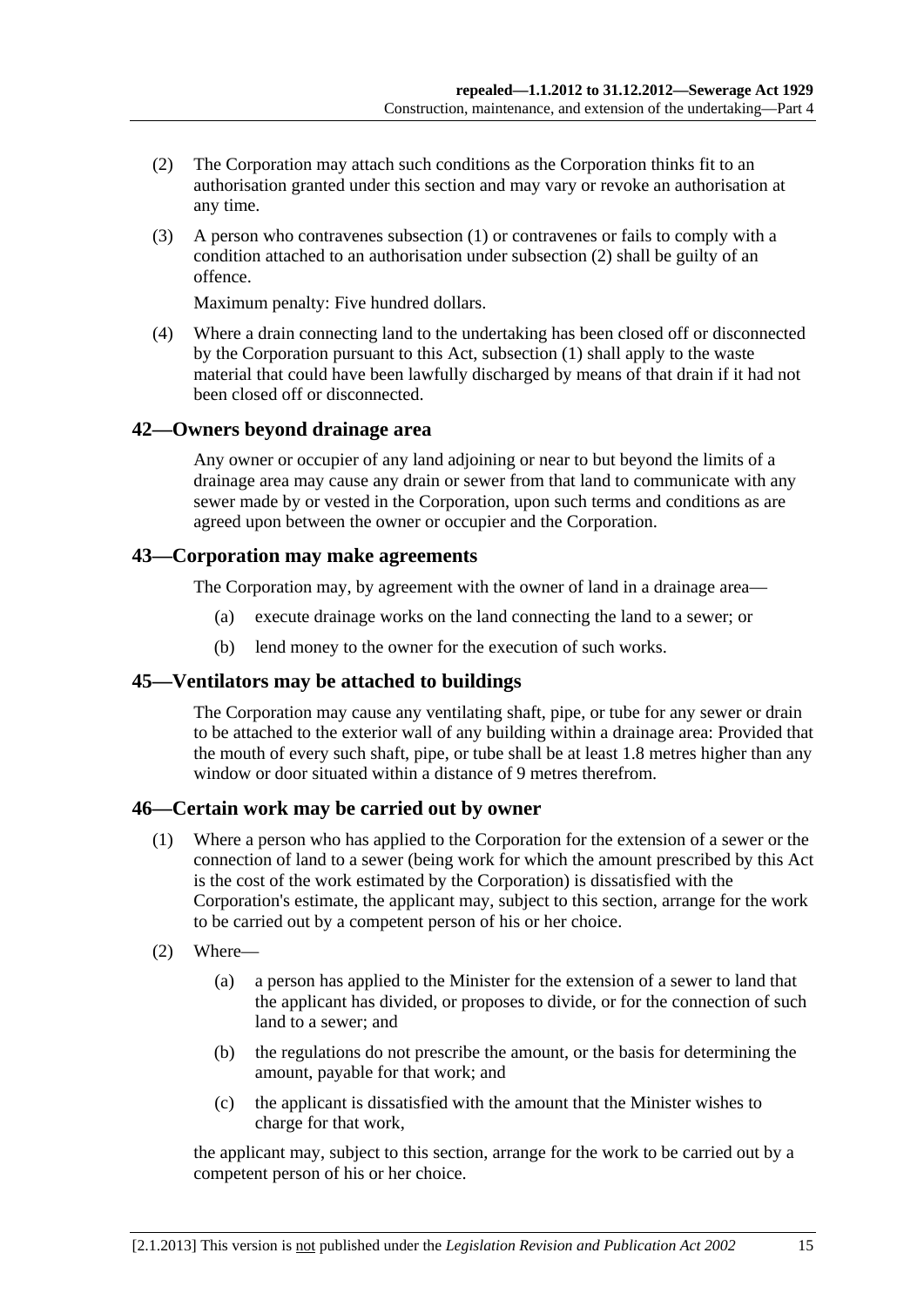- <span id="page-15-0"></span> (3) [Subsections \(1\)](#page-14-0) and [\(2\)](#page-14-0) do not authorise the connection of the new work to the undertaking.
- (4) The work must be designed by, or to the satisfaction of, the Minister and be carried out under the supervision, and to the satisfaction, of the Minister.
- (5) The Minister will, at the request of the applicant, provide the applicant with plans and specifications of the proposed work.
- (6) The applicant must pay the reasonable costs of the Minister for—
	- (a) designing the work; and
	- (b) providing the necessary plans and specifications; and
	- (c) connecting the work to the undertaking; and
	- (d) supervising and inspecting the work,

but the applicant is not liable, subject to [section 47,](#page-15-0) for any other charge or fee under this Act in respect of the work.

#### **47—Capital contribution where capacity of undertaking increased**

- (1) Where the Corporation has decided to increase the capacity of the undertaking to cater for future demand for sewerage services in a particular area and—
	- (a) the decision was made in response to an application for development authorisation for the division of land in that area; or
	- (b) the decision was made in response to such an application or for any other reason and a person applies for development authorisation for the division of land in that area at any time after the Corporation made the decision,

the applicant is liable to make a contribution to the Corporation towards the cost of increasing the capacity of the undertaking.

- (2) The amount of the contribution is an amount equivalent to that part of the cost of increasing the capacity of the undertaking that should, in the Corporation's opinion, be attributed to the additional demand for sewerage services resulting from the division.
- (3) If a proposed division of land does not proceed because—
	- (a) the application for development authorisation lapses or is withdrawn; or
	- (b) development authorisation for the division is refused or is subject to conditions that are unacceptable to the applicant,

any contribution paid to the Corporation under this section must be refunded by the Corporation.

(4) In this section—

*cost* of increasing the capacity of the undertaking means the estimated cost, or if the required work has been completed, the actual cost of the increase;

*development authorisation* means a development authorisation within the meaning of the *[Development Act 1993](http://www.legislation.sa.gov.au/index.aspx?action=legref&type=act&legtitle=Development%20Act%201993)* and includes a planning authorisation within the meaning of the *[Planning Act 1982](http://www.legislation.sa.gov.au/index.aspx?action=legref&type=act&legtitle=Planning%20Act%201982)* and a certificate of approval issued under Part 2 Division 5 of the *[Strata Titles Act 1988](http://www.legislation.sa.gov.au/index.aspx?action=legref&type=act&legtitle=Strata%20Titles%20Act%201988)*;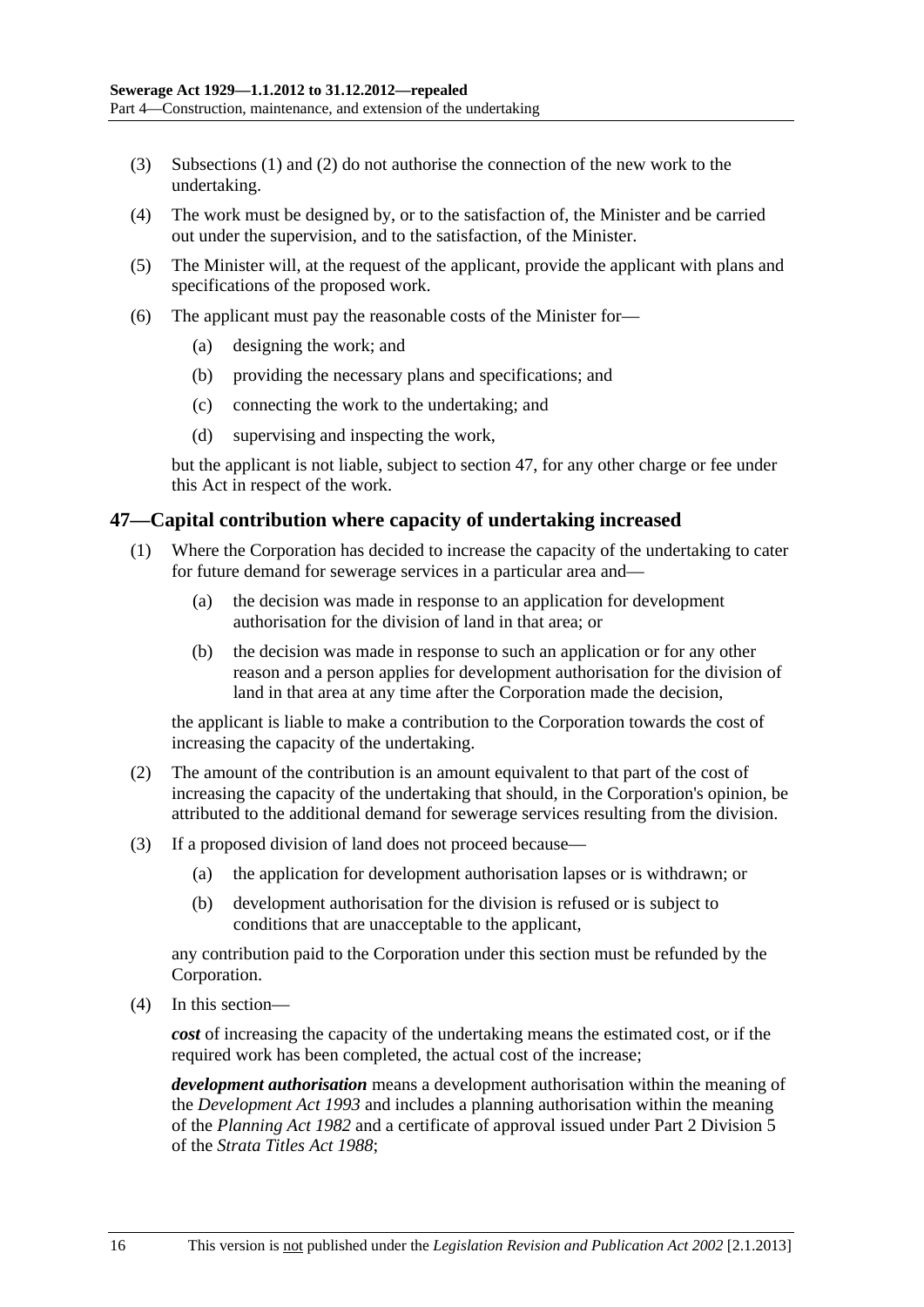<span id="page-16-0"></span>*division* of land means division under Part 19AB of the *[Real Property Act 1886](http://www.legislation.sa.gov.au/index.aspx?action=legref&type=act&legtitle=Real%20Property%20Act%201886)* or by community plan under the *[Community Titles Act 1996](http://www.legislation.sa.gov.au/index.aspx?action=legref&type=act&legtitle=Community%20Titles%20Act%201996)* or by strata plan under the *[Strata Titles Act 1988](http://www.legislation.sa.gov.au/index.aspx?action=legref&type=act&legtitle=Strata%20Titles%20Act%201988)*.

# **Part 5—Provisions for the protection of the drainage works**

# **49—Notice of building etc to be given to Corporation**

- (1) Any person intending to build, rebuild or make extensions to any house, building or structure within a drainage area shall, at least fourteen days before beginning to dig or lay out the foundations thereof, give to the Corporation written notice of such intention, together with full particulars of the levels or intended levels of the cellar or lowest floor, and of the situation or construction of the privies, cesspits, and drains to be built, constructed, or used in connection with the house, building or structure.
- (2) No person shall begin to build, rebuild or make extensions to any such house, building or structure, or build or construct any such privy, cesspit, or drain, until the particulars so required to be stated have been approved by the Corporation, which must signify its approval or otherwise within fourteen days after receiving the said notice.
- (3) Any person failing to deliver such notice as aforesaid, or either wholly or partially building, rebuilding, extending or constructing or causing to be either wholly or partially built, rebuilt, extended or constructed, any house, building, structure, privy, cesspit, or drain, without such approval as aforesaid, shall be liable to a penalty not exceeding five hundred dollars.

# **51—Power of inspection**

- (1) A person authorised by the Corporation may—
	- (a) inspect any land and any sewers, drains, fittings, equipment or works on that land;
	- (b) inspect solid, liquid and gaseous materials that are being or may be discharged from that land into sewers or drains forming part of or connected to the undertaking;
	- (c) take samples of material of the same kind as material that, in his opinion, has been, or is likely to be, discharged from that land into sewers or drains forming part of or connected to the undertaking,

and for those purposes he may, at any reasonable time, enter upon that land.

 (2) A person authorised under this section may, if in his opinion it is necessary or desirable, excavate land for the purpose of an inspection or taking samples of material.

# **52—Penalties for encroachment**

 (1) Every person who erects, constructs, or places any building, wall, bridge, fence, obstruction, annoyance, or encroachment in, upon, over, or under any sewer or drain, and every person who obstructs, fills in, closes up, or diverts any sewer or drain, without the previous consent in writing of the Corporation shall be guilty of an offence.

Maximum penalty: One thousand dollars.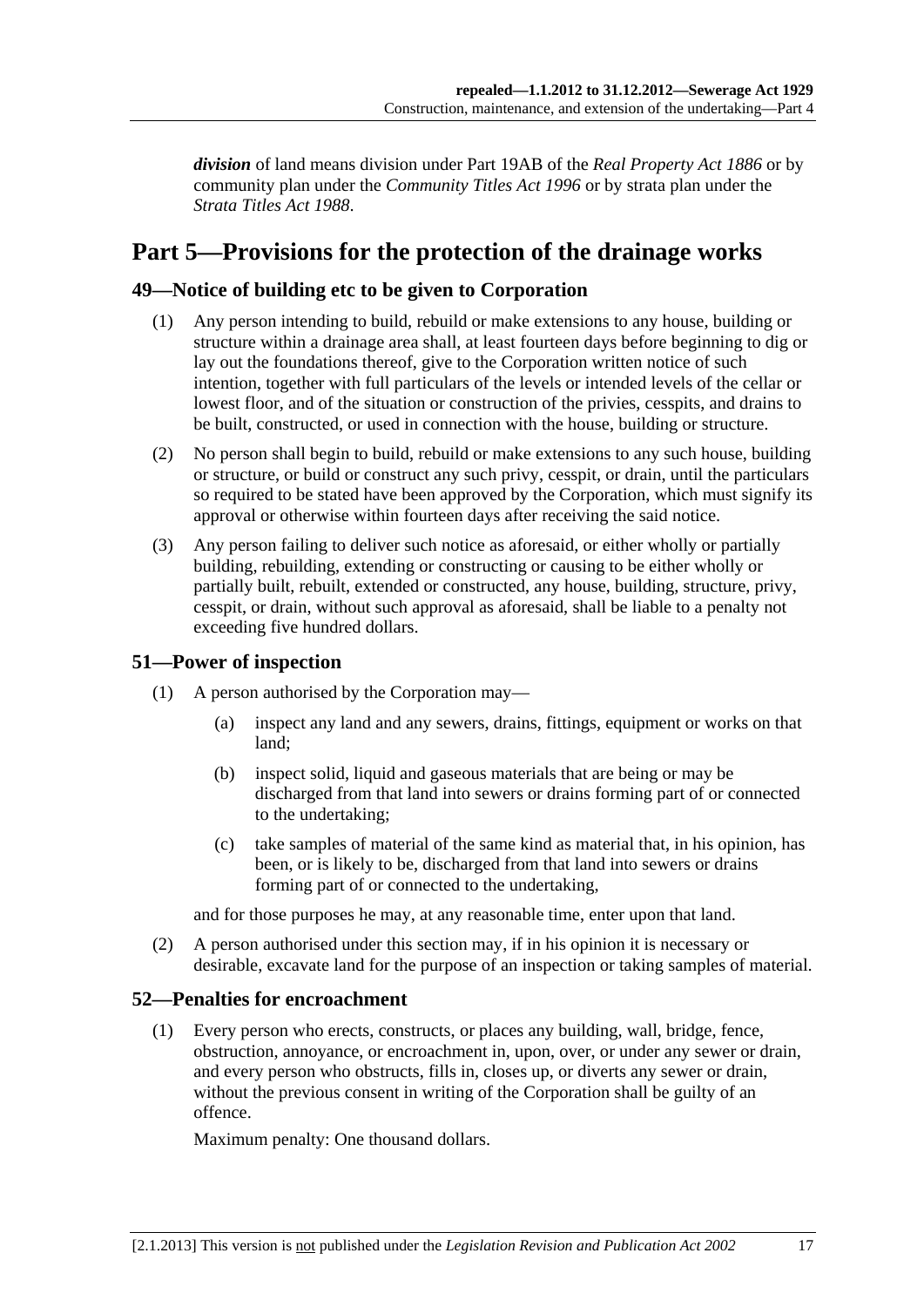- <span id="page-17-0"></span> (2) The Corporation may, with the approval of the Minister, demolish and remove any such building, wall, bridge, fence, obstruction, annoyance or encroachment, and perform any works necessary for restoring or reinstating the sewer or drain so obstructed, filled in, closed up or diverted, and the person erecting the building, wall, bridge, or fence, or causing the obstruction, annoyance, or encroachment, or obstructing, filling in, closing up, or diverting the sewer or drain, as the case may be, shall also pay the expense of removing and abating the wall, bridge, fence, obstruction, annoyance, or encroachment, or of reopening, restoring, repairing, or reinstating any such sewer or drain obstructed, filled in, closed up, or diverted.
- (3) The Corporation may, with the approval of the Minister, by notice in writing served on a person who has committed an offence under [subsection \(1\)](#page-16-0), require him to demolish and remove the building, wall, bridge, fence, obstruction, annoyance or encroachment concerned or reinstate the sewer or drain so obstructed, filled in, closed up or diverted.
- (3aa) A person who fails to comply with a notice served on him under [subsection \(3\)](#page-17-0) is guilty of an offence and is liable to a penalty of one thousand dollars and to a further penalty of one hundred dollars for every day on which the offence continues.
- (3a) Where in any proceedings for an offence against this section, or for the recovery of expenses under this section, it is alleged that the defendant erected, constructed or placed any building, wall, bridge, fence, obstruction, annoyance or encroachment in, upon, over or under any sewer or drain without the consent in writing of the Corporation, it shall be a defence that the defendant did not know and could not by the exercise of reasonable diligence have ascertained the position of the sewer or drain.
- (4) Nothing herein contained shall extend to prevent or impede the maintenance, repair, or renewal of any buildings or works under which a sewer or drain is constructed, but so, nevertheless, that such maintenance, repair, or renewal shall not be carried out in such a manner as to injure or obstruct the sewer or drain.

# **53—Duty to give notice before paving street etc**

- (1) Before beginning—
	- (a) to first lay the pavement or hard surface in any street; or
	- (b) to relay the pavement or hard surface in any street; or
	- (c) to widen or extend the pavement or hard surface in any street; or
	- (d) to alter the level of any street; or
	- (e) to construct or alter any footpaths, gutters, kerbing or water tables in any street; or
	- (f) to construct or alter any drainage work in any street,

in which there is a sewer or sewerage work which is the property of the Corporation, the person authorised or intending so to do shall give to the Corporation fourteen days' notice thereof in writing giving details of the work to be carried out, including the nature and thickness of the pavement or hard surface proposed to be made or laid thereon, or of the other work proposed to be done as the case may be.

 (2) The Corporation shall within fourteen days after receiving such notice advise the person who gave the same of any extension to the undertaking proposed in the said street or of any resultant interference with the undertaking.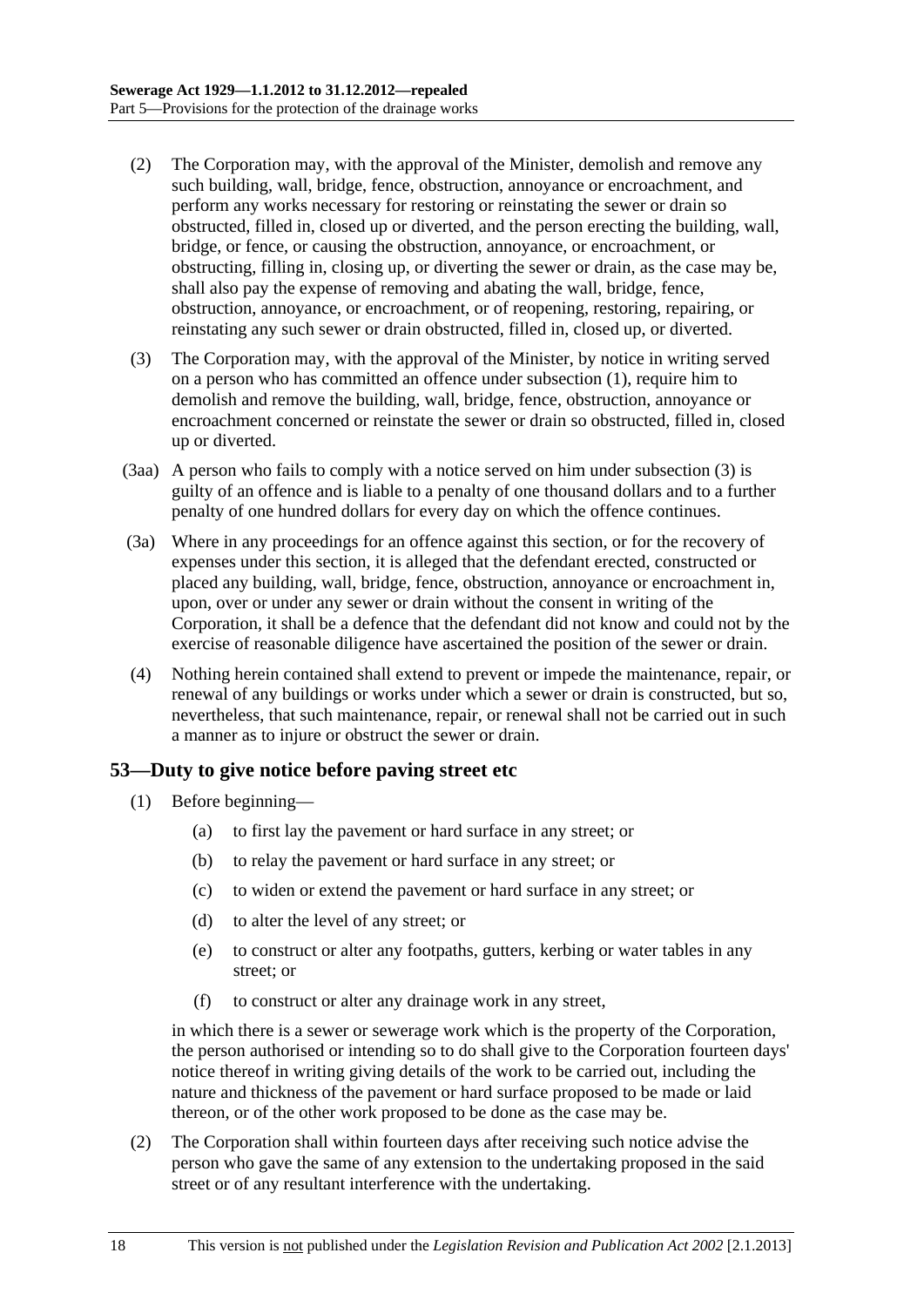- <span id="page-18-0"></span> (3) Should any work referred to in [subsection \(1\)](#page-17-0) of this section involve any alteration to the undertaking the person doing such work shall, subject to the provisions of [subsection \(6\)](#page-18-0) of this section, pay to the Corporation one half the actual cost of such alteration and of any damage resultant upon such work: Provided that in respect of any alteration for which a cost or charge is specifically provided by regulation such cost or charge shall be deemed to be the actual cost thereof.
- (4) If information in accordance with the requirements of [subsection \(1\)](#page-17-0) of this section has not been supplied the person carrying out the work shall pay the actual cost of the alterations to the undertaking, and of all damage resultant upon the work: Provided that in respect of any alteration for which a cost or charge is specifically provided by regulation such cost or charge shall be deemed to be the actual cost thereof.
- (5) Should the alterations to the undertaking be of such a nature as to involve expense which in the opinion of the Corporation will be excessive, then the Corporation may confer with the person authorised to do such work to determine whether any variations to the work proposed under [subsection \(1\)](#page-17-0) of this section would be advantageous to the parties.
- (6) Should any work referred to in [subsection \(1\)](#page-17-0) involve any alteration to the undertaking and the Corporation is of the opinion that any part of the undertaking involved in or affected by such alteration should be replaced or enlarged, the cost of all materials requisite for such replacement or enlargement shall be borne by the Corporation, but all other costs and charges shall be payable in accordance with this section.

# **54—Prohibition of discharge of certain material into sewer**

- (1) A person shall not discharge, or permit to be discharged, into a sewer or drain forming part of or connected to the undertaking any solid, liquid or gaseous material—
	- (a) that is likely to damage or to be detrimental to the undertaking; or
	- (b) that is a waste product of a prescribed business or activity; or
	- (c) that has been prescribed by regulation as a material that may not be discharged into the undertaking; or
	- (d) at a temperature or in a concentration that exceeds the temperature or concentration prescribed by regulation in relation to that material; or
	- (e) at a rate that exceeds the rate fixed by the Corporation in relation to that material; or
	- (f) in a form that is prohibited by regulation.
- (2) A person who contravenes a provision of [subsection \(1\)](#page-18-0) is guilty of an offence. Maximum penalty: Five thousand dollars.
- (3) The Corporation may, by notice published in the Gazette, fix the rate at which material specified in the notice may be discharged into the undertaking and may, by subsequent notice published in the Gazette, vary or revoke a notice published under this subsection.
- (4) The Corporation may—
	- (a) on the application of any person, authorise him to discharge waste material referred to in the authorisation into the undertaking;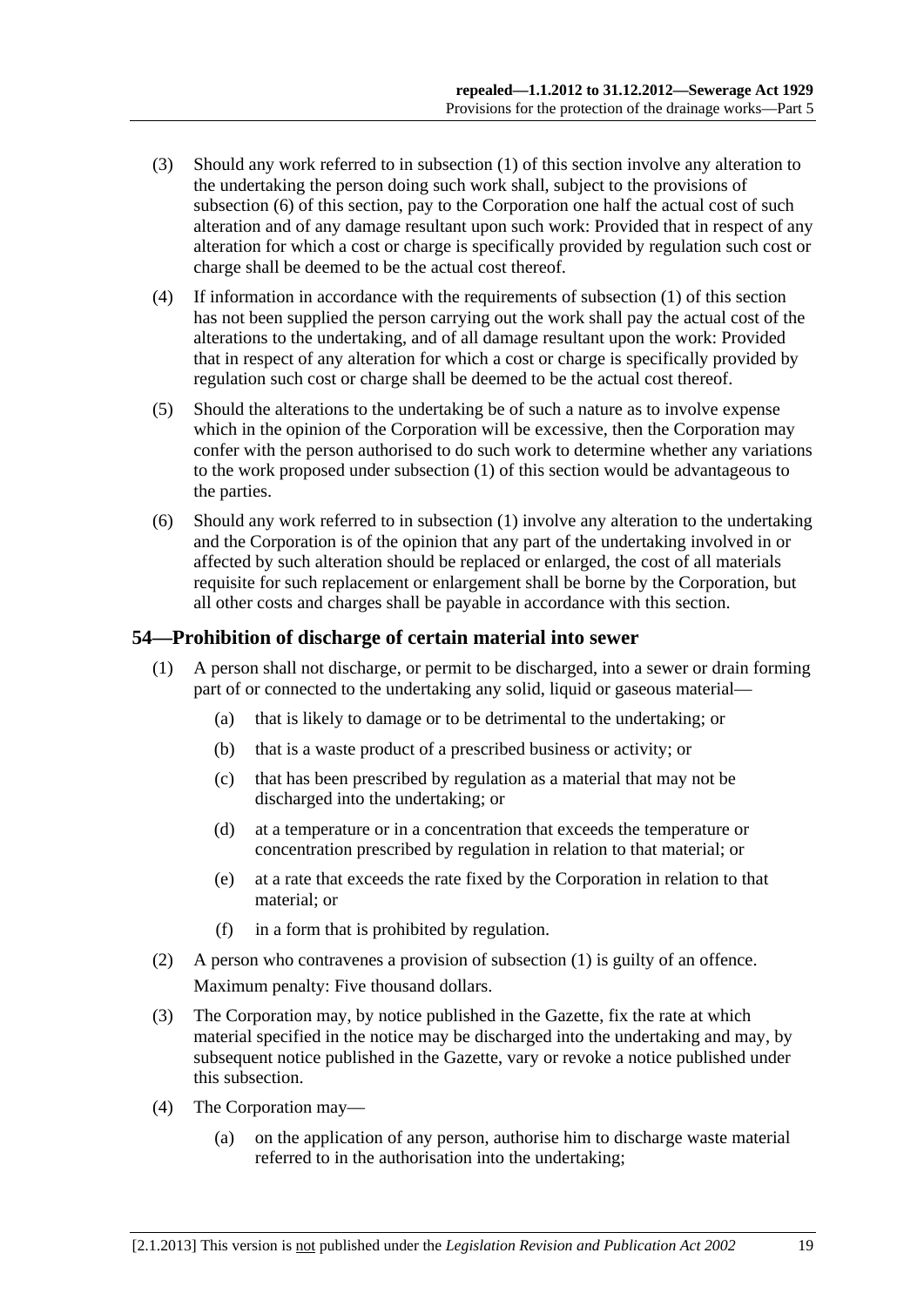- <span id="page-19-0"></span> (b) by notice in the Gazette, authorise the discharge of waste material referred to in the notice into the undertaking by members of the public generally or by members of a group referred to in the notice.
- (5) The Corporation may attach such conditions to an authorisation as the Corporation thinks fit and may vary or revoke an authorisation at any time.
- (6) It shall be a defence to a prosecution for an offence against [subsection \(2\)](#page-18-0) for the defendant to prove that the person who discharged the material concerned did so in accordance with an authorisation under [subsection \(4\)](#page-18-0) and that the authorisation was in force and applied for the defendant's benefit at that time.

#### **55—Rain water not to be admitted to sewer without Corporation's consent**

 (1) Any person who, without the consent in writing of the Corporation, causes, permits, or suffers any rain water, storm water, or surface water to flow into or obtain admission to any sewer, or any drain communicating with any sewer, and also the owner or occupier of any land at the time when rain water, storm water, or surface water is caused, permitted, or suffered to flow into or to obtain admission to any sewer or any drain communicating with any sewer upon, under, or about the said land, shall be liable to a penalty not exceeding two hundred dollars.

#### **56—Work to be carried out by owner or occupier on Corporation's order**

- (1) In order—
	- (a) to provide for the proper treatment (including the deodorising) of waste material before it is discharged from land into a drain connected to the undertaking; or
	- (b) to prevent the discharge of rain water, stormwater or surface water into the undertaking or to prevent the discharge into the undertaking of waste material that has been prescribed as material that may not be discharged into the undertaking or that is, in the opinion of the Corporation, likely to damage or be detrimental to the undertaking; or
	- (c) to rectify any installation, construction, connection, alteration or other work done in relation to any drain, fitting, equipment or works in contravention of this Act,

the Corporation may, by notice in writing served on the owner or occupier of the land, require him, within the time stated in the notice, to carry out work specified in the notice.

- (2) A notice referred to in [subsection \(1\)](#page-19-0) may require the person on whom it is served to—
	- (a) install or construct in such locations as are specified in the notice;
	- (b) connect to the undertaking;
	- (c) alter or replace;
	- (d) maintain, repair or cleanse;
	- (e) remove, block or disconnect,

such drains, fittings, equipment or works as are specified in the notice in the manner specified in the notice.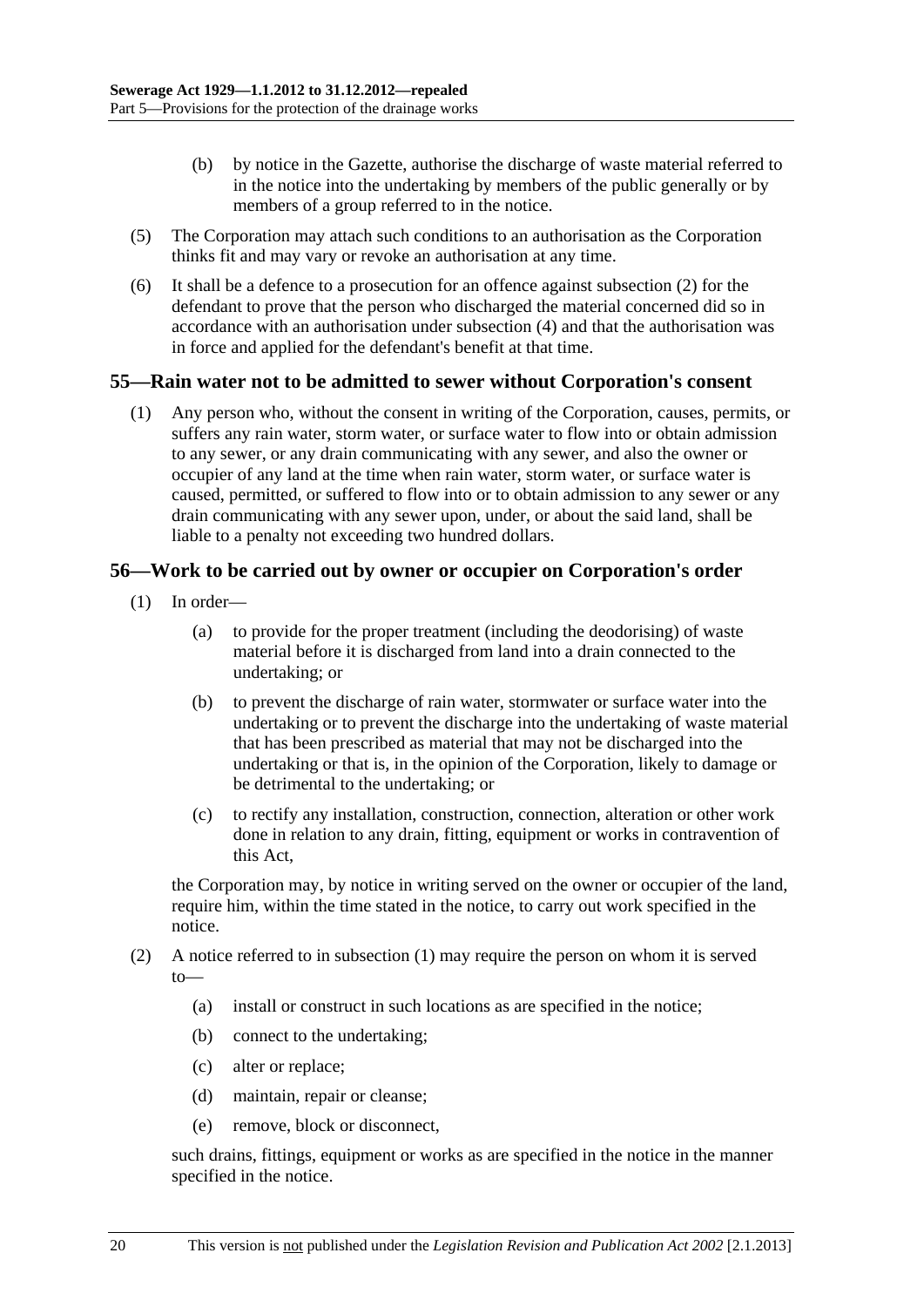- <span id="page-20-0"></span> (3) The Corporation may revoke or vary a notice referred to in [subsection \(1\)](#page-19-0) by a subsequent notice in writing served on the owner or occupier of the land.
- (4) A person who fails to comply with a notice served on him under this section is guilty of an offence and is liable to a penalty of one thousand dollars and to a further penalty of one hundred dollars for every day on which the failure continues.
- (5) Where a person fails to comply with a notice served on him under this section, the Corporation may take such action as is, in the opinion of the Corporation, necessary to fulfil the requirements of the notice but, in taking that action, the Corporation must not damage the land or the premises concerned to a greater extent than necessary.
- (6) A person on whom a notice has been served under this section shall be liable for the costs incurred by the Corporation in taking action under [subsection \(5\)](#page-20-0) but where the Corporation has served a notice under this section on two or more persons the Corporation shall not recover a sum that exceeds the amount of those costs.

#### **57—Penalty for destroying sewers or fittings**

Every person who, not being authorised thereto by the Corporation, wilfully or carelessly breaks, injures, or opens or wilfully permits to be broken, injured, or opened any sewer, drain, or fitting, or any work, engine, or other part of the undertaking, shall be guilty of an offence and liable to a penalty of one thousand dollars and shall pay to the Corporation the costs of repairing the sewer, drain, fitting, work, engine, or part of the undertaking.

#### **58—Penalty for interference with works**

Every person who wilfully pulls up or removes any pole or stake driven into the ground for the purpose of setting out the line of any works connected with the undertaking, or defaces or destroys any works made for the same purpose, shall be liable to a penalty not exceeding five hundred dollars.

#### **59—Penalty for obstruction of officers etc**

Every person who at any time obstructs, hinders, or molests the Corporation or an employee or other person acting on behalf of the Corporation in the performance of official duties shall for a first offence be liable to a penalty not exceeding one hundred and fifty dollars, for a second offence to a penalty not exceeding five hundred dollars and for a subsequent offence to a penalty not exceeding two thousand five hundred dollars.

### **60—Obstruction of works by occupiers**

 (1) If the occupier of any land refuses or neglects to allow the owner thereof to carry into effect with respect to that land any of the provisions of this Act, or any order of the Corporation made in pursuance thereof, he shall be guilty of an offence.

Maximum penalty: Five hundred dollars.

 (2) If the occupier of any land, when requested by or on behalf of the Corporation to state the name and description of the owner of the land occupied by him, refuses or wilfully omits to disclose or wilfully misstates the same, any justice may summon the said occupier to appear before him or some other justice at a time and place to be appointed in the summons.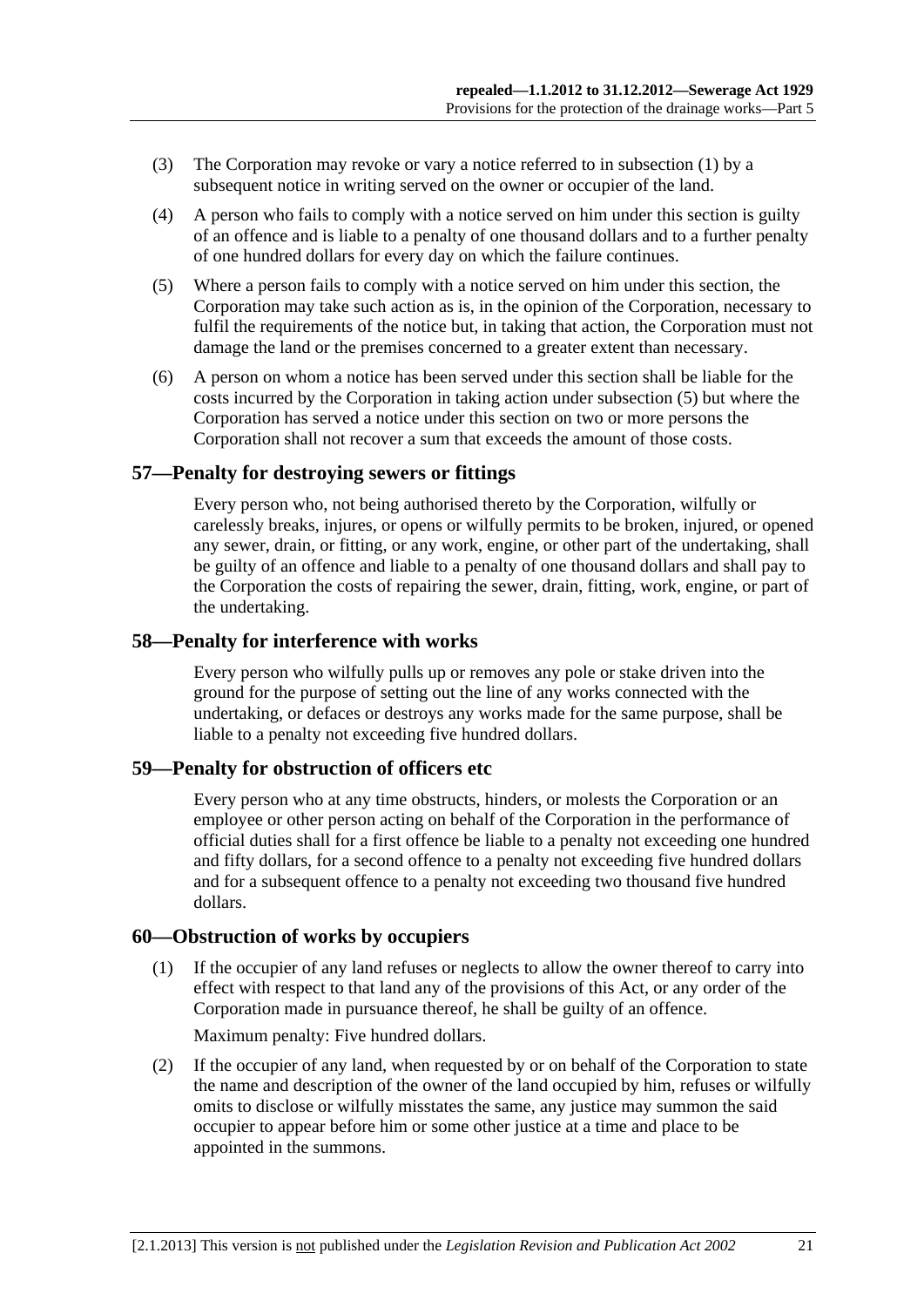<span id="page-21-0"></span> (3) If the said occupier neglects or refuses to attend at the time and place so appointed, or does not show good cause for the said neglect or refusal, or if the said wilful omission or misstatement is proved, the justice before whom the occupier is so summoned may impose upon the occupier a penalty not exceeding fifty dollars.

# **61—Power to disconnect drains**

- (1) Where—
	- (a) material has been discharged from land into the undertaking in contravention of this Act and it is likely, in the opinion of the Minister, that a similar contravention will occur in the future; or
	- (b) a person authorised by or under this Act to enter land has, in contravention of this Act, been—
		- (i) prevented from entering that land or from performing his duties in accordance with the authorisation; or
		- (ii) hindered or obstructed in the performance of those duties,

the Minister, after giving to the owner or occupier of the land concerned not less than seven days notice in writing of his intention, may close off or disconnect from the undertaking any one or more of the drains on that land that are connected to the undertaking.

- (2) The exercise by the Minister of his powers under this section shall be in addition to any other penalty that may be imposed under this Act.
- (3) Before reopening or reconnecting a drain closed off or disconnected under this section, the Corporation may require the owner or occupier of the land concerned to pay the prescribed fee.
- (4) Sewerage rates shall continue to be payable in respect of land notwithstanding that a drain situated on the land has been closed off or disconnected under this section.

# **Part 6—Rates**

# **65—Exemption from sewerage rates**

- (1) Subject to this section, land that has been acquired or is used—
	- (a) exclusively for charitable purposes; or
	- (b) exclusively for public worship; or
	- (c) by a municipal corporation exclusively for the purposes of the corporation,

shall be exempt from sewerage rates.

- (1a) Where land is acquired for a purpose referred to in [subsection \(1\)](#page-21-0) but, before being used for that purpose, is used for a purpose not referred to in that subsection, the land shall cease to be exempt from sewerage rates under that subsection and the rates that have not been paid (if any) by virtue of that exemption shall, subject to [subsection \(1b\)](#page-21-0), become payable.
- (1b) Rates payable under [subsection \(1a\)](#page-21-0) shall be reduced by the amount of the charges (if any) paid under [subsection \(2\)](#page-22-0) in respect of the same period.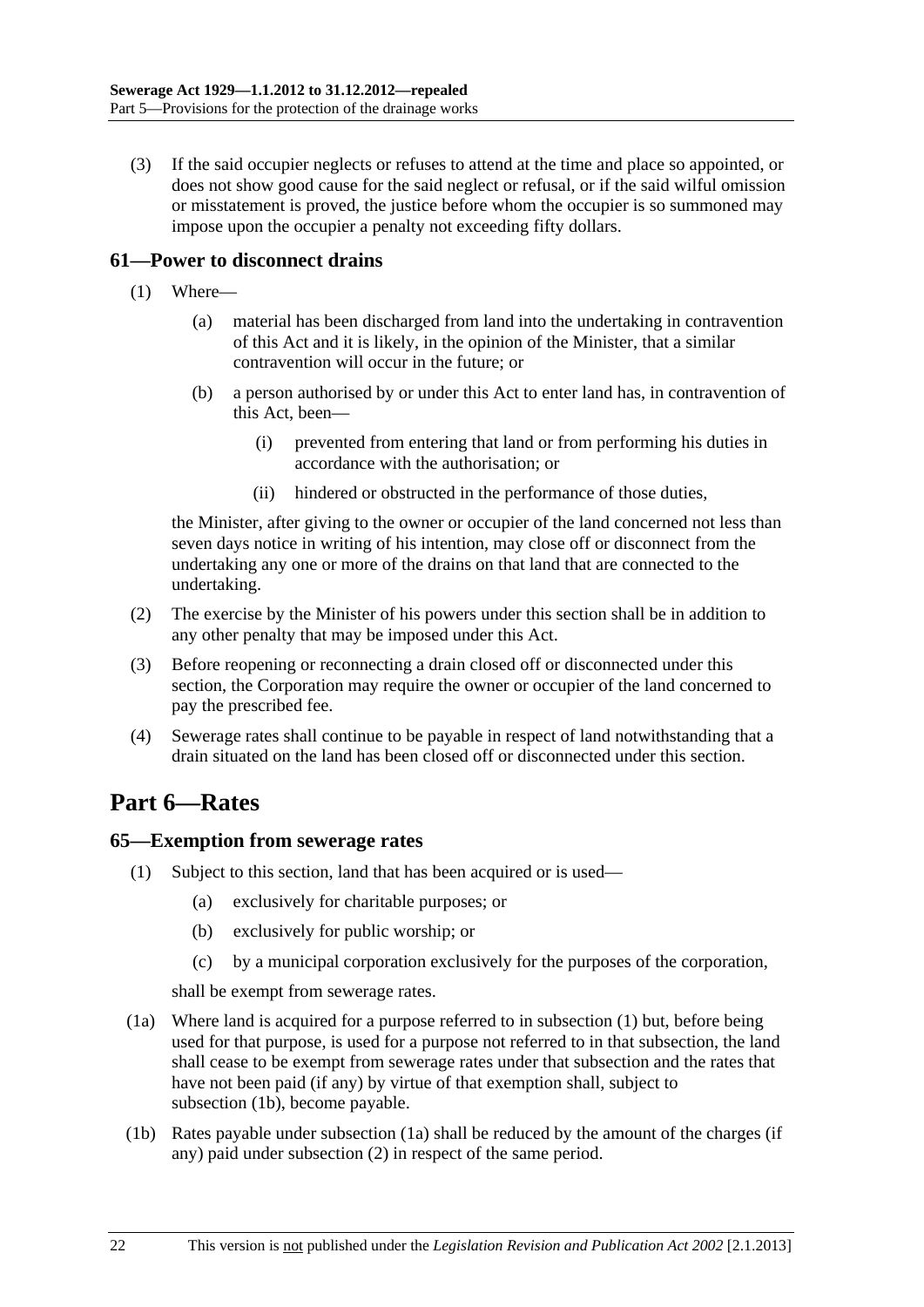- <span id="page-22-0"></span> (1c) The Minister may, after consultation with the Corporation, remit the whole, or part, of the rates that become payable under [subsection \(1a\).](#page-21-0)
- (2) Notwithstanding that land is exempt from sewerage rates under this section or under the provisions of any other Act, the Minister may, after consultation with the Corporation, require the owner or occupier of the land to pay charges for—
	- (a) providing drainage or sewerage services to the land; or
	- (b) providing other related services.
- (3) The charges imposed on the owner or occupier of land under [subsection \(2\)](#page-22-0) must not exceed, in a financial year, the total amount of the rates and charges that would be payable in respect of the land for that financial year if the land were not exempt from sewerage rates.
- (4) In the exercise of powers under [subsection \(2\)](#page-22-0) the Minister may, after consultation with the Corporation, impose—
	- (a) a charge determined according to the number of water closets on the land that drain into a sewer provided by the Corporation; or
	- (b) a fixed charge or a fixed minimum charge; or
	- (c) a charge determined on any other basis; or
	- (d) a combination of two or more of the foregoing charges.
- (5) The Minister may publish the charges payable under this section in the Gazette.
- (6) A charge payable under this section in respect of land that is exempt from sewerage rates may be recovered in the same manner as sewerage rates.

#### **66—Government lands to be assessed**

- (1) All land situated within the drainage area which is used by the Government of the State, or by the officers or servants of the said Government, exclusively for the purposes of the said Government, and all premises within the drainage area used as Government schools (within the meaning of the *[Education and Early Childhood](http://www.legislation.sa.gov.au/index.aspx?action=legref&type=act&legtitle=Education%20and%20Early%20Childhood%20Services%20(Registration%20and%20Standards)%20Act%202011)  [Services \(Registration and Standards\) Act 2011](http://www.legislation.sa.gov.au/index.aspx?action=legref&type=act&legtitle=Education%20and%20Early%20Childhood%20Services%20(Registration%20and%20Standards)%20Act%202011)*) shall be subject to sewerage rates.
- (2) The Treasurer shall pay sewerage rates upon the land referred to in [subsection \(1\)](#page-22-0) of this section to the Corporation out of the general revenue of the State.

#### **73—Determination of rates**

- (1) The Minister may, after consultation with the Corporation, by notice published in the Gazette, fix the scale or scales upon which sewerage rates to be levied in respect of land subject thereto within any drainage area or drainage areas shall be calculated.
- (1a) A notice under [subsection \(1\)](#page-22-0) will have effect in relation to a financial year specified in the notice.
- (2) Sewerage rates shall be calculated, in accordance with the scale fixed under [subsection \(1\)](#page-22-0) of this section, on the basis of determinations of the capital value of land subject thereto, in force under the *[Valuation of Land Act 1971](http://www.legislation.sa.gov.au/index.aspx?action=legref&type=act&legtitle=Valuation%20of%20Land%20Act%201971)*, at the first day of the financial year to which the notice under [subsection \(1\)](#page-22-0) relates.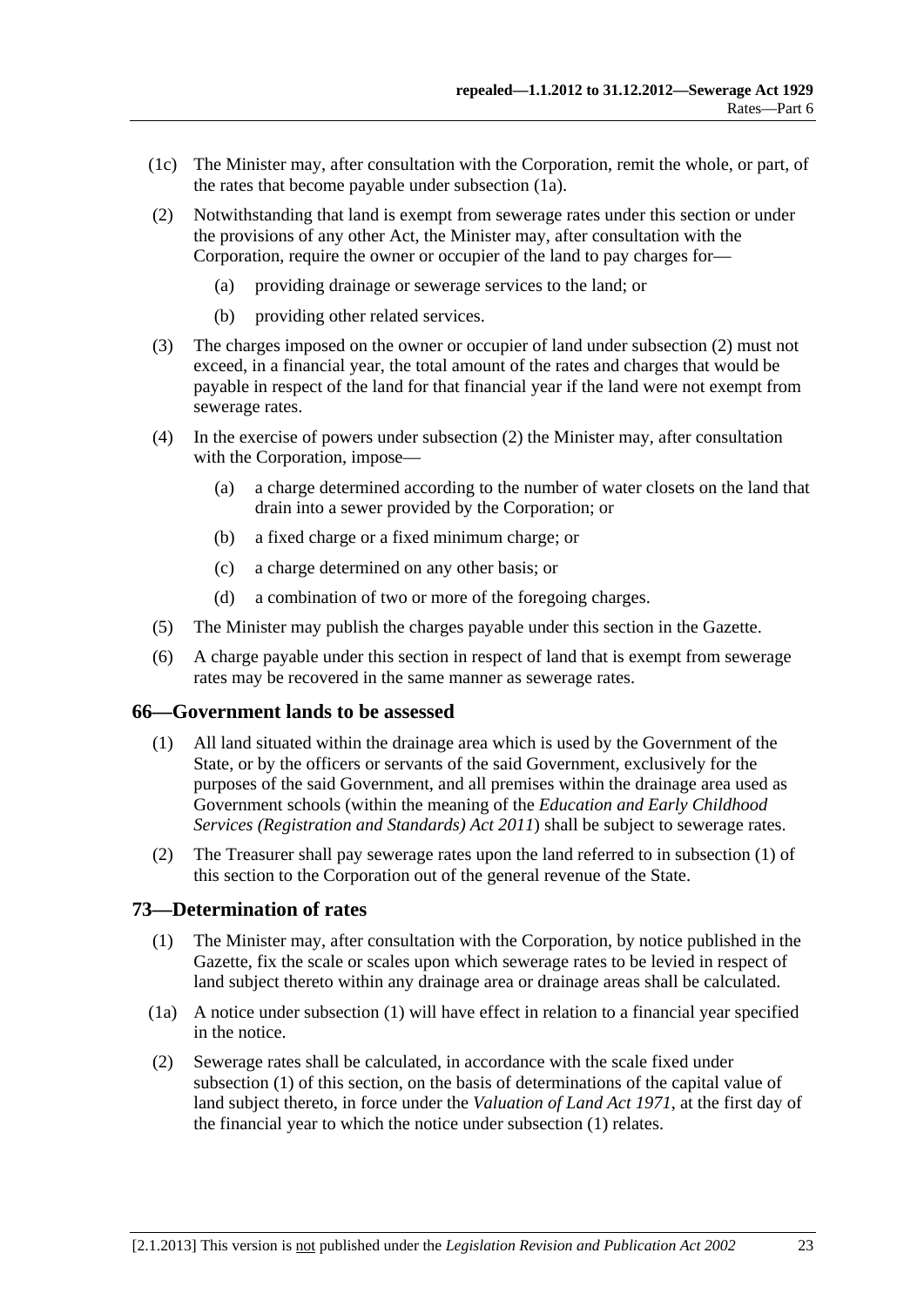- <span id="page-23-0"></span> (3) A determination of capital value shall be deemed to be in force at the time referred to in [subsection \(2\)](#page-22-0) of this section if it is in force as at that time under the *[Valuation of](http://www.legislation.sa.gov.au/index.aspx?action=legref&type=act&legtitle=Valuation%20of%20Land%20Act%201971)  [Land Act 1971](http://www.legislation.sa.gov.au/index.aspx?action=legref&type=act&legtitle=Valuation%20of%20Land%20Act%201971)*, whether the determination is actually made before or after that time.
- (4) Where a determination of capital value, in force at the time referred to in [subsection \(2\)](#page-22-0) of this section, is subsequently corrected or amended pursuant to the provisions of the *[Valuation of Land Act 1971](http://www.legislation.sa.gov.au/index.aspx?action=legref&type=act&legtitle=Valuation%20of%20Land%20Act%201971)* (whether in pursuance of an objection, review or appeal under that Act, or otherwise) the determination of value, as corrected or amended, shall be deemed to have been in force at the time referred to in [subsection \(2\)](#page-22-0) of this section.
- (5) The sewerage rates to be levied under this Act may be differential and may vary—
	- (a) according to the drainage area or portion thereof in which the land subject to the rates is situated; or
	- (b) according to whether the land is vacant land or not; or
	- (c) according to any other factor.

# **74—Recovery not to be delayed**

The sewerage rates calculated under [section 73](#page-22-0) of this Act may be recovered by the Corporation in accordance with this Act, and the Corporation's right so to recover them shall not be suspended or delayed by an objection, review or appeal in relation to a valuation under the *[Valuation of Land Act 1971](http://www.legislation.sa.gov.au/index.aspx?action=legref&type=act&legtitle=Valuation%20of%20Land%20Act%201971)*, and the Corporation may recover sewerage rates on the assumption that the valuation is correct, but if any alteration to a valuation affecting the amount of sewerage rates payable in respect of any land is made under that Act (whether in consequence of an objection, review or appeal, or otherwise) the Corporation shall refund any excess amount recovered to the person from whom it was recovered, and may recover any additional amount, recoverable on the basis of the altered valuation, as arrears.

# **75—Power of Minister to fix minimum sewerage rates**

- (1) The Minister may, after consultation with the Corporation, by notice in the Gazette, fix a minimum sewerage rate in respect of any land.
- (2) The minimum rate may vary according to whether the land to which it relates is vacant land or not, and according to the situation of the land or any other factor.
- (3) A notice under [subsection \(1\)](#page-23-0) will have effect in relation to a financial year specified in the notice.
- (4) Where land ceases to be vacant land to which a minimum rate applies, the minimum rate for vacant land shall cease to apply in relation to that land as from the payment day next ensuing after it ceases to be vacant land.

# **76—Time for publication of notices**

Notices under [sections 73\(1\)](#page-22-0) and [75\(1\)](#page-23-0) must be published in the Gazette on or before 31 July in the financial year in relation to which they have effect.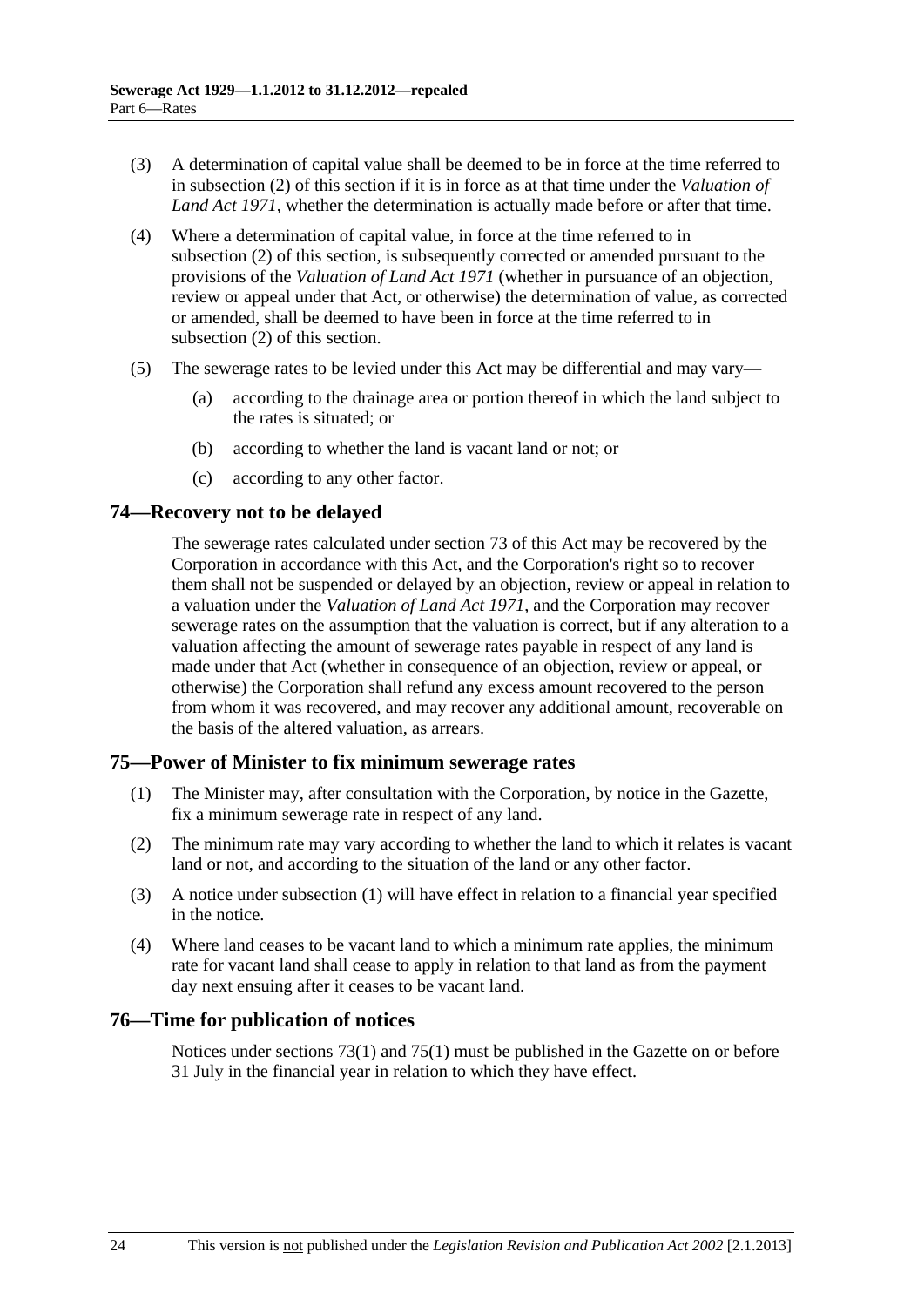#### <span id="page-24-0"></span>**77—Power to reduce scale of sewerage rates**

- (1) If the Minister at any time is of opinion that the sewerage rates amount to more than sufficient for the purposes of this Act the Minister may, after consultation with the Corporation, by notice published in the Government Gazette, reduce throughout the whole or any part of any drainage area the scale of sewerage rates on every or any description of property.
- (2) Every such reduction shall take effect on the first day of January or the first day of July, as the case may be, in any year, whichever of those days happens first after the publication of the notice, unless the reduction is thereby directed to take effect sooner.

# **78—Liability for rates**

- (1) Whenever a sewer has been laid down by the Corporation in a drainage area, the Corporation must cause notice of that fact to be published in the Gazette.
- (2) As from the payment day next ensuing after the expiration of seven days from the day on which that notice is published, sewerage rates are, subject to [section 78AAA,](#page-24-0) payable according to the appropriate scale for the time being in force in respect of all land within the drainage area that could in the opinion of the Corporation, by means of drains, be drained by the sewer.
- (3) A notice of the kind contemplated by this section published under this Act, as in force before the commencement of the *[Sewerage Act Amendment Act 1970](http://www.legislation.sa.gov.au/index.aspx?action=legref&type=act&legtitle=Sewerage%20Act%20Amendment%20Act%201970)*, shall be deemed to be a notice published under this section in all respects as if this section had been in force when the notice was published.
- (4) Where sewerage rates have become payable in respect of any land within a drainage area the rates shall not cease to be so payable by reason of any alteration of drainage areas in consequence of which the land becomes situated within a different drainage area.
- (5) In any proceedings under this Act, objection shall not be allowed on the ground that a notice under this section is invalid or inoperative by reason of an error or inaccuracy contained therein if the court before which the proceedings are brought is satisfied that, notwithstanding that error or inaccuracy, the meaning and effect of that notice is clear.
- (6) Where a notice has been published under this section before the declaration of the area in which the sewer has been laid down as a drainage area, the notice shall be deemed to have been published immediately after that declaration.

# **78AAA—Liability for rates where land divided by community or strata plan**

- (1) Where land is divided by a primary, secondary or tertiary plan of community division under the *[Community Titles Act 1996](http://www.legislation.sa.gov.au/index.aspx?action=legref&type=act&legtitle=Community%20Titles%20Act%201996)*—
	- (a) in the case of the division of land by a primary plan—sewerage rates will be assessed against the primary lots that are not divided by a secondary plan and against a development lot or lots (if any);
	- (b) in the case of the division of land by a secondary plan—sewerage rates will be assessed against the secondary lots that are not divided by a tertiary plan and against the development lot or lots (if any);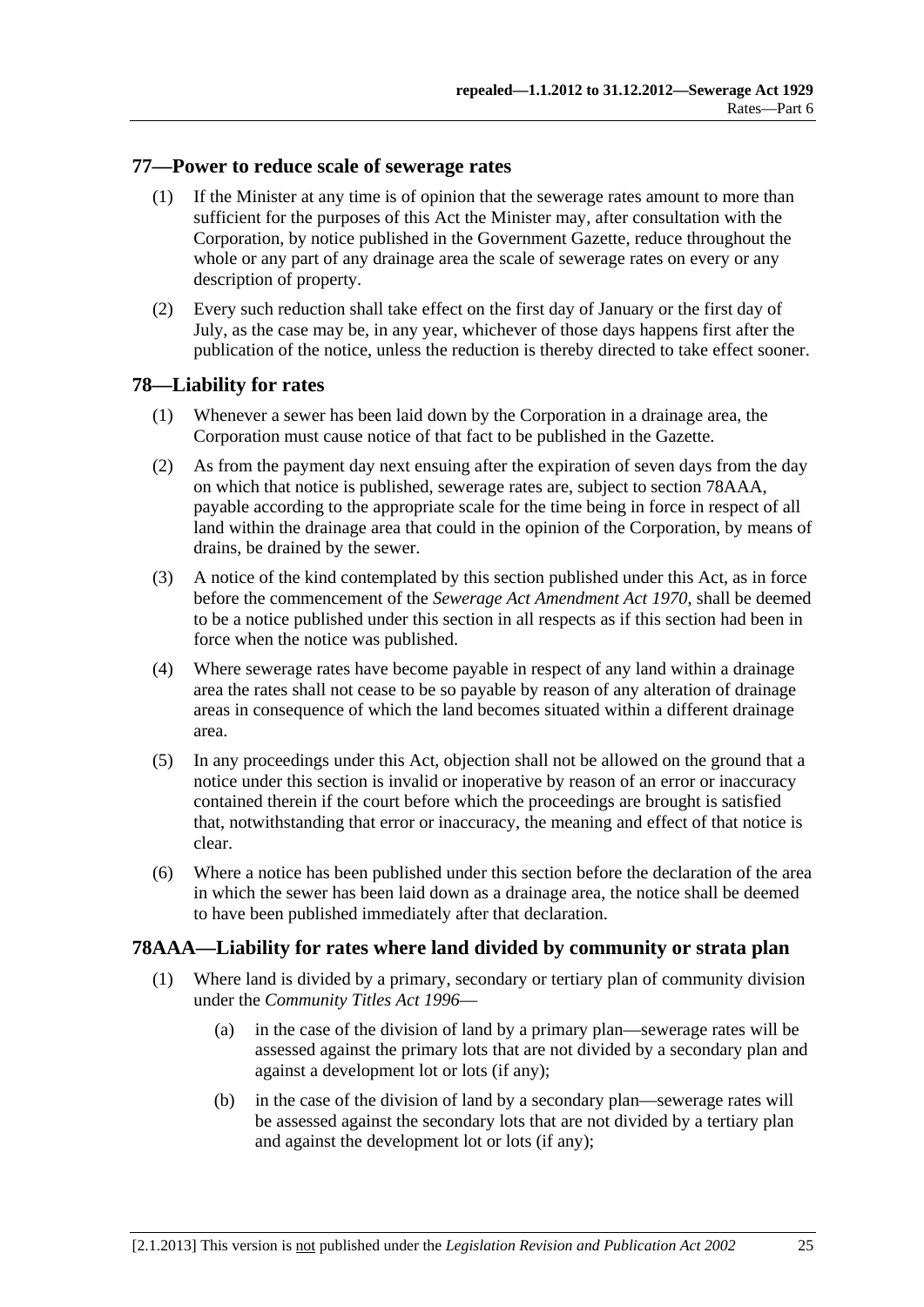- (c) in the case of the division of land by a tertiary plan—sewerage rates will be assessed against the tertiary lots and a development lot or lots (if any).
- <span id="page-25-0"></span> (2) Where land is divided by a primary, secondary or tertiary plan of community division under the *[Community Titles Act 1996](http://www.legislation.sa.gov.au/index.aspx?action=legref&type=act&legtitle=Community%20Titles%20Act%201996)*—
	- (a) in the case of the division of land by a primary plan—where the use of the common property or part of it is, in the opinion of the Valuer-General reasonably incidental to the use of one or more of the primary lots, sewerage rates will not be levied against the common property, or that part of it, but the interest in the common property, or that part of it, that attaches to each primary lot will be regarded for the purposes of valuation as part of the lot;
	- (b) in the case of the division of land by a secondary plan—where the use of the common property or part of it is, in the opinion of the Valuer-General reasonably incidental to the use of one or more of the secondary lots, sewerage rates will not be levied against the common property, or that part of it, but the interest in the common property, or that part of it, (and in the common property of the primary scheme referred to in [paragraph \(a\)](#page-25-0) (if any)) that attaches to each secondary lot will be regarded for the purposes of valuation as part of the lot;
	- (c) in the case of the division of land by a tertiary plan—where the use of the common property or part of it is, in the opinion of the Valuer-General, reasonably incidental to the use of one or more of the tertiary lots, sewerage rates will not be levied against the common property, or that part of it, but the interest in the common property, or that part of it, (and in the common property of the primary and secondary schemes referred to in [paragraphs \(a\)](#page-25-0)  and [\(b\)](#page-25-0) (if any)) that attaches to each tertiary lot will be regarded for the purposes of valuation as part of the lot.
- (3) Where land is divided by a primary, secondary or tertiary plan of community division under the *[Community Titles Act 1996](http://www.legislation.sa.gov.au/index.aspx?action=legref&type=act&legtitle=Community%20Titles%20Act%201996)* and the use of the common property or any part of it is not, in the opinion of the Valuer-General, reasonably incidental to the use of any of the community lots, sewerage rates will be levied against the common property or that part of it and the relevant community corporation is liable for those rates as though it were the owner of the common property.
- (4) Where land is divided by a strata plan under the *[Strata Titles Act 1988](http://www.legislation.sa.gov.au/index.aspx?action=legref&type=act&legtitle=Strata%20Titles%20Act%201988)*
	- (a) sewerage rates will be assessed against the units and not against the common property; but
	- (b) the equitable interest in the common property that attaches to each unit will be regarded, for the purposes of valuation, as part of the unit.

#### **78A—Sewerage charges before rates are payable**

- (1) The Minister may, after consultation with the Corporation, require the owner or occupier of land to pay charges for—
	- (a) the provision of drainage or sewerage services to the land; or
	- (b) the provision of other related services,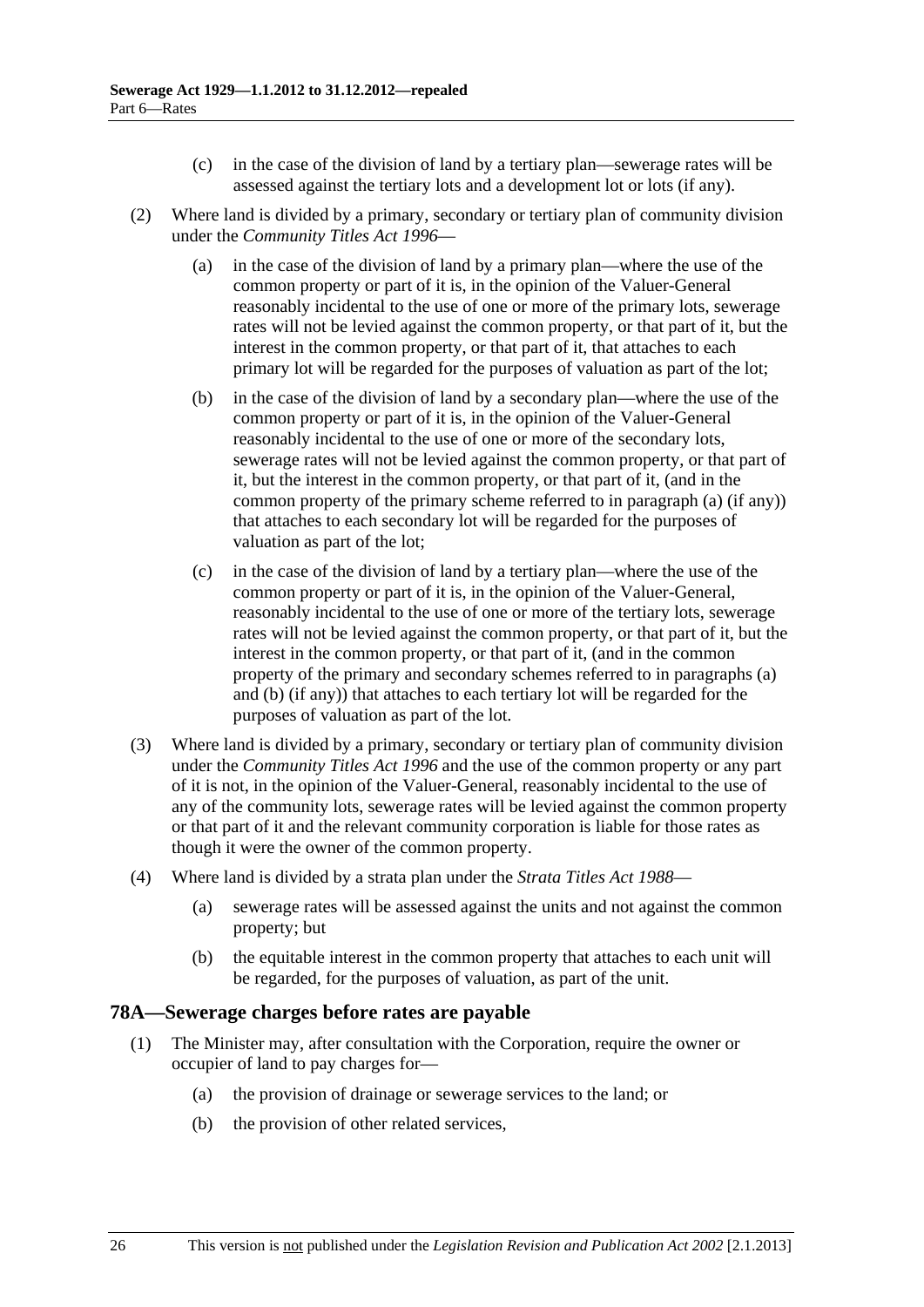<span id="page-26-0"></span>by means of a sewer that the Minister or the Corporation has laid down in a drainage area if, at the time that those services are provided, the owner or occupier of the land is not liable to pay for them by way of sewerage rates or pursuant to an agreement made, or deemed to have been made, with the Minister or the Corporation.

- (2) In the exercise of powers under [subsection \(1\)](#page-25-0), the Minister may, after consultation with the Corporation, impose—
	- (a) a charge determined according to the number of water closets on the land that drain into the sewer; or
	- (b) a fixed charge or a fixed minimum charge; or
	- (c) a charge determined on any other basis that the Minister thinks fit; or
	- (d) a combination of two or more of the foregoing charges.
- (3) The Minister may publish the charges payable under this section in the Gazette.
- (4) A charge payable under this section may be recovered in the same manner as sewerage rates.

#### **79—Power to make rates payable quarterly**

- (1) All sewerage rates in respect of land within a drainage area or areas shall be payable in advance by equal payments on the first days of July, October, January and April in each year: Provided that the Governor may by proclamation vary the days on which such sewerage rates shall be payable and in that event such rates shall be so paid accordingly.
- (1a) If a sewerage rate or the scale on which a sewerage rate is to be calculated has not been fixed on or before the first day of the financial year to which it relates the payment in respect of the first quarter will become payable on the day on which the rate or the relevant scale is fixed under this Act.
- (2) Nothing in this section shall be construed to prevent any owner or occupier of land from paying sewerage rates in full in advance upon receipt of a notice for any quarterly amount that is due and payable.

#### **80—Notice of amount payable**

- (1) A notice containing particulars of any amount (other than a pecuniary penalty) payable to the Corporation by any person under this Act, or under any by-law or regulation or agreement made under this Act (which notice may also contain particulars of an amount payable to the Corporation under the *[Waterworks Act 1932](http://www.legislation.sa.gov.au/index.aspx?action=legref&type=act&legtitle=Waterworks%20Act%201932)*), shall be given to that person as soon as conveniently may be after the amount becomes payable.
- (2) The notice may be given—
	- (a) by delivering the same to the person by whom the amount is payable, or by leaving the same at his usual residence or place of business with some person apparently above the age of fourteen years; or
	- (b) by leaving the same upon the land with respect to which, or to any fitting upon or in which, the amount is payable; or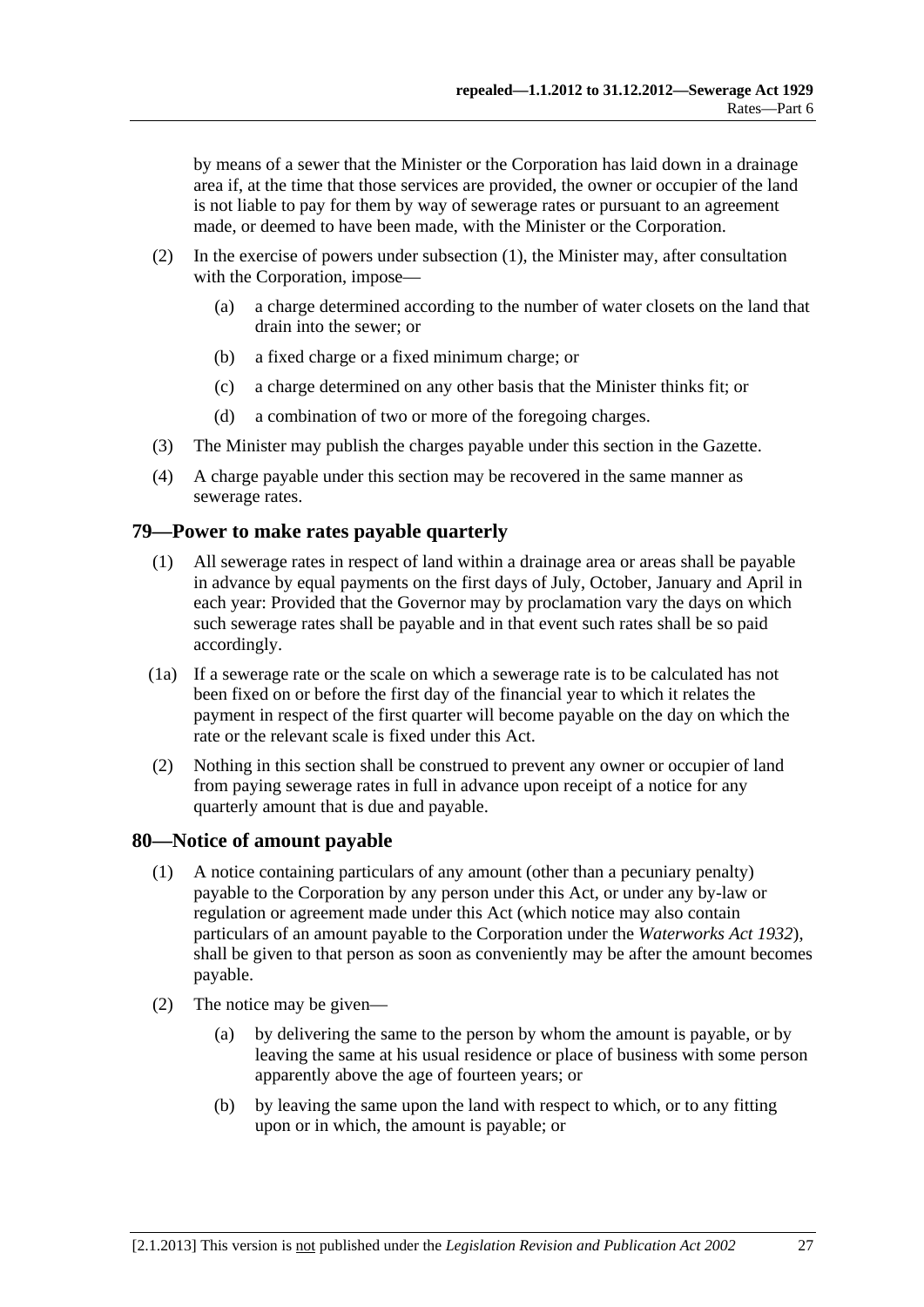<span id="page-27-0"></span> (c) by posting the same enclosed in a prepaid envelope addressed to the person by whom the amount is payable, at his last known or most usual place of abode or business:

Provided that in any proceedings for the recovery of the said amount the onus of proving that notice was not given as provided by this section shall be on the defendant.

- (3) The amount specified in a notice under this section shall, upon the giving of the notice, be forthwith paid to the Corporation, and the Corporation may in default of payment, whether or not the amount is due in respect of rates—
	- (a) avail itself for the purpose of recovering the said amount of any or all of the methods or remedies provided by this Act for the recovery of sewerage rates in arrear; and
	- (b) cut off or reduce the supply of water provided by the Corporation to the land in respect of which, or of any fitting upon or in which, the said amount is payable, until the said amount, together with all expenses incurred by the Corporation in cutting off or reducing the said supply and the estimated cost of restoring the said supply, have been paid:

Provided that nothing in this section shall be deemed to take away any remedy prescribed by any provision of this Act for the recovery of any amount due to the Corporation.

 (4) The Corporation must obtain the approval of the Minister before cutting off a supply of water under [subsection \(3\)\(b\).](#page-27-0)

# **81—When several premises drained by one drain each owner or occupier to pay**

When land in the separate occupation of several persons is drained by one common drain or sewer, the several owners or occupiers of the land shall be liable to payment of the same sewerage rate as they would have been liable to if each such piece of land had been drained by a separate drain.

# **82—Corporation may collect rents when sewerage rates in arrear**

- (1) When sewerage rates for the payment whereof the owner of any land is liable are in arrear, the Corporation shall give notice in writing to the occupier of the land in respect of which the arrears are due to pay to the Corporation all rents payable in respect of the said land after the service of the said notice until satisfaction is made thereout of such arrears.
- (2) Every such occupier shall pay to the Corporation all rent accruing due after the service of the said notice.
- (3) Until full satisfaction of the said arrears by the receipt of rent as aforesaid, together with all costs (including interest at the rate of five per cent per annum on the total sum), the Corporation may exercise against the occupier, in addition to any other remedy under this Act, all remedies which may be enforced by a landlord against a tenant for recovery of rent in arrear.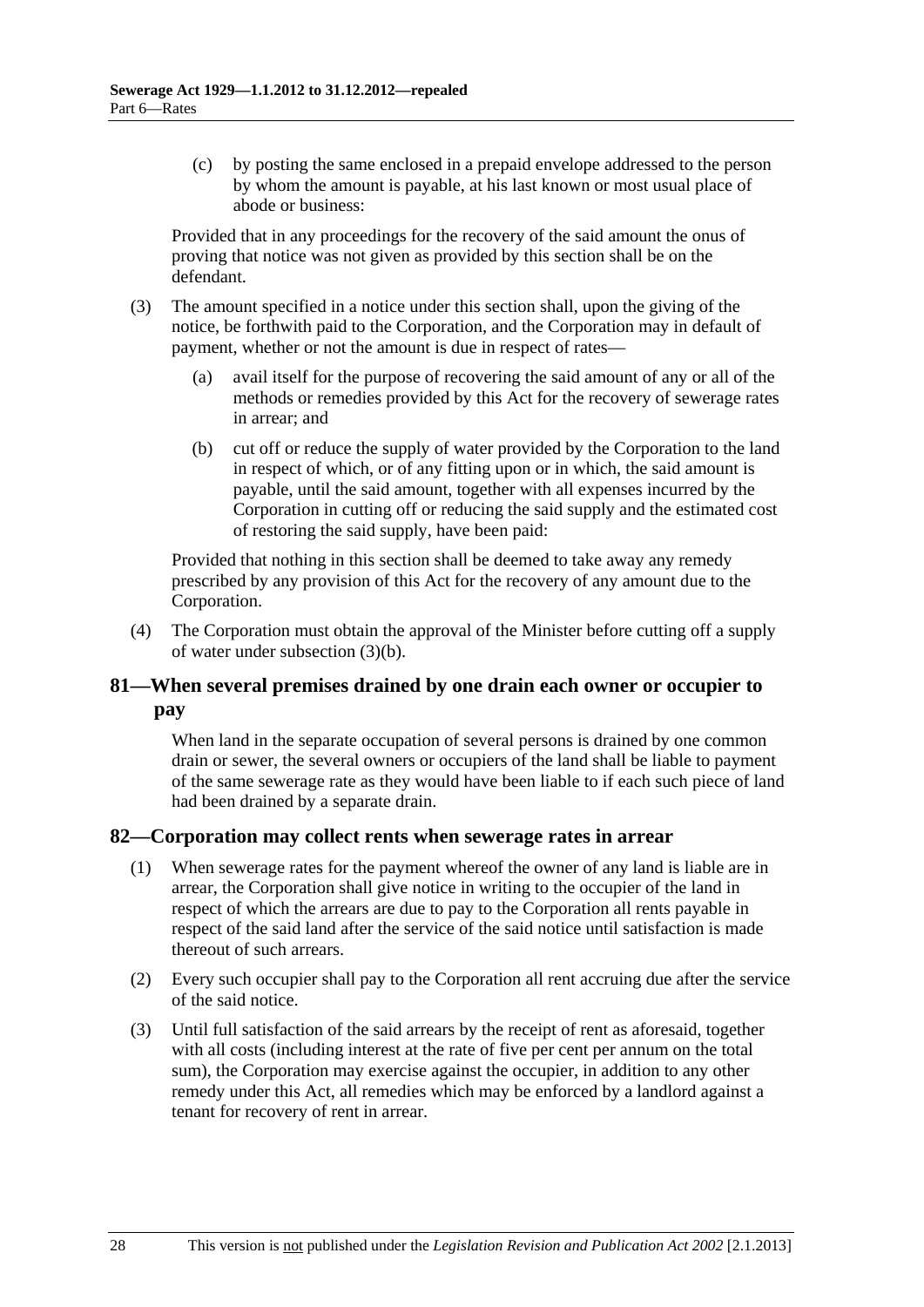<span id="page-28-0"></span> (4) The receipts given by the Corporation to each such occupier shall, as between him and the person to whom he should otherwise have paid the said rent, be a complete discharge from such rent to the amount paid, and may be pleaded in bar to every action in which the said rent, or damages in lieu thereof, are sued for.

# **83—Reimbursement of rates payable by owner paid by tenant, and rates payable by tenant paid by owner**

- (1) When any owner of any land is by virtue of this Act, or by contract or otherwise, liable to payment of any sewerage rates to be collected in respect thereof, and the sewerage rates are required from and paid by any lessee or occupier, then the said lessee or occupier may set off the amount so paid against any rent due from him to the said owner, and the Corporation's receipt for the said sewerage rates shall be a discharge of rent and evidence of payment to the amount specified therein.
- (2) If the sewerage rate so paid or satisfied exceeds the rent due, the lessee or occupier may either set off the amount against accruing rent, or recover the same by action as for money paid.
- (3) If any such owner has paid any sewerage rate properly payable by the occupier or lessee, the owner may recover the amount so paid from the said occupier or lessee, or may distrain for and recover the same in the same manner as if the same were rent in arrear.

# **84—Rates paid by tenant**

Any occupier or lessee of any land within a drainage area who pays sewerage rates for a period prior to or extending beyond his term may recover from the owner of the land the amount so paid by action in any court of competent jurisdiction, or may deduct the same from any unpaid rent.

# **85—Recovery of water rates and sewerage rates together where both included in one notice**

In any case where water rates and sewerage rates, particulars of which are comprised in the same document pursuant to [section 80,](#page-26-0) remain unpaid after the date whereon the same are respectively payable, the said sewerage rates shall, for the purpose of enabling payment to be enforced, be deemed to be payable to the Corporation pursuant to the *[Waterworks Act 1932](http://www.legislation.sa.gov.au/index.aspx?action=legref&type=act&legtitle=Waterworks%20Act%201932)*; and for that purpose the Corporation may exercise all or any of the powers, rights, and authorities and methods and remedies of the Corporation for the purpose of enforcing payment of water rates in arrear.

# **Part 6A—Power to lease drainage works**

# **85A—Power to lease**

 (1) The Corporation may lease to any municipal corporation or district council or to any persons any drainage works comprised in the undertaking, and any property connected therewith, for such period, at such rent, upon such terms and conditions, and subject to such powers, reservations, restrictions, and provisions as the Corporation may think fit.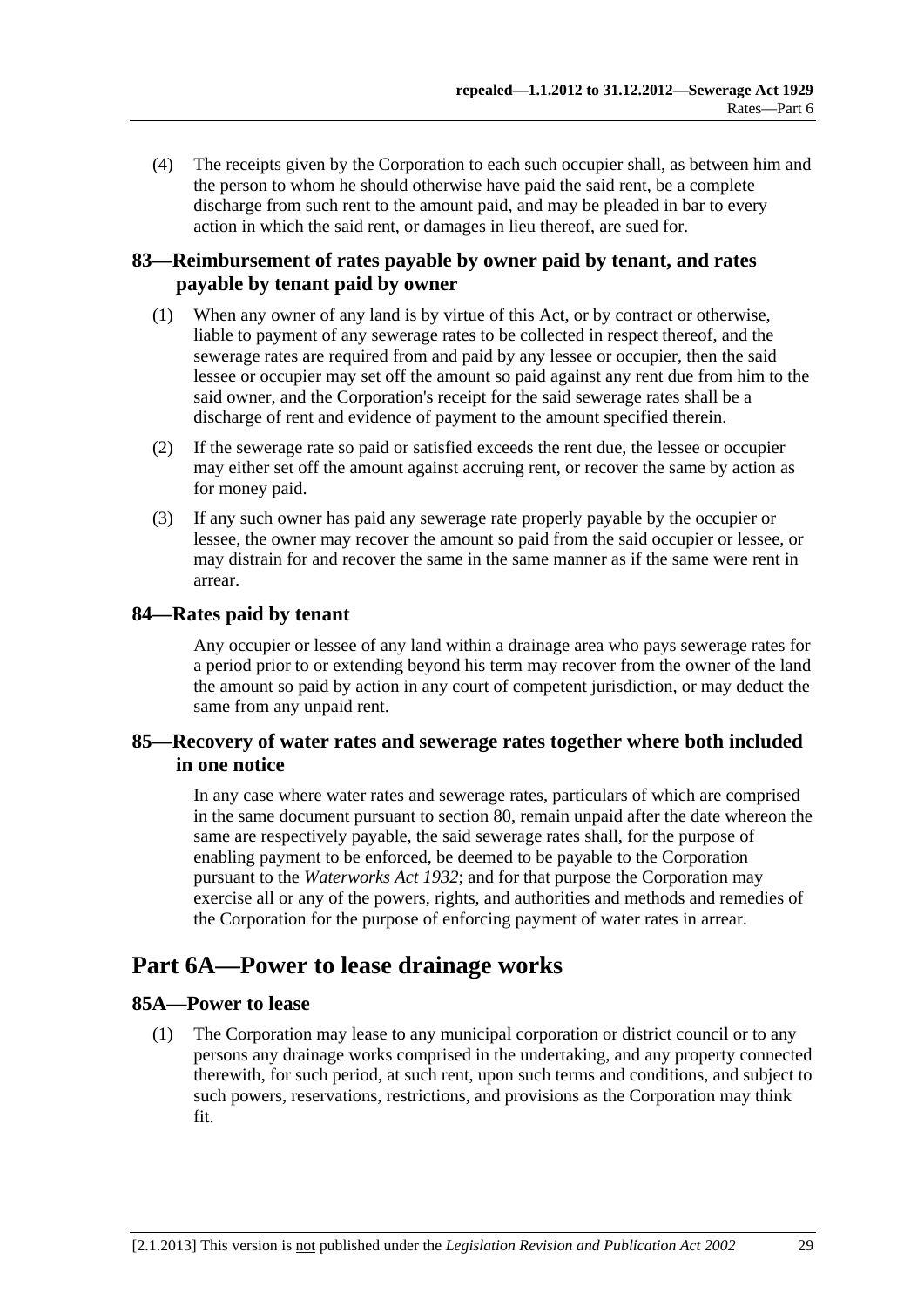<span id="page-29-0"></span> (2) Any municipal corporation or district council may accept any such lease, and may from time to time apply all necessary portions of its revenue in paying the rent reserved thereby, and also in repairing and maintaining the drainage works so leased.

#### **85B—Power to accept surrenders**

The Corporation may accept a surrender of any such lease upon such terms and conditions, and may allow such concessions and remissions, as the Corporation shall think fit.

#### **85C—Powers of lessees**

- (1) During the term of any such lease, the lessee shall have and may exercise, with respect to the drainage works so leased, all such rights, powers, and privileges vested in and exercisable by the Corporation as the Governor may, from time to time, by proclamation declare.
- (2) Notwithstanding any such lease, all convictions, fines, penalties, and forfeitures for any crime or offence against the provisions of this Act, shall be punishable, payable, and recoverable against, by, and from the person committing or liable to the same, as if any such lease had not been made.

# **85D—Rating powers of lessees**

Whenever any drainage works are leased under this Part it shall be competent for the Governor by proclamation, to confer on the lessees, during the term of any lease, all or any of the powers in [Part 6](#page-21-0) granted to the Corporation. The powers conferred as aforesaid may be conferred subject to such conditions or restrictions as the Governor in the proclamation may fix.

# **Part 7—Legal procedure**

#### **92—Power to distrain for sewerage rates in arrear**

- (1) If any sewerage rates remain unpaid for the space of twenty-one days after the date whereon the same are payable, the Corporation may—
	- (a) recover the said rates with costs; or
	- (b) issue a warrant to a bailiff or other person referred to in the warrant (whether by name or by reference to his office) to levy the said rates, together with fees and expenses not exceeding the fees and expenses which a bailiff is entitled to charge in the case of an execution under the *[Local Courts Act 1926](http://www.legislation.sa.gov.au/index.aspx?action=legref&type=act&legtitle=Local%20Courts%20Act%201926)*, by distress and sale of the goods and chattels, wheresoever they may be found, of the owner or occupier, at the time when the warrant is executed, of the land with respect to which the said rates are payable.
- (2) The Corporation may in the first instance at the Corporation's option cause to be distrained under this section either the goods and chattels of the person occupying the land in respect of which rates are due and unpaid or the goods and chattels of the owner of the said land; and in case no sufficient goods and chattels of the person against whom distress is levied in the first instance are found to satisfy the distress, the Corporation may cause to be distrained the goods and chattels of the other person whose goods and chattels are under this section liable to distraint.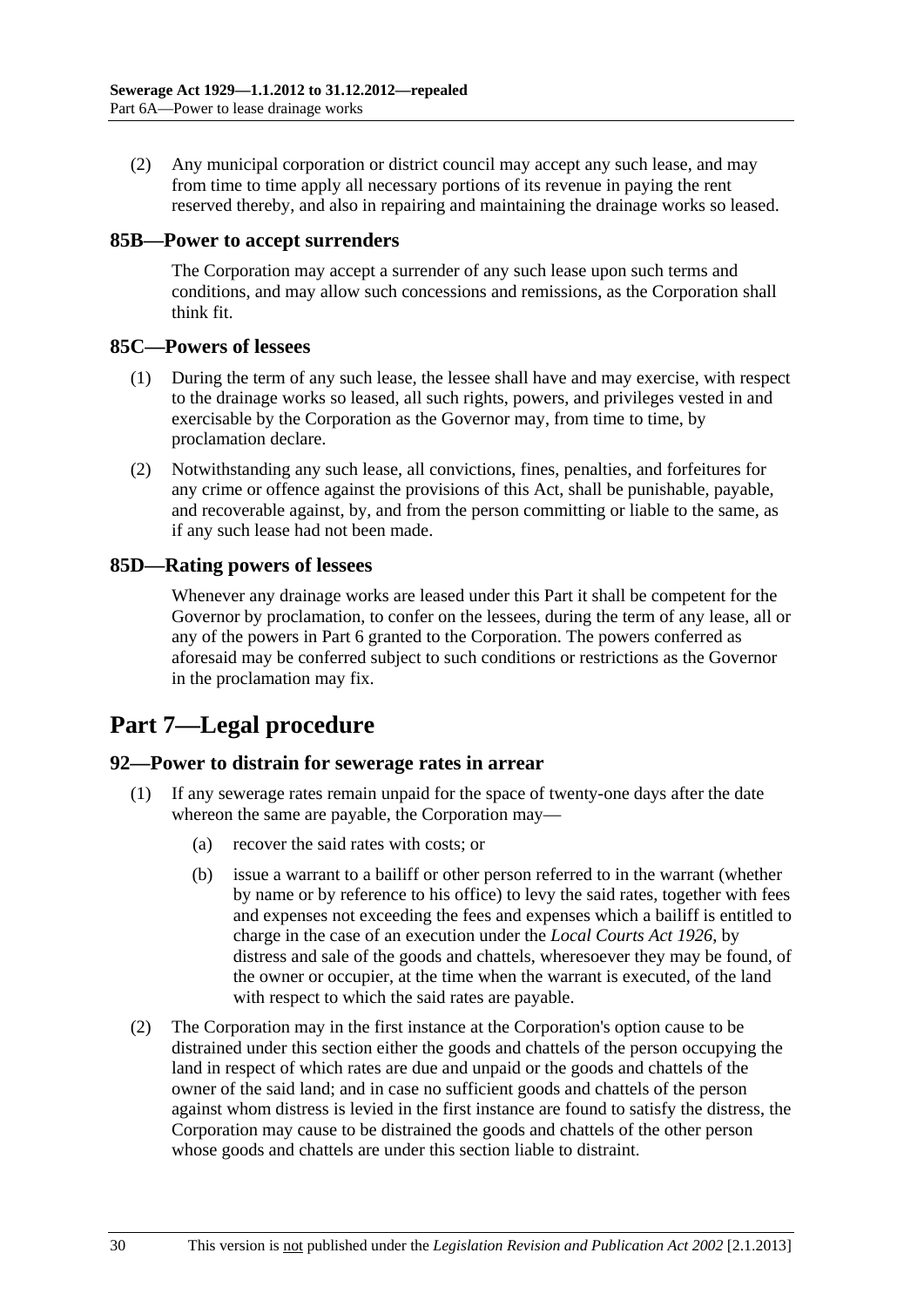- <span id="page-30-0"></span> (3) If the owner of any land in respect of which any rates are due and unpaid is absent from the State, and upon distress being levied no sufficient goods of the occupier can be found to satisfy such distress, the agent of the owner shall be liable for the said rates and the same may be recovered from him.
- (4) A warrant shall not be issued for the recovery of any sewerage rates under this section unless—
	- (a) the notice provided for in [section 80](#page-26-0) of this Act has been given in the manner provided for by [subdivision \(a\)](#page-26-0) of [subsection \(2\)](#page-26-0) thereof, or in the manner provided for by [subdivision \(c\)](#page-27-0) of the said subsection; or
	- (b) at least fourteen days' notice of the amount of the sewerage rates claimed from the person whose goods and chattels are to be distrained upon by virtue of the warrant has been served personally upon that person.
- (5) Any bailiff or other person to whom a warrant has been issued under this section shall, for the purpose of executing the warrant, have all the powers and authorities of a bailiff under the *[Local Courts Act 1926](http://www.legislation.sa.gov.au/index.aspx?action=legref&type=act&legtitle=Local%20Courts%20Act%201926)*.

# **93—Amounts due to Corporation a charge on land**

- (1) Subject to [subsection \(4\),](#page-30-0) the amount of all sewerage rates and of any other costs, charges, or expenses due to the Corporation under this Act and any amount payable to the Corporation under an agreement to defer payment of an amount due under this Act shall, until payment, be and remain a first charge upon the land with respect to which, or to any fitting upon or in which, the amount is payable.
- (2) No statute of limitations or other Act shall bar or in any wise affect any action or other legal proceeding for the recovery of any such amount.
- (3) The said amount shall be paid by and shall be recoverable from the owner or occupier for the time being of the land with respect to which, or to any fitting upon or in which, the amount is payable.
- (4) Where sewerage rates are levied against the common property, or part of the common property, of a community scheme under the *[Community Titles Act 1996](http://www.legislation.sa.gov.au/index.aspx?action=legref&type=act&legtitle=Community%20Titles%20Act%201996)*, the rates are not a charge on the common property but are, instead, a first charge on each of the community lots of the community scheme.

#### **94—Lands may be sold when rates etc in arrear**

 (1) Where sewerage rates or any other sum that is, by virtue of [section 93](#page-30-0), a first charge upon land, is in arrear for the space of two years, the Corporation may, with the approval of the Minister, cause to be published three times in the Government Gazette a notice specifying the land and the amount of sewerage rates or other sum as aforesaid due in respect thereof and stating that, if the rates or sum is not paid within one year from the first publication of the notice, the Corporation will let the same from year to year as provided by this Act, or will apply to the Supreme Court for a sale thereof.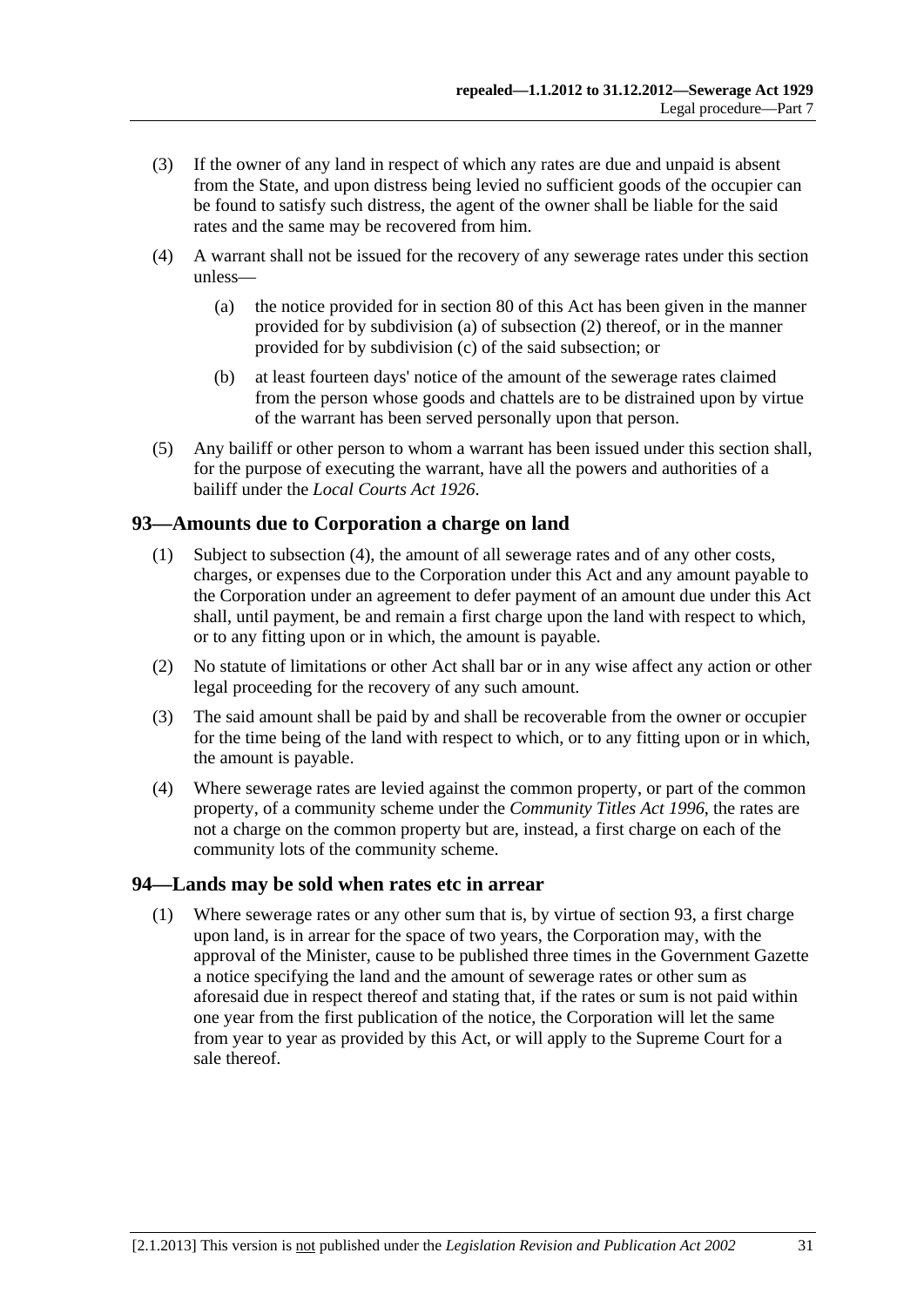- <span id="page-31-0"></span> (2) If after one year from the first publication of the notice, all or any part of the sewerage rates or other sum as aforesaid due at the time of the first publication thereof is still unpaid, the Corporation may, with the approval of the Minister—
	- (a) let the land from year to year, and may receive the rents and apply the same towards the payment of the sewerage rates or other sum as aforesaid and other costs and expenses, and hold any surplus for the owners of the land; or
	- (b) by application to the Supreme Court, or a judge thereof, apply for a sale of the land described in the notice, or of so much as may be necessary.
- (3) The court or judge, on being satisfied, by affidavit or otherwise, that the arrears are lawfully due and were in arrear at the time of the first publication of the notice, and that all acts required by this section to be done by the Corporation have been done, may order—
	- (a) that the said land be sold, or so much thereof as is sufficient to pay all arrears due up to the time of sale, together with interest at five per centum per annum on such arrears as were then due from the time of the first publication of the notice, together with all costs of and attending the notice, and the costs of and attending the application, and of and attending the sale by public auction; and
	- (b) that the proceeds of the sale be paid into court; and
	- (c) that payment of the said sewerage rates, other sum as aforesaid, interest, costs, and expenses be made in preference to any mortgage or other security; and
	- (d) that the conveyance or transfer, as the case may be, shall be executed by the Master or some other officer of the court to the purchaser, his executors, administrators, and assigns, in a form to be approved by the court or a judge.
- (4) The said conveyance or transfer shall vest the legal estate in the sold land in the purchaser, his executors, administrators, and assigns, free from all encumbrances.
- (5) In any case where the land is under the provisions of the *[Real Property Act 1886](http://www.legislation.sa.gov.au/index.aspx?action=legref&type=act&legtitle=Real%20Property%20Act%201886)*, the purchaser shall be entitled to receive a certificate of title to the land purchased.
- (6) The balance arising from the proceeds of any such sale shall remain and be subject to any future or other order of the court, for the benefit of the party or parties interested therein.

# **95—Persons causing offences liable**

Every person who causes the commission of any offence against this Act, or by whose order or direction any such offence is committed, shall be deemed to be guilty of that offence, and shall be liable to the same penalty as if that person had actually committed the offence.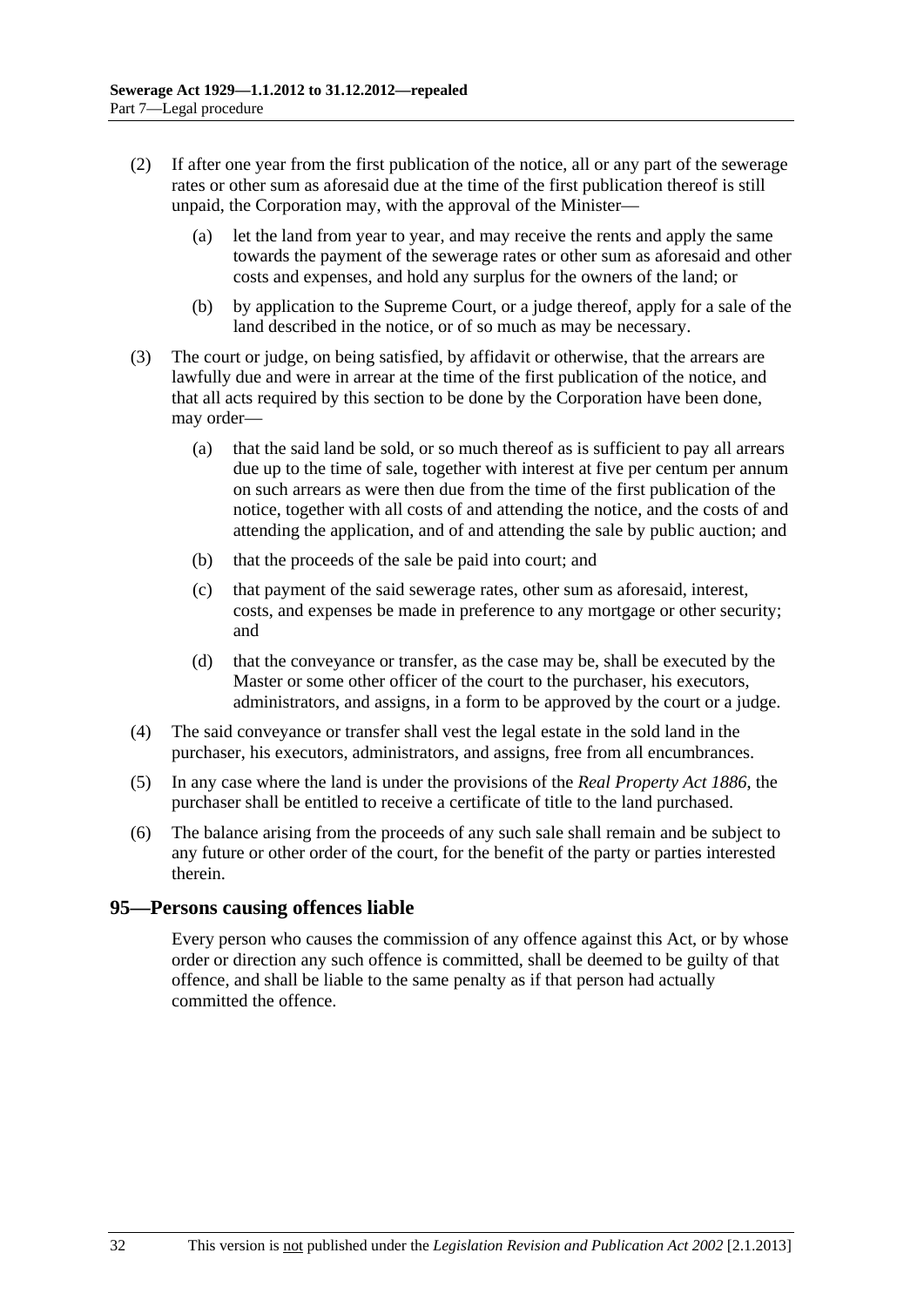### <span id="page-32-0"></span>**96—Power to Corporation to apportion payments**

Where, under the authority of this Act, two or more persons are or may be directed by the Corporation to do or join in doing any act, or to pay or join in paying any sum of money, costs, or expenses, or where the Corporation is authorised or thinks proper to permit two or more persons to join together in doing any act or paying any sum of money, costs, or expenses, the Corporation may apportion the matter to be done, or the sum of money, costs, or expenses to be paid, between those persons in such manner as the Corporation considers just and reasonable.

#### **97—Recovery of moneys due to Corporation**

- (1) If any person refuses or neglects to pay to the Corporation any sewerage rate or other sum of money due by that person to the Corporation under this Act, the Corporation may sue for and recover the same in any court of competent jurisdiction, as a debt due to the Corporation.
- (2) The Corporation's remedy under this section shall be in addition to the other remedies for the recovery thereof.

#### **100—Gazette to be evidence in certain cases**

The production of the Government Gazette, or of any printed document purporting to be a copy thereof, published by authority or printed by the Government Printer for the said State, and containing any regulations purporting to be regulations made under the authority of this Act, and any notice purporting to be published by the Minister or the Corporation in pursuance of this Act, shall, in all legal proceedings, be deemed and taken to be *prima facie* evidence of the publication, and of all such facts and circumstances as were or are necessary to authorise the publication and making of the said regulations and the publication and giving of the said notice.

#### **100AA—Certified plan to be evidence of drain**

A plan purporting to be certified by the Corporation and to accurately delineate the position of a drain connected to the undertaking shall be accepted in legal proceedings, in the absence of proof to the contrary, as proof of the position of the drain and of its connection to the undertaking.

#### **100A—Certificate of Corporation**

- (1) In any proceedings for the recovery of sewerage rates payable under this Act, a certificate of the Corporation, to the effect that on and from a day specified in the certificate the land specified in the certificate could in the opinion of the Corporation, by means of drains, be drained by a sewer specified in the certificate, shall be conclusive evidence of the matter set out in the certificate.
- (2) In any proceedings referred to in [subsection \(1\)](#page-32-0) of this section, a document purporting to be a certificate referred to in that subsection shall, in the absence of proof to the contrary, be deemed to be such certificate.

#### **101—Service of notices**

- (1) All notices required by this Act to be given to the owner or occupier of any land or any other person—
	- (a) may be served personally upon the said owner, occupier, or person; or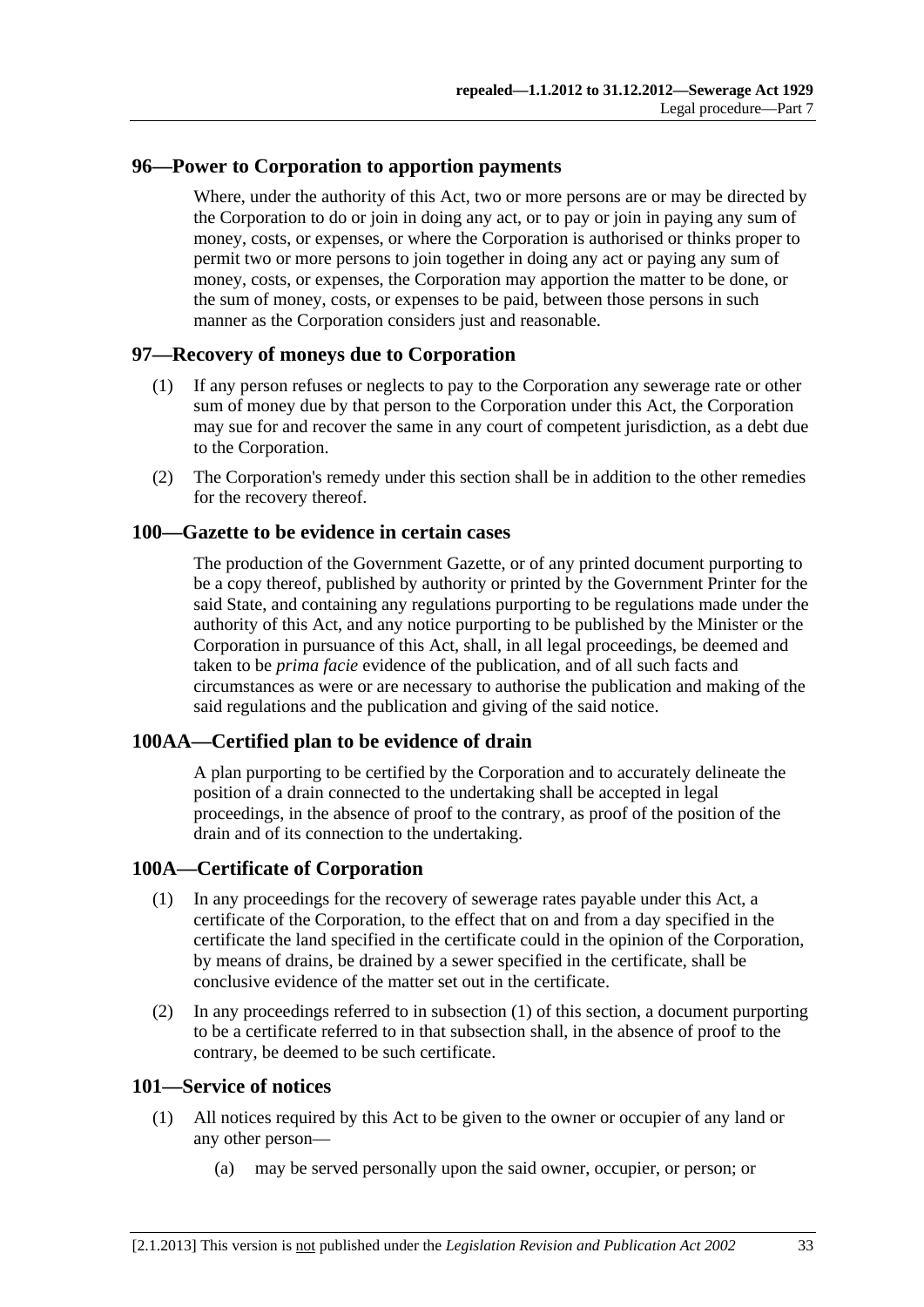- <span id="page-33-0"></span>(b) may be left with some inmate of his place of abode; or
- (c) may, if there is no occupier, be affixed to some conspicuous part of the land.
- (2) It shall not be necessary in any notice to any owner or occupier of any land to name the owner or occupier.
- (3) Notwithstanding anything contained in this section, where there is no occupier, and the owner of the land and his place of abode or that of his agent is known to the Corporation, the said notice shall be—
	- (a) served on the owner personally, or left with some inmate of his place of abode; or
	- (b) transmitted to the said owner through the post office addressed to him at his place of abode, or last known place of abode, in South Australia; or
	- (c) served on his agent in manner aforesaid.

#### **103—Corporation may remit fines**

The Corporation may remit the whole or any part of any fine, penalty, or forfeiture inflicted under the provisions of this Act.

#### **104—Proceedings against persons acting under this Act**

- (1) All actions and prosecutions to be commenced against any person for anything done, or for anything omitted which ought to have been done, in pursuance of this Act shall be commenced within two years after the fact was committed or omitted, as the case may be, and not otherwise.
- (2) In any such action the defendant may plead the general issue, and give this Act and the special matter in evidence at any trial thereupon.
- (3) No plaintiff shall recover in any such action if tender of sufficient amends has, as hereinafter mentioned, been made before such action brought, or if a sufficient sum of money has been paid into court after such action brought by or on behalf of the defendant, together with the costs incurred up to that time.
- (4) If a verdict is given for the defendant, or the plaintiff becomes nonsuited, or discontinues any such action on issue joined, or if otherwise judgment is given against the plaintiff, the defendant shall recover his full costs as between solicitor and client and have the like remedy for the same as any defendant has by law in other cases.
- (5) Notwithstanding that a verdict is given for the plaintiff in any such action, the plaintiff shall not have costs against the defendant unless the court certifies in writing at the conclusion of the trial its approbation of the action, and of the verdict obtained thereupon.

# **105—Tender of amends**

 (1) If any person commits any irregularity, trespass, or other wrongful proceeding in execution of this Act, or omits to do anything which in pursuance of this Act, or by virtue of any power or authority hereby given, he ought to do, and if, before action brought in respect thereof, that person makes tender to the person injured, or to his solicitor or agent, of such amends as in the opinion of the court at the trial were sufficient the person injured shall not recover in any such action.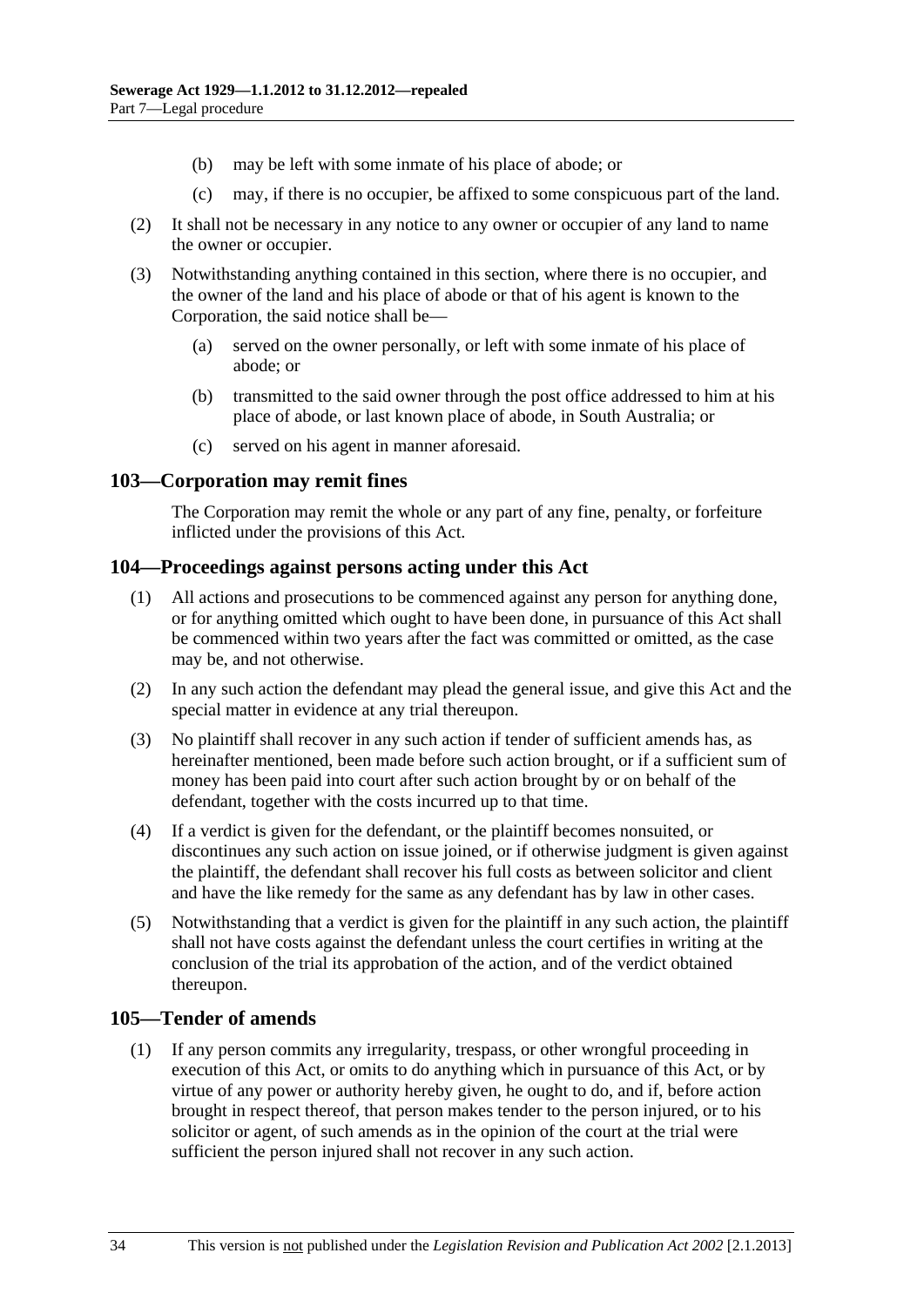<span id="page-34-0"></span> (2) If no such tender has been made, the defendant may, with the permission of the court wherein the action is pending, at any time before issue joined, pay into court such sum of money as he thinks fit, and thereupon the proceedings shall be had as in other cases where defendants are allowed to pay money into court.

# **106—Summary proceedings**

All proceedings for offences against this Act shall be disposed of summarily.

# **Schedule—Transitional provisions**

# **1—Delegations not affected**

A delegation by the Minister in force immediately before the commencement of this Schedule continues in force as a delegation by the Corporation under the provisions of the *[Public Corporations Act 1993](http://www.legislation.sa.gov.au/index.aspx?action=legref&type=act&legtitle=Public%20Corporations%20Act%201993)* subject to any variation or revocation of the delegation under those provisions.

# **2—Agreements not affected**

An agreement in existence immediately before the commencement of this Schedule between the Minister and an owner or occupier of land under [section 42](#page-14-0) or the Minister and an owner of land under [section 43](#page-14-0) continues to exist as an agreement between the Corporation and the owner or occupier (as the case may be) subject to the terms of the agreement.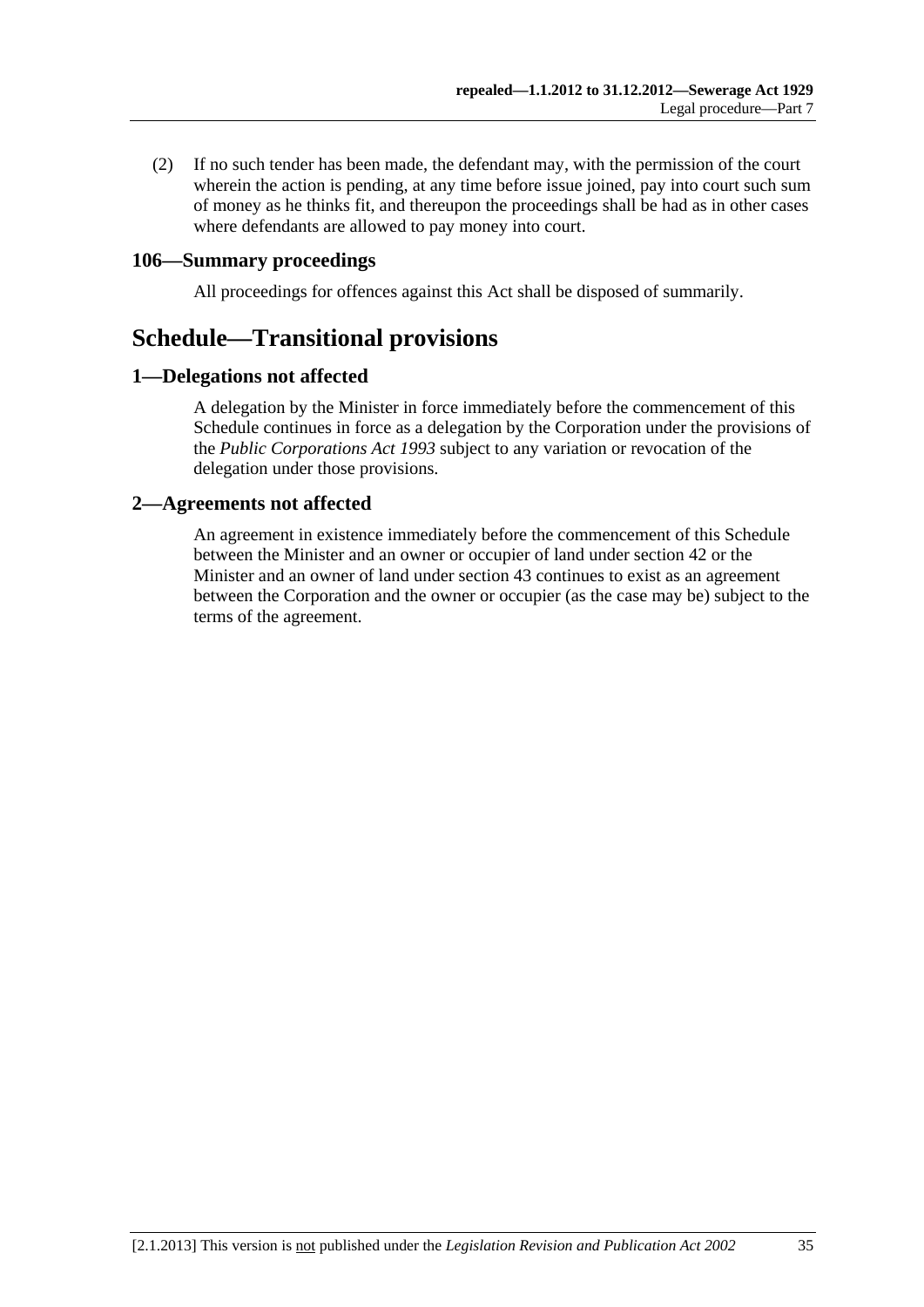# <span id="page-35-0"></span>**Legislative history**

# **Notes**

- Please note—References in the legislation to other legislation or instruments or to titles of bodies or offices are not automatically updated as part of the program for the revision and publication of legislation and therefore may be obsolete.
- Earlier versions of this Act (historical versions) are listed at the end of the legislative history.
- For further information relating to the Act and subordinate legislation made under the Act see the Index of South Australian Statutes or www.legislation.sa.gov.au.

# **Repeal of Act**

The *Sewerage Act 1929* was repealed by Sch 2 cl 19(1)(a) of the *Water Industry Act 2012* on 1.1.2013.

# **Legislation repealed by principal Act**

The *Sewerage Act 1929* repealed the following:

*Adelaide Sewers Act (No. 106 of 1878) Adelaide Sewers Act Amendment Act (No. 303 of 1884) An Act to amend the Adelaide Sewers Act Amendment Act (No. 369 of 1886) An Act to amend the Adelaide Sewers Act (No. 662 of 1896) Adelaide Sewers Act Amendment Act 1902 Adelaide Sewers Acts Further Amendment Act 1917 Adelaide Sewers Act Further Amendment Act 1919 Adelaide Sewers Act Further Amendment Act 1923 Adelaide Sewers Act Further Amendment Act 1924 Adelaide Sewers Act Further Amendment Act 1926 Adelaide Sewers Act Further Amendment Act 1927*

# **Principal Act and amendments**

| Year No |           | Title                                | Assent     | Commencement |
|---------|-----------|--------------------------------------|------------|--------------|
|         |           | 1929 1910 Sewerage Act 1929          | 30.10.1929 | 30.10.1929   |
|         | 1936 2293 | <b>Statute Law Revision Act 1936</b> | 8.10.1936  | 8.10.1936    |
| 1946 48 |           | Sewerage Act Amendment Act 1946      | 19.12.1946 | 19.12.1946   |
| 1953 27 |           | Sewerage Act Amendment Act 1953      | 3.12.1953  | 3.12.1953    |
| 1955 24 |           | Sewerage Act Amendment Act 1955      | 24.11.1955 | 24.11.1955   |
| 1960 65 |           | Sewerage Act Amendment Act 1960      | 24.11.1960 | 24.11.1960   |
| 1962 51 |           | Sewerage Act Amendment Act 1962      | 15.11.1962 | 15.11.1962   |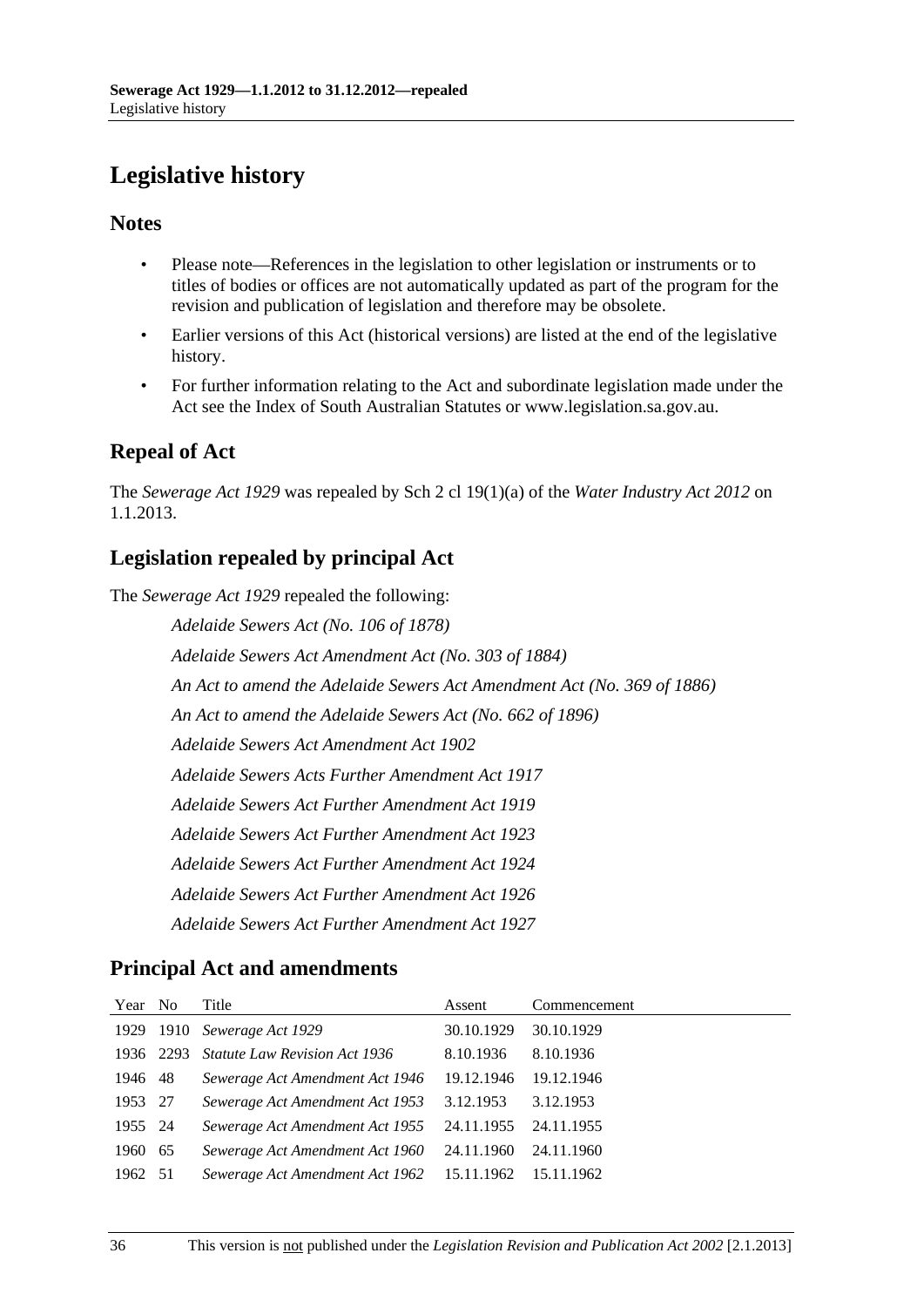| 1966 | 40 | <b>Statutes Amendment (Waterworks</b><br>and Sewerage) Act 1966                           | 25.8.1966  | 25.8.1966                                                      |
|------|----|-------------------------------------------------------------------------------------------|------------|----------------------------------------------------------------|
| 1967 | 47 | Sewerage Act Amendment Act 1967                                                           | 19.10.1967 | 19.10.1967                                                     |
| 1969 | 61 | Sewerage Act Amendment Act 1969                                                           | 4.12.1969  | 21.5.1970 (Gazette 21.5.1970 p1841)                            |
| 1970 | 53 | Sewerage Act Amendment Act 1970                                                           | 10.12.1970 | 10.12.1970                                                     |
| 1972 | 79 | Statutes Amendment (Valuation of<br>Land) Act 1972                                        | 5.10.1972  | $1.6.1972$ : s 2                                               |
| 1974 | 16 | Rates and Taxes Remission Act 1974                                                        | 4.4.1974   | $1.7.1973$ : s 2                                               |
| 1974 | 40 | Sewerage Act Amendment Act 1974                                                           | 11.4.1974  | $1.7.1973$ : s 2                                               |
| 1975 | 24 | <b>Statute Law Revision Act 1975</b>                                                      | 27.3.1975  | 27.3.1975                                                      |
| 1975 | 98 | <b>Statutes Amendment (Rates and</b><br>Taxes Remission) Act 1975                         | 20.11.1975 | $1.7.1975$ : s 2                                               |
| 1977 | 55 | <b>Statutes Amendment (Rates and</b><br>Taxes Remission) Act 1977                         | 15.12.1977 | $1.7.1978$ : s 2                                               |
| 1981 | 10 | <b>Statutes Amendment (Water and</b><br>Sewerage Rating) Act 1981                         | 5.3.1981   | $1.7.1980$ : s 2                                               |
| 1981 | 29 | <b>Statutes Amendment (Valuation of</b><br>Land) Act 1981                                 | 19.3.1981  | 30.6.1981 (Gazette 4.6.1981 p1640)                             |
| 1984 | 16 | Sewerage Act Amendment Act 1984                                                           | 3.5.1984   | 17.5.1984 (Gazette 17.5.1984 p1159)                            |
| 1984 | 88 | Valuation of Land Act Amendment<br>Act 1984                                               | 29.11.1984 | 11.7.1985 (Gazette 4.7.1985 p6)                                |
| 1986 | 78 | Rates and Land Tax Remission<br>Act 1986                                                  | 4.12.1986  | 1.4.1987 (Gazette 26.3.1987 p702)                              |
| 1987 | 38 | Sewerage Act Amendment Act 1987                                                           | 23.4.1987  | 1.7.1987 (Gazette 14.5.1987 p1248)                             |
| 1988 | 23 | Sewerage Act Amendment Act 1988                                                           | 21.4.1988  | 1.8.1988 (Gazette 21.7.1988 p420)                              |
| 1991 | 51 | <b>Statutes Amendment (Waterworks</b><br>and Sewerage) Act 1991                           | 22.11.1991 | s 4(b) & (g)-1.7.1991; ss 4(a), (c)-<br>$(f)$ -22.11.1991: s 2 |
| 1994 | 33 | <b>Statutes Amendment (Waterworks</b><br>and Sewerage) Act 1994                           | 2.6.1994   | 1.7.1987: s 2                                                  |
| 1994 | 59 | Criminal Law Consolidation<br>(Felonies and Misdemeanours)<br>Amendment Act 1994          | 27.10.1994 | 1.1.1995 (Gazette 8.12.1994 p1942)                             |
| 1994 | 82 | South Australian Water Corporation<br>Act 1994                                            | 8.12.1994  | Sch 2-1.7.1995 (Gazette 15.6.1995<br>p2841)                    |
| 1995 | 25 | Plumbers, Gas Fitters and<br>Electricians Act 1995                                        | 27.4.1995  | 1.7.1995 (Gazette 29.6.1995 p2977)                             |
| 1996 | 38 | <b>Statutes Amendment (Community</b><br>Titles) Act 1996                                  | 9.5.1996   | ss 36-39-4.11.1996 (Gazette<br>31.10.1996 p1460)               |
| 1996 | 61 | <b>Statutes Amendment (Waterworks</b><br>and Sewerage) Act 1996                           | 8.8.1996   | 22.8.1996 (Gazette 22.8.1996 p684)                             |
| 2006 | 17 | <b>Statutes Amendment (New Rules of</b><br>Civil Procedure) Act 2006                      | 6.7.2006   | Pt 69 (ss 220 & 221)-4.9.2006<br>(Gazette 17.8.2006 p2831)     |
| 2011 | 46 | <b>Education and Early Childhood</b><br>Services (Registration and<br>Standards) Act 2011 | 8.12.2011  | Sch 3 (cl 23)-1.1.2012 (Gazette<br>15.12.2011 p4986)           |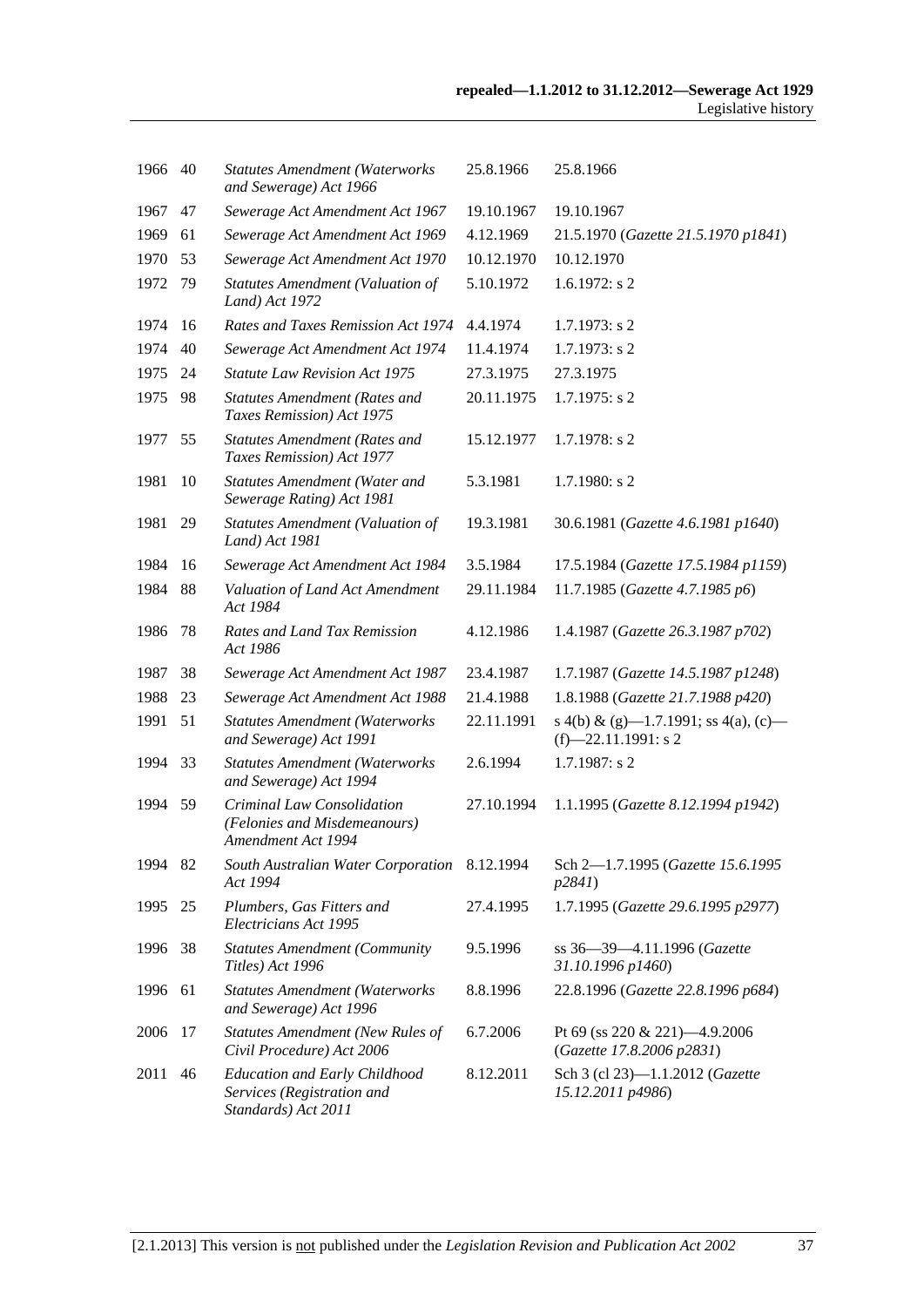# **Provisions amended since 3 February 1976**

 • Legislative history prior to 3 February 1976 appears in marginal notes and footnotes included in the consolidation of this Act contained in Volume 10 of The Public General Acts of South Australia 1837-1975 at page 107.

Entries that relate to provisions that have been deleted appear in italics.

| Provision           | How varied                                     | Commencement |
|---------------------|------------------------------------------------|--------------|
| Pt1                 |                                                |              |
| s <sub>2</sub>      | deleted by 82/1994 Sch 2                       | 1.7.1995     |
| s <sub>4</sub>      |                                                |              |
| s(4(1))             | s 4 redesignated as $s$ 4(1) by 16/1984 s 3(d) | 17.5.1984    |
| Corporation         | inserted by 82/1994 Sch 2                      | 1.7.1995     |
| equipment           | inserted by $16/1984$ s $3(a)$                 | 17.5.1984    |
| fittings            | amended by 16/1984 s 3(b)                      | 17.5.1984    |
| <b>Minister</b>     | deleted by $16/1984$ s $3(c)$                  | 17.5.1984    |
| undertaking         | substituted by 82/1994 Sch 2                   | 1.7.1995     |
| s(4(2)              | inserted by $16/1984$ s $3(d)$                 | 17.5.1984    |
| s <sub>5</sub>      | substituted by 82/1994 Sch 2                   | 1.7.1995     |
| Pt 2                | deleted by 82/1994 Sch 2                       | 1.7.1995     |
|                     | inserted by 61/1996 s 15                       | 22.8.1996    |
| Pt <sub>3</sub>     | heading substituted by 82/1994 Sch 2           | 1.7.1995     |
| s <sub>12</sub>     | deleted by 82/1994 Sch 2                       | 1.7.1995     |
| s 13                |                                                |              |
| s 13(1)             | VI deleted by $10/1981$ s $4(a)$               | 1.7.1980     |
|                     | amended by 16/1984 s 4(a)—(c)                  | 17.5.1984    |
|                     | amended by $38/1987$ s $3(a)$                  | 1.7.1987     |
|                     | amended by 82/1994 Sch 2                       | 1.7.1995     |
|                     | amended by $61/1996$ s $16(a)$ —(f)            | 22.8.1996    |
| s 13(2)             | substituted by $16/1984$ s $4(d)$              | 17.5.1984    |
|                     | substituted by $61/1996$ s $16(g)$             | 22.8.1996    |
| s 13(2a)            | inserted by $38/1987$ s $3(b)$                 | 1.7.1987     |
|                     | amended by 82/1994 Sch 2                       | 1.7.1995     |
| s 13(3)             | substituted by $16/1984$ s $4(d)$              | 17.5.1984    |
|                     | substituted by $61/1996$ s $16(h)$             | 22.8.1996    |
| s 13(3a)            | inserted by 61/1996 s 16(h)                    | 22.8.1996    |
| s $13(4)$ and $(5)$ | inserted by $16/1984$ s $4(d)$                 | 17.5.1984    |
| s 14                | amended by 82/1994 Sch 2                       | 1.7.1995     |
| s 15                | amended by 82/1994 Sch 2                       | 1.7.1995     |
| $ss16 - 17A$        | deleted by 82/1994 Sch 2                       | 1.7.1995     |
| Pt 3A               | inserted by 23/1988 s 3                        | 1.8.1988     |
| $s$ 17 $B$          | deleted by $25/1995$ Sch 2 cl $1(c)$           | 1.7.1995     |
| Pt 4                |                                                |              |
| s 18                | substituted by 61/1996 s 17                    | 22.8.1996    |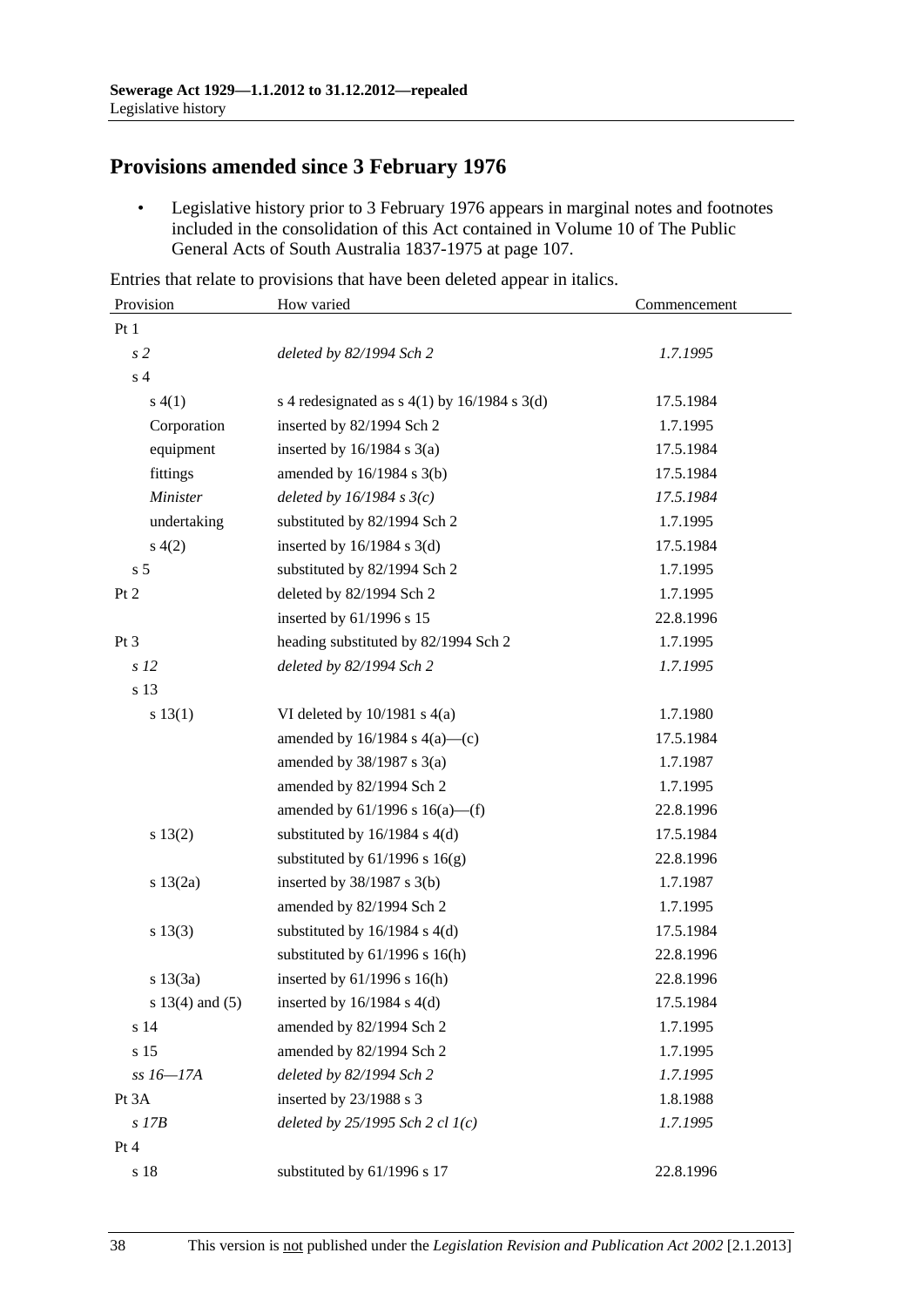| s 19                    | deleted by 82/1994 Sch 2     | 1.7.1995  |
|-------------------------|------------------------------|-----------|
| s 20                    |                              |           |
| $s \ 20(1)$             | amended by 82/1994 Sch 2     | 1.7.1995  |
| $s\,20(2)$              | deleted by 82/1994 Sch 2     | 1.7.1995  |
| s 21                    | amended by 82/1994 Sch 2     | 1.7.1995  |
| s <sub>22</sub>         | amended by 82/1994 Sch 2     | 1.7.1995  |
| s 23                    |                              |           |
| s $23(1)$ and $(2)$     | amended by 82/1994 Sch 2     | 1.7.1995  |
| s 24                    | amended by 82/1994 Sch 2     | 1.7.1995  |
| s 25                    |                              |           |
| s $25(1)$ and $(2)$     | amended by 82/1994 Sch 2     | 1.7.1995  |
| s <sub>26</sub>         |                              |           |
| $s \; 26(1)$            | amended by 82/1994 Sch 2     | 1.7.1995  |
| $s \; 26(2)$            | substituted by 82/1994 Sch 2 | 1.7.1995  |
| s 27                    | amended by 82/1994 Sch 2     | 1.7.1995  |
| s 28                    | amended by 82/1994 Sch 2     | 1.7.1995  |
| s 29                    |                              |           |
| s $29(1)$ and $(2)$     | amended by 82/1994 Sch 2     | 1.7.1995  |
| s 30                    |                              |           |
| s $30(1)$ and (2)       | amended by 82/1994 Sch 2     | 1.7.1995  |
| s 31                    |                              |           |
| $s \ 31(2)$ and (3)     | amended by 82/1994 Sch 2     | 1.7.1995  |
| s 32                    |                              |           |
| s $32(1)$ and $(2)$     | amended by 82/1994 Sch 2     | 1.7.1995  |
| s 33                    | substituted by 16/1984 s 5   | 17.5.1984 |
| $s$ 33(1), (3), (5)     | amended by 82/1994 Sch 2     | 1.7.1995  |
| and $(6)$               |                              |           |
| s 34                    |                              |           |
| s $34(1)$ and (2)       | substituted by 16/1984 s 5   | 17.5.1984 |
|                         | amended by 82/1994 Sch 2     | 1.7.1995  |
| s 35                    | substituted by 16/1984 s 5   | 17.5.1984 |
| s $35(1)$ and (2)       | amended by 82/1994 Sch 2     | 1.7.1995  |
| s 36                    | substituted by 16/1984 s 5   | 17.5.1984 |
| s $36(1)$ , (2) and (4) | amended by 82/1994 Sch 2     | 1.7.1995  |
| $ss\,37 - 41$           | deleted by 16/1984 s 5       | 17.5.1984 |
| s 42                    | amended by 82/1994 Sch 2     | 1.7.1995  |
| s 43                    | substituted by 38/1987 s 4   | 1.7.1987  |
|                         | amended by 82/1994 Sch 2     | 1.7.1995  |
| $s\,44$                 | deleted by 38/1987 s 4       | 1.7.1987  |
| s 45                    | amended by 82/1994 Sch 2     | 1.7.1995  |
| s 46                    | substituted by 38/1987 s 5   | 1.7.1987  |
| $s\,46(1)$              | amended by 82/1994 Sch 2     | 1.7.1995  |
| $s\,46(6)$              | amended by 33/1994 s 6       | 1.7.1987  |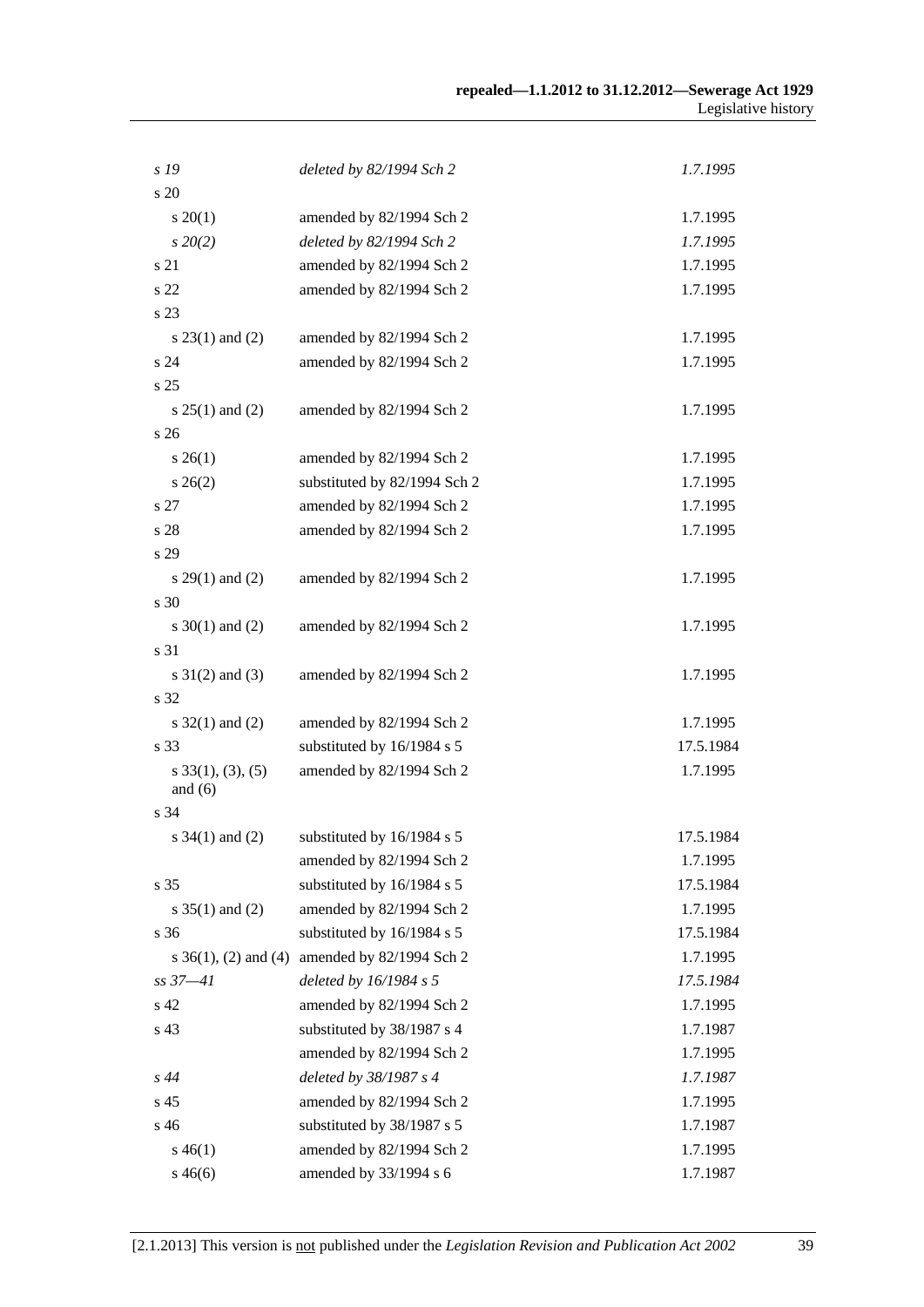| s <sub>47</sub>                   | deleted by 38/1987 s 5            | 1.7.1987  |
|-----------------------------------|-----------------------------------|-----------|
|                                   | inserted by 33/1994 s 7           | 1.7.1987  |
| $s\,47(1)$ —(3)                   | amended by 82/1994 Sch 2          | 1.7.1995  |
| $s\,47(4)$                        |                                   |           |
| division                          | amended by 38/1996 s 36           | 4.11.1996 |
| $s\,48$                           | deleted by 38/1987 s 5            | 1.7.1987  |
| Pt 5                              |                                   |           |
| s 49                              |                                   |           |
| $s\ 49(1)$ and (2)                | amended by 82/1994 Sch 2          | 1.7.1995  |
| $s\,49(3)$                        | amended by 16/1984 s 6            | 17.5.1984 |
| s50                               | deleted by 82/1994 Sch 2          | 1.7.1995  |
| s 51                              | substituted by 16/1984 s 7        | 17.5.1984 |
| s 51(1)                           | amended by 82/1994 Sch 2          | 1.7.1995  |
| s 52                              |                                   |           |
| s 52(1)                           | amended by $16/1984$ s $8(a)$     | 17.5.1984 |
|                                   | amended by 82/1994 Sch 2          | 1.7.1995  |
| s 52(2)                           | amended by 82/1994 Sch 2          | 1.7.1995  |
| $s\,52(3)$                        | substituted by $16/1984$ s $8(b)$ | 17.5.1984 |
|                                   | amended by 82/1994 Sch 2          | 1.7.1995  |
| $s\,52(3aa)$                      | inserted by $16/1984$ s $8(b)$    | 17.5.1984 |
| $s\ 52(3a)$                       | amended by 82/1994 Sch 2          | 1.7.1995  |
| s 53                              |                                   |           |
| $s\ 53(1)$ (3), (5)<br>and $(6)$  | amended by 82/1994 Sch 2          | 1.7.1995  |
| s <sub>54</sub>                   | substituted by 16/1984 s 9        | 17.5.1984 |
| $s\ 54(1), (3)$ —(5)              | amended by 82/1994 Sch 2          | 1.7.1995  |
| s 55                              |                                   |           |
| s 55(1)                           | amended by 16/1984 s 10(a)        | 17.5.1984 |
|                                   | amended by 82/1994 Sch 2          | 1.7.1995  |
| s 55(2)                           | deleted by $16/1984 s 10(b)$      | 17.5.1984 |
| s 56                              | substituted by 16/1984 s 11       | 17.5.1984 |
| $s\,56(1), (3), (5)$<br>and $(6)$ | amended by 82/1994 Sch 2          | 1.7.1995  |
| s 57                              | amended by 16/1984 s 12           | 17.5.1984 |
|                                   | amended by 82/1994 Sch 2          | 1.7.1995  |
| s 58                              | amended by 16/1984 s 13           | 17.5.1984 |
| s 59                              | amended by 16/1984 s 14           | 17.5.1984 |
|                                   | amended by 82/1994 Sch 2          | 1.7.1995  |
| s 60                              |                                   |           |
| s 60(1)                           | amended by $16/1984$ s $15(a)$    | 17.5.1984 |
|                                   | amended by 82/1994 Sch 2          | 1.7.1995  |
| $s \ 60(2)$                       | amended by 82/1994 Sch 2          | 1.7.1995  |
| $s \ 60(3)$                       | amended by 16/1984 s 15(b)        | 17.5.1984 |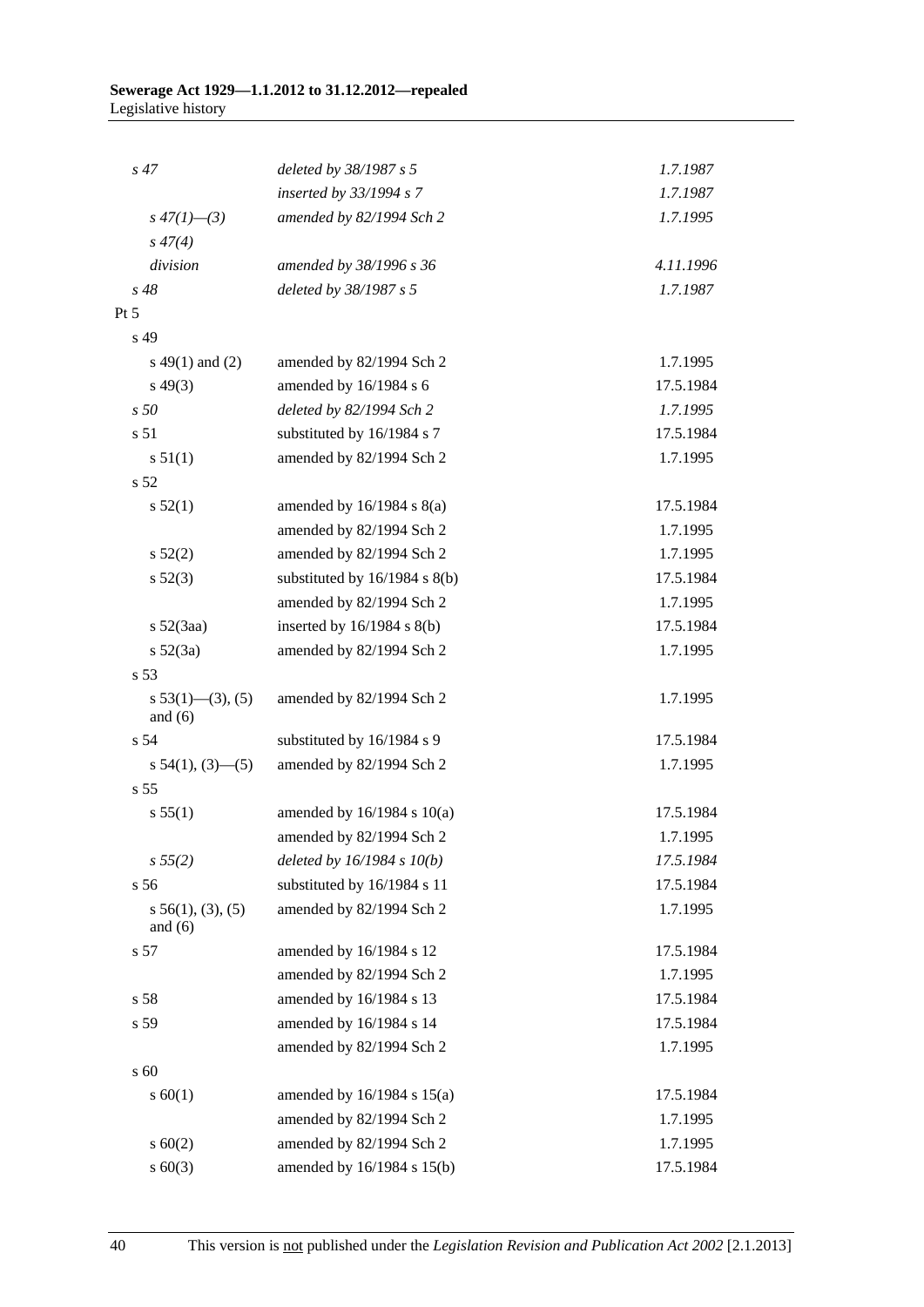| s 61                  | inserted by 16/1984 s 16                         | 17.5.1984  |
|-----------------------|--------------------------------------------------|------------|
| $s \ 61(3)$           | amended by 82/1994 Sch 2                         | 1.7.1995   |
| Pt 6                  |                                                  |            |
| s <sub>65</sub>       |                                                  |            |
| s 65(1)               | s 65 redesignated as $s$ 65(1) by 10/1981 s 4(b) | 1.7.1980   |
|                       | substituted by 16/1984 s 17                      | 17.5.1984  |
| s $65(1a)$ and $(1b)$ | inserted by 16/1984 s 17                         | 17.5.1984  |
| s 65(1c)              | inserted by 16/1984 s 17                         | 17.5.1984  |
|                       | amended by 82/1994 Sch 2                         | 1.7.1995   |
| s 65(2)               | inserted by $10/1981$ s $4(b)$                   | 1.7.1980   |
|                       | amended by 82/1994 Sch 2                         | 1.7.1995   |
| s 65(3)               | inserted by $10/1981$ s $4(b)$                   | 1.7.1980   |
| s 65(4)               | inserted by 10/1981 s 4(b)                       | 1.7.1980   |
|                       | amended by 82/1994 Sch 2                         | 1.7.1995   |
| $s 65(5)$ and $(6)$   | inserted by $10/1981$ s $4(b)$                   | 1.7.1980   |
| s 66                  |                                                  |            |
| s 66(1)               | amended by 46/2011 Sch 3 cl 23                   | 1.1.2012   |
| s 66(2)               | amended by 82/1994 Sch 2                         | 1.7.1995   |
| s 68                  | deleted by $10/1981 s 4(c)$                      | 1.7.1980   |
| s 73                  |                                                  |            |
| s 73(1)               | amended by $16/1984$ s $18(a)$                   | 17.5.1984  |
|                       | amended by 82/1994 Sch 2                         | 1.7.1995   |
| $s \, 73(1a)$         | inserted by $51/1991$ s $4(a)$                   | 22.11.1991 |
| s 73(2)               | amended by 29/1981 s 21                          | 30.6.1981  |
|                       | amended by $51/1991$ s $4(b)$                    | 1.7.1991   |
| $s \, 73(3)$          | amended by 29/1981 s 21                          | 30.6.1981  |
| $s \, 73(4)$          | amended by 29/1981 s 21                          | 30.6.1981  |
|                       | amended by 88/1984 s 8(3) (Sch Pt 3)             | 11.7.1985  |
| $s \, 73(6)$          | deleted by $16/1984 s 18(b)$                     | 17.5.1984  |
| s 74                  | amended by 88/1984 s 8(3) (Sch Pt 3)             | 11.7.1985  |
|                       | amended by 82/1994 Sch 2                         | 1.7.1995   |
| s 75                  |                                                  |            |
| s 75(1)               | substituted by $51/1991$ s 4(c)                  | 22.11.1991 |
|                       | amended by 82/1994 Sch 2                         | 1.7.1995   |
| $s \, 75(3)$          | substituted by $51/1991$ s $4(d)$                | 22.11.1991 |
| s 76                  | inserted by $51/1991$ s 4(e)                     | 22.11.1991 |
| s 77                  |                                                  |            |
| $s \, 77(1)$          | amended by 82/1994 Sch 2                         | 1.7.1995   |
| s 77A                 | amended by 55/1977 s 7                           | 1.7.1978   |
|                       | deleted by 78/1986 Sch 5                         | 1.4.1987   |
| s 78                  |                                                  |            |
| s 78(1)               | amended by 82/1994 Sch 2                         | 1.7.1995   |
| s 78(2)               | amended by 82/1994 Sch 2                         | 1.7.1995   |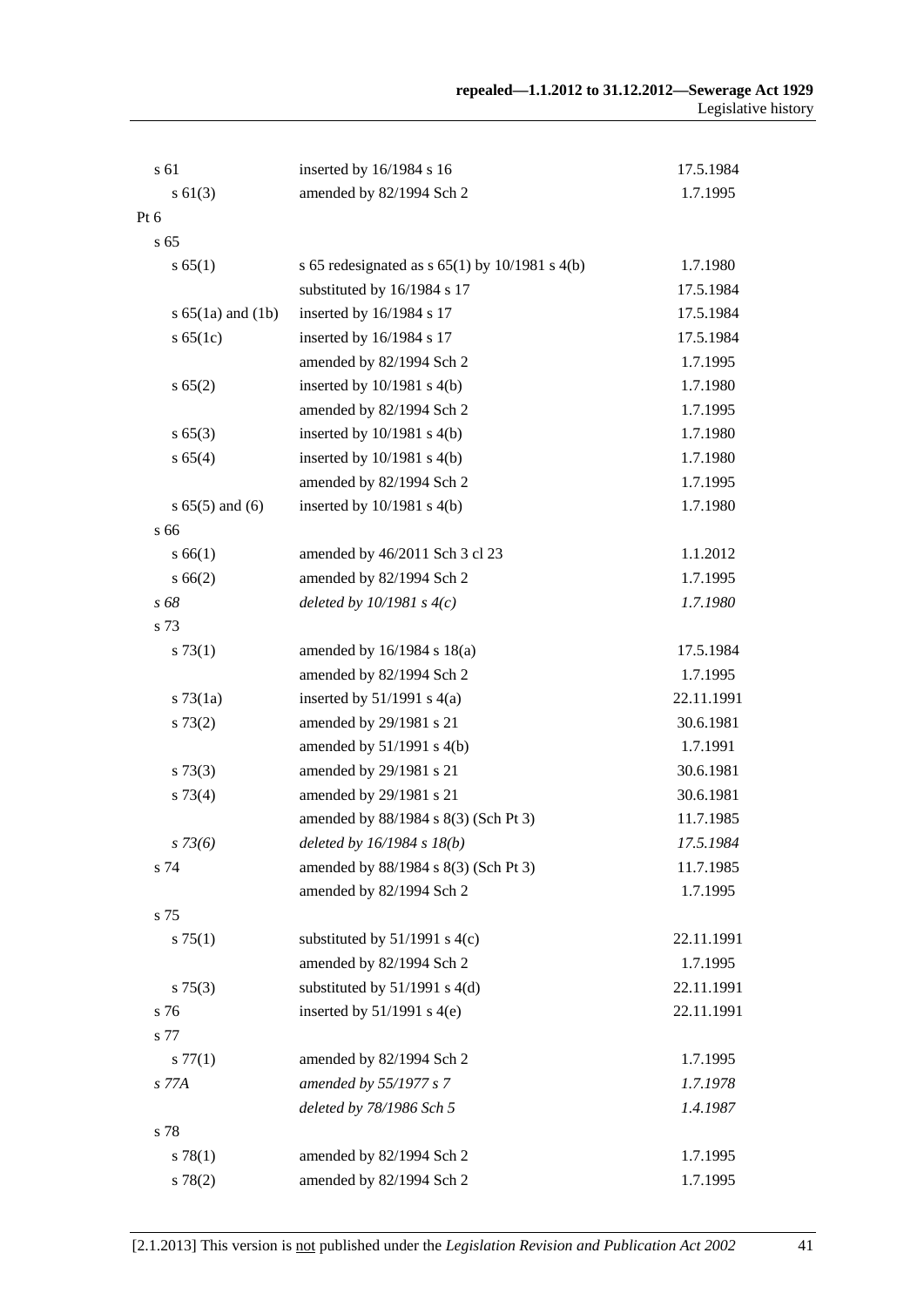|                      | amended by 38/1996 s 37                              | 4.11.1996            |
|----------------------|------------------------------------------------------|----------------------|
| s 78AAA              | inserted by 38/1996 s 38                             | 4.11.1996            |
| s 78A                | inserted by 16/1984 s 19                             | 17.5.1984            |
| s $78A(1)$ and $(2)$ | amended by 82/1994 Sch 2                             | 1.7.1995             |
| s 79                 |                                                      |                      |
| $s \, 79(1a)$        | inserted by $51/1991$ s $4(f)$                       | 22.11.1991           |
| s 80                 |                                                      |                      |
| $s\,80(1)$           | amended by 82/1994 Sch 2                             | 1.7.1995             |
| $s\ 80(3)$           | amended by 82/1994 Sch 2                             | 1.7.1995             |
|                      | amended by $61/1996$ s $18(a)$ —(c)                  | 22.8.1996            |
| $s\ 80(4)$           | inserted by $61/1996$ s $18(d)$                      | 22.8.1996            |
| s 82                 |                                                      |                      |
| s $82(1)$ (4)        | amended by 82/1994 Sch 2                             | 1.7.1995             |
| s 83                 |                                                      |                      |
| s 83(1)              | amended by 82/1994 Sch 2                             | 1.7.1995             |
| s85                  | amended by 82/1994 Sch 2                             | 1.7.1995             |
| Pt 6A                |                                                      |                      |
| s 85A                |                                                      |                      |
| s 85A(1)             | amended by 82/1994 Sch 2                             | 1.7.1995             |
| s 85B                | amended by 82/1994 Sch 2                             | 1.7.1995             |
| s 85C                |                                                      |                      |
| s 85C(1)             | amended by 82/1994 Sch 2                             | 1.7.1995             |
| $s \ 85C(2)$         | amended by 59/1994 Sch 2                             | 1.1.1995             |
| s 85D                | amended by 82/1994 Sch 2                             | 1.7.1995             |
| Pt 7                 |                                                      |                      |
| s 92                 |                                                      |                      |
| s $92(1)$ and (2)    | amended by 82/1994 Sch 2                             | 1.7.1995             |
| s 93                 |                                                      |                      |
| $s\,93(1)$           | amended by 38/1987 s 6                               | 1.7.1987             |
|                      | amended by 82/1994 Sch 2                             | 1.7.1995             |
|                      | amended by 38/1996 s 39(a)                           | 4.11.1996            |
| $s\,93(4)$           | inserted by 38/1996 s 39(b)                          | 4.11.1996            |
| s 94                 |                                                      |                      |
| $s\,94(1)$           | amended by 38/1987 s 7                               | 1.7.1987             |
| s 94(2)              | amended by 82/1994 Sch 2                             | 1.7.1995<br>1.7.1995 |
|                      | amended by 82/1994 Sch 2<br>amended by 17/2006 s 220 | 4.9.2006             |
| $s\,94(3)$           | amended by 82/1994 Sch 2                             | 1.7.1995             |
| s 96                 | amended by 82/1994 Sch 2                             | 1.7.1995             |
| s 97                 |                                                      |                      |
| s $97(1)$ and (2)    | amended by 82/1994 Sch 2                             | 1.7.1995             |
| s 99                 | deleted by 82/1994 Sch 2                             | 1.7.1995             |
| s 100                | amended by 82/1994 Sch 2                             | 1.7.1995             |
|                      |                                                      |                      |